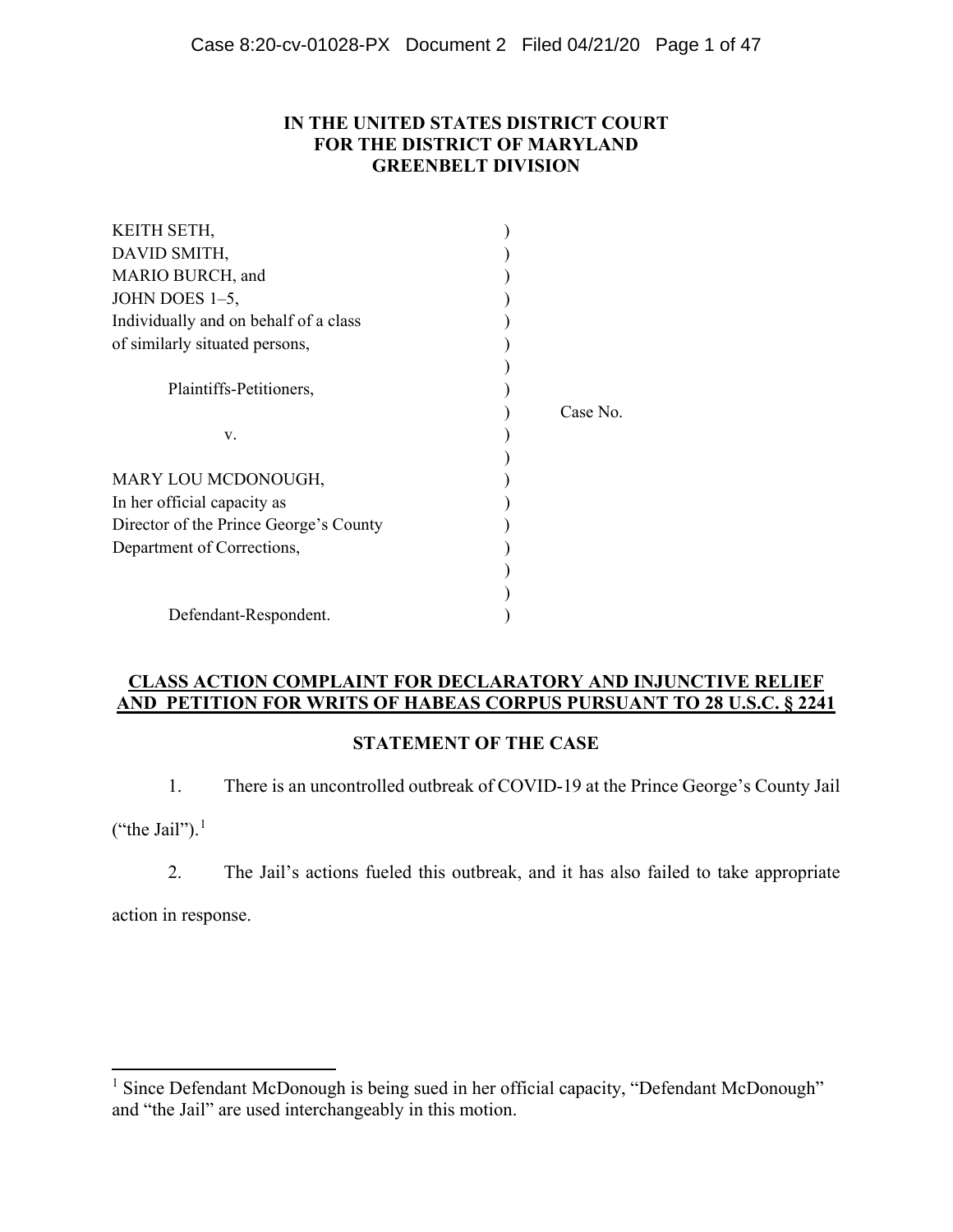### Case 8:20-cv-01028-PX Document 2 Filed 04/21/20 Page 2 of 47

3. The prisoners<sup>[2](#page-1-0)</sup> housed there—predominantly pretrial detainees—are under a constant and substantial threat of contracting the disease, and those already infected receive grossly substandard medical treatment (if they receive treatment at all).

4. Because jails, prisons, and other detention and correctional facilities are particularly vulnerable to COVID-19, the U.S. Centers for Disease Control and Prevention (CDC) has recommended basic measures these facilities should take to control the spread of the virus and treat infected prisoners—for example, providing prisoners with free access to soap and evaluating prisoners for symptoms.

5. The Jail has ignored these and other public health recommendations.

6. As a result, the nearly 600 people now imprisoned at the Jail are denied even the minimal precautions necessary to mitigate against the risks of COVID-19.

7. The people confined in the Jail do not have adequate soap (the Jail charges money for it). They regularly wait a week or more for medical attention (that costs money too). The spaces they share with other prisoners are not adequately sanitized. They are denied basic hygienic supplies. Symptomatic inmates are regularly turned away by medical staff, returning to general housing where they will surely infect others.

8. Prisoners who test positive for COVID-19 are confined in filthy isolation cells, where the walls are covered in feces, mucus, and blood. They are barely monitored and receive no real treatment.

9. By maintaining these conditions, Defendant McDonough has needlessly exposed the people imprisoned in the Jail to a highly infectious and potentially fatal disease. This violates prisoners' Eighth and Fourteenth Amendment rights.

<span id="page-1-0"></span> $2 \text{ For simplicity, the term "prisoner" is used throughout to describe the people who are currently.}$ incarcerated at the Prince George's County Jail, both pretrial and post-conviction.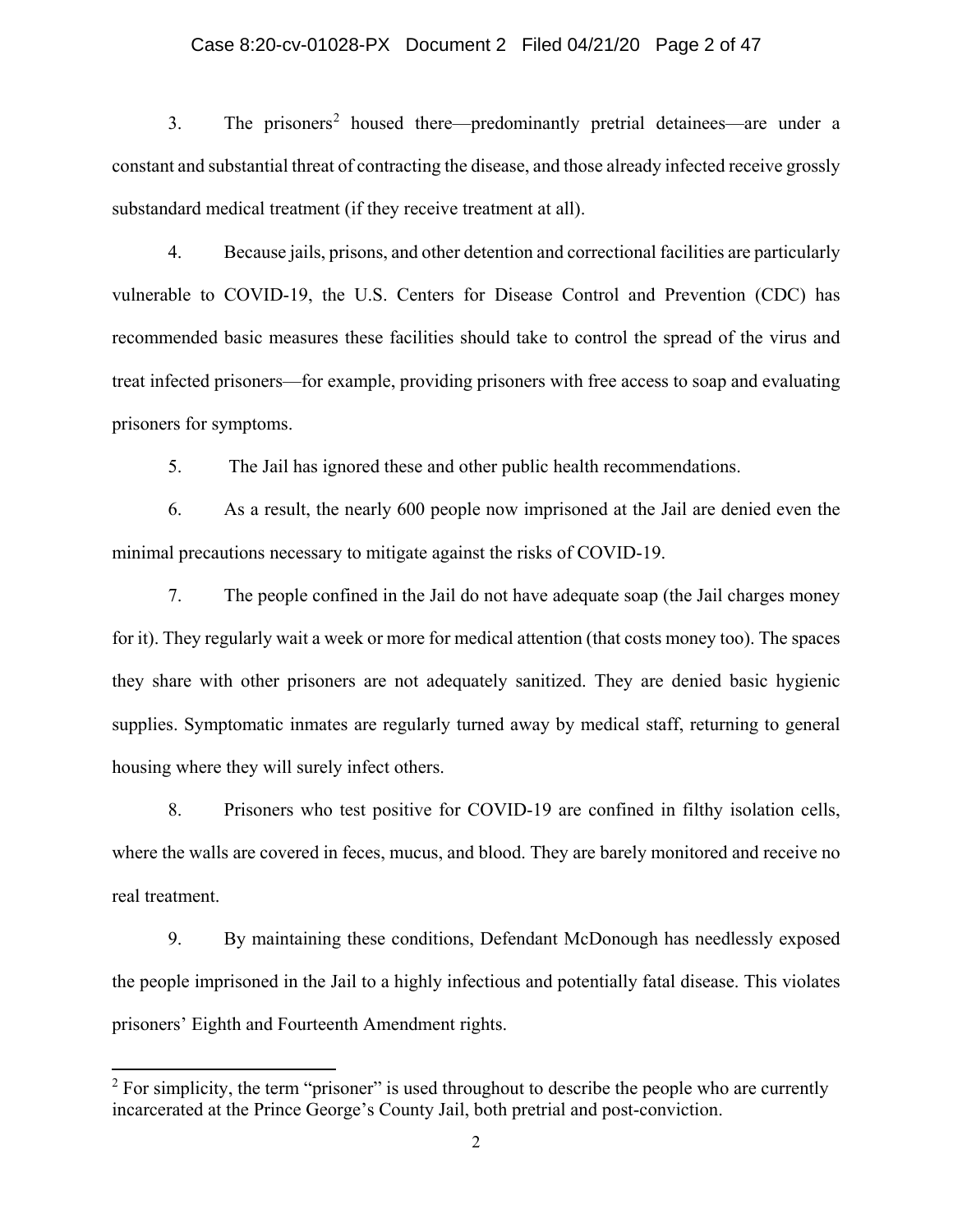#### Case 8:20-cv-01028-PX Document 2 Filed 04/21/20 Page 3 of 47

10. The Jail also refuses to release COVID-positive prisoners—even when they have no legal basis to detain them—until the Jail deems them non-contagious. This violates prisoners' Fourteenth Amendment rights.

11. Plaintiffs<sup>[3](#page-2-0)</sup> seek class-wide relief requiring the Jail to take the necessary steps to safeguard prisoners' health and safety. A subset of Plaintiffs also request a writ of habeas corpus pursuant to 28 U.S.C. § 2241 for prisoners whose age or underlying medical conditions make them particularly vulnerable to severe illness and death from COVID-19 (the "Medically Vulnerable Subclass").

#### **JURISDICTION AND VENUE**

12. This Court has jurisdiction pursuant to 28 U.S.C. §§ 1331, 1343(a), and 2241(a). This Court has jurisdiction over Medically Vulnerable Subclass's petition for a writ of habeas corpus pursuant to 28 U.S.C. § 2241.

13. Venue is proper in this District under 28 U.S.C. § 1391(b) because the events giving rise to the claims asserted in this complaint occurred in this District.

### **PARTIES**

14. Plaintiff Keith Seth is detained pretrial in Housing Unit 17 at the Prince George's County Jail. He has chronic bronchitis for which he was hospitalized last year. He is currently experiencing symptoms of COVID-19, including loss of taste, diarrhea, coughing and severe shortness of breath. He cannot afford to pay the money required to request medical assistance. Mr. Seth has bipolar disorder; since the outbreak at the Jail, he has not received needed mental health treatment. *See* Ex. 1, Seth Decl. Mr. Seth filed a bond motion on April 8, 2019. It is still pending.

<span id="page-2-0"></span><sup>&</sup>lt;sup>3</sup> The term "Plaintiff(s)" includes the Medically Vulnerable Subclass members, who are also petitioners seeking habeas relief.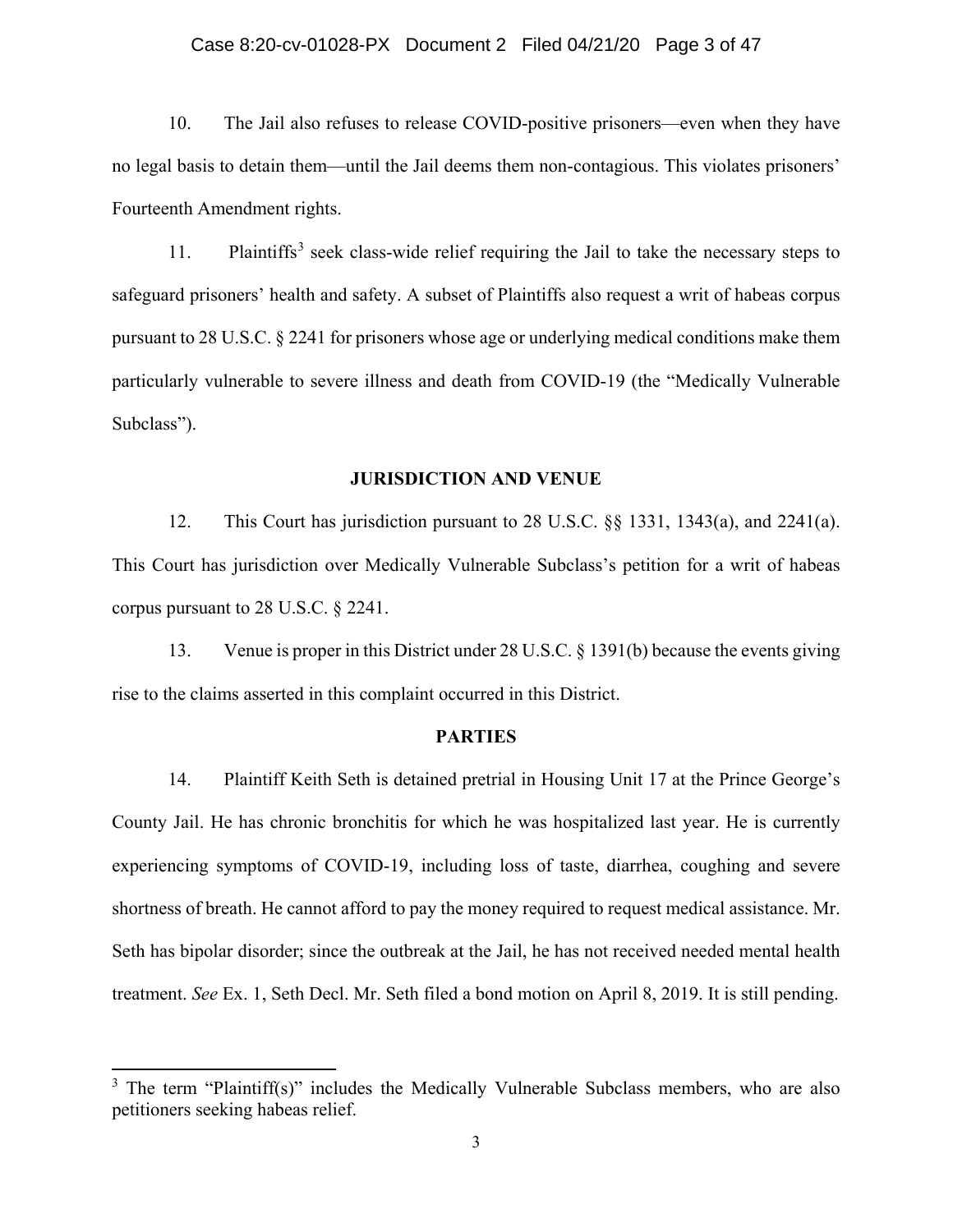#### Case 8:20-cv-01028-PX Document 2 Filed 04/21/20 Page 4 of 47

15. Plaintiff David Smith is detained pretrial in Housing Unit 9 at the Prince George's County Jail. He suffers from chronic bronchitis. Since the outbreak, the Jail has not provided Mr. Smith with needed mental health treatment. *See* Ex. 2, Smith Decl. Mr. Smith filed a motion for bond reconsideration on April 8, 2020. That motion is scheduled for a hearing on April 24, 2020.

16. Plaintiff Mario Burch is detained pretrial in Housing Unit 8 at the Prince George's County Jail. He has not seen anyone clean or sanitize any surfaces in his unit. He is "extremely scared of contracting the virus." Ex. 3, Burch Decl. Mr. Burch's bond was originally set at \$3000, but he could not afford to purchase his release. On April 9, 2020, the court revoked his bond. He is facing two charges, each of which has a statutory maximum sentence of 90 days.

17. Plaintiff John Doe No.  $1<sup>4</sup>$  $1<sup>4</sup>$  $1<sup>4</sup>$  is detained pretrial in Housing Unit 10 at the Prince George's County Jail. He suffers from acute asthma. He has recently experienced symptoms of COVID-19: headaches, nausea, and shortness of breath. His cellmate also has symptoms of COVID-19. *See* Ex. 4, John Doe No. 1 Decl. On March 19, 2020, a court approved Mr. Doe No. 1 be released on home detention with GPS monitoring. The Pretrial Services Agency ("pretrial services"), which is part of the Department of Corrections, has not released him.

18. Plaintiff John Doe No. 2 is detained post-conviction in Housing Unit 17 (the work unit) at the Prince George's County Jail. He suffers from severe asthma, for which he previously has been hospitalized. He has been spitting up brown mucus and having trouble breathing. Mr. Doe No. 2 has asked for medical attention or a test for COVID-19, but he was refused and told that the Medical Unit is too full. He asked for an inhaler, but his request was denied. On April 9, Mr. Doe No. 2 filed a motion requesting to serve his sentence on home detention. His motion has not been set for a hearing. *See* Ex. 5, John Doe No. 2 Decl.

<span id="page-3-0"></span>**<sup>4</sup>** John Doe Nos. 1-5 will seek leave to proceed by pseudonym.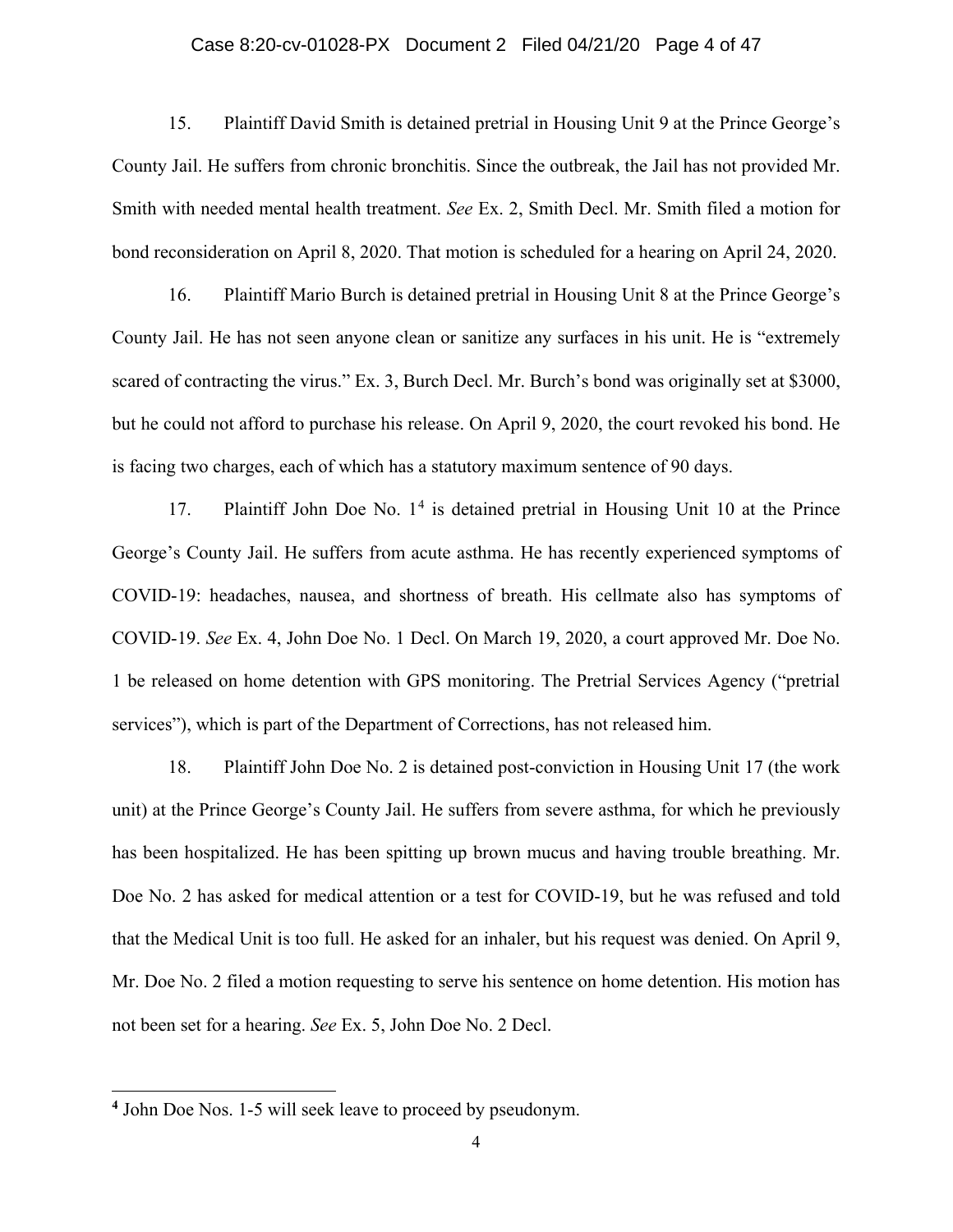#### Case 8:20-cv-01028-PX Document 2 Filed 04/21/20 Page 5 of 47

19. Plaintiff John Doe No. 3 is detained pretrial in the Prince George's County Jail. He uses a cane to walk and has numerous medical issues. Prior to the outbreak, Mr. Doe was housed in the Medical Unit. In late March, he was transferred to Housing Unit 11-B, which houses medically vulnerable prisoners, but (unlike the Medical Unit) does not have any on-site medical equipment or staff. He is currently experiencing sneezing and a cough. *See* Ex. 6, Decl. John Doe. No. 3 Decl. On April 9, 2020, a court approved Mr. Doe No. 3 for release to pretrial services. Pretrial services has not released him. Mr. Doe No. 3 is detained on a single count of violating a protective order, which carries a statutory maximum of 90 days.

20. Plaintiff John Doe No. 4 is detained pretrial in Housing Unit 9 at the Prince George's County Jail. At least four detainees from Housing Unit 9 have been sent to the Medical Unit and not come back. One of them was his cellmate. *See* Ex. 7, John Doe No. 4 Decl. A court has approved Mr. Doe No. 4 for transfer to home detention, but pretrial services has not transferred him to home detention.

21. Plaintiff John Doe No. 5 is detained in Housing Unit 8 of the Prince George's County Jail. He has asthma, chronic bronchitis, and is obese. Due to the poor circulation in his cell, he has been having difficulty breathing. Many people on his unit seem sick. *See* Ex. 8, John Doe No. 5 Decl. A court set bond for Mr. Doe No. 5 at \$3000, with an option to be released upon paying 10 percent of it. Mr. Doe No. 5 cannot afford to purchase his release. The court has also approved Mr. Doe No. 5 for pretrial supervised release. Pretrial services has not released him.

22. Defendant Mary Lou McDonough is the Director of the Prince George's County Department of Corrections. She is sued in her official capacity.

5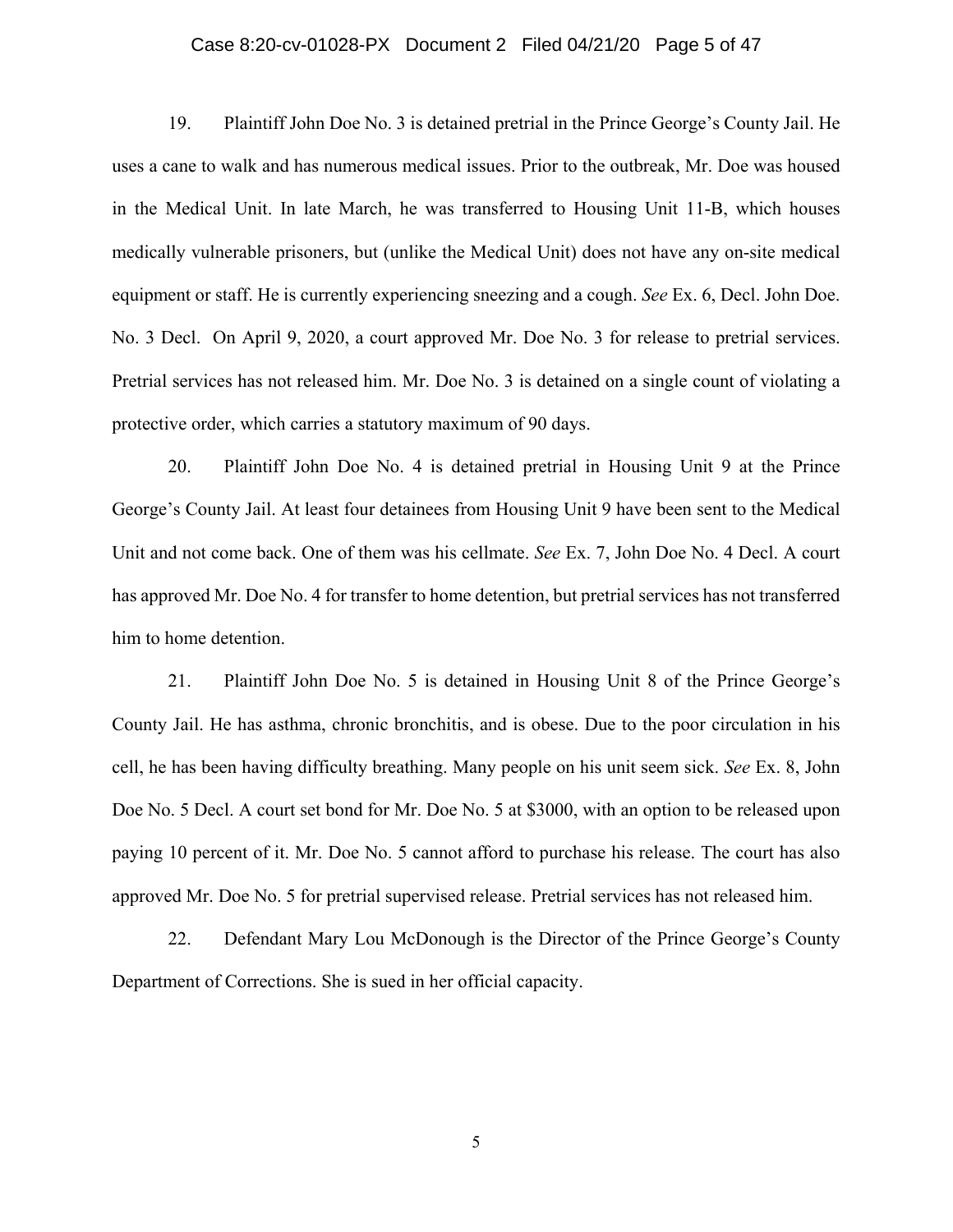# **FACTUAL ALLEGATIONS**

# **A. COVID-19 Is Highly Infectious and Dangerous**

23. On March 11, 2020, the World Health Organization ("WHO") declared the outbreak of COVID-19 a global pandemic.<sup>[5](#page-5-0)</sup>

24. States and counties across the nation have hurried to take the "urgent and aggressive action" the WHO deems necessary to slow the infection rate of the virus.<sup>[6](#page-5-1)</sup>

25. Still, to date, more than 750,000 Americans are known have contracted COVID-19 and it has caused at least 35,000 deaths.[7](#page-5-2)

26. D.C., Maryland and Virginia have reported more than 24,000 cases,<sup>[8](#page-5-3)</sup> and Maryland leads the region in both the number of cases and deaths: In the 46 days<sup>[9](#page-5-4)</sup> following Maryland's first three confirmed cases, 12,836 people have tested positive for the disease and 544 people have died. [10](#page-5-5)

<span id="page-5-0"></span> $\ddot{\phantom{a}}$ <sup>5</sup> World Health Organization, Director-General Opening Remarks (March 11, 2020), https://www.who.int/dg/speeches/detail/who-director-general-s-opening-remarks-at-themediabriefing-on-covid-19---11-march-2020.

<span id="page-5-1"></span> $6$   $Id$ 

<span id="page-5-2"></span><sup>&</sup>lt;sup>7</sup> U.S. Map, Johns Hopkins School of Medicine (updated April 20, 2020) https://coronavirus.jhu.edu/us-map.

<span id="page-5-3"></span><sup>8</sup> Jenna Portnoy, Patricia Sullivan, and Antonio Olivo, *Coronavirus in the DMV: What you need to know,* Wash. Post (Apr. 19, 2020) https://www.washingtonpost.com/dc-mdva/2020/03/07/maryland-virginia-dc-coronavirus/?arc404=true#maryland.

<span id="page-5-4"></span><sup>9</sup> Jenna Fulginiti, Tramon Lucas, and Greg Ng, *Timeline: Coronavirus in Maryland,* WBALTV (Apr. 19, 2020) https://www.wbaltv.com/article/timeline-coronavirus-in-maryland/31394971#.

<span id="page-5-5"></span><sup>10</sup> Portnoy, *supra* note 7.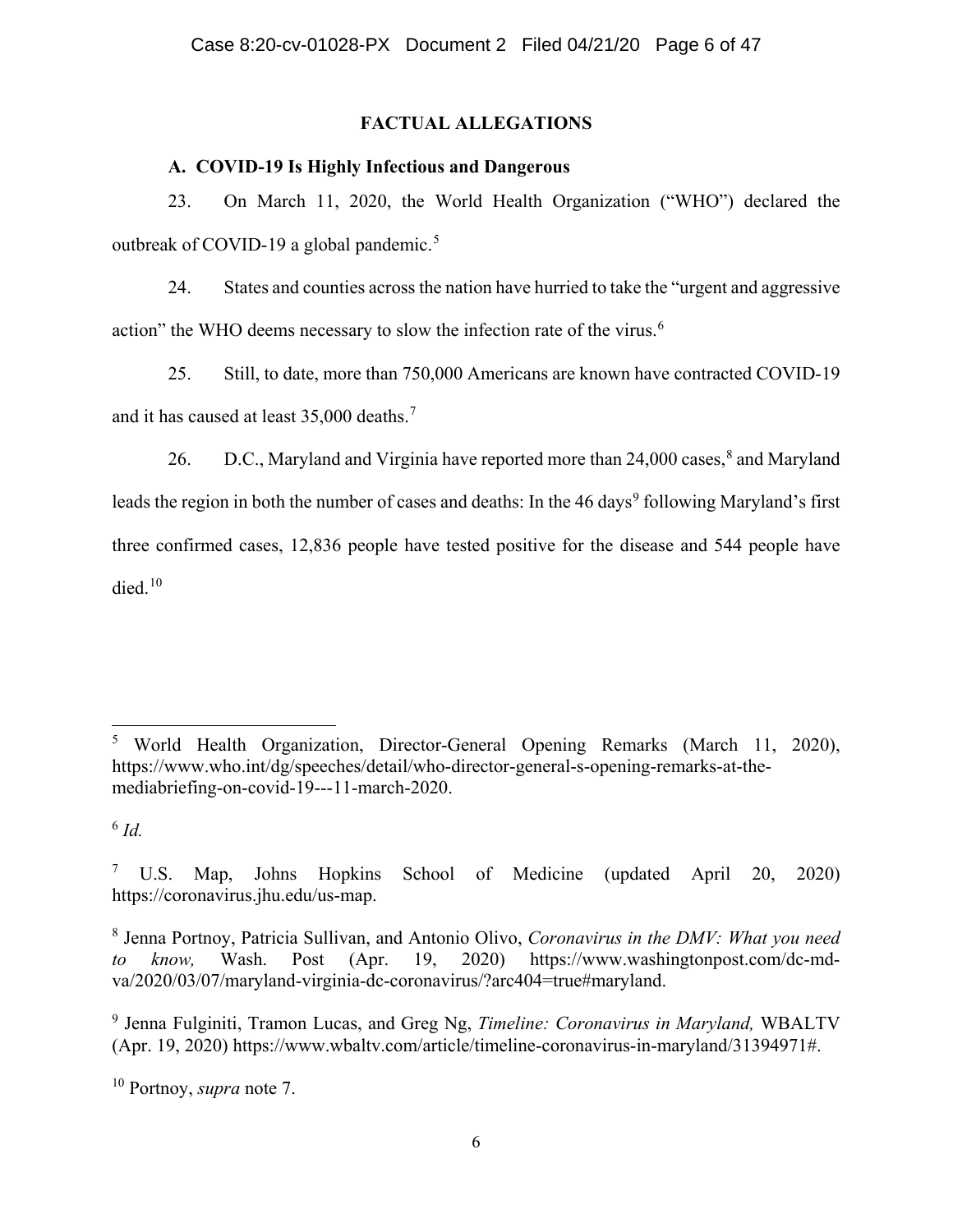## Case 8:20-cv-01028-PX Document 2 Filed 04/21/20 Page 7 of 47

27. COVID-19 is highly contagious. An infected person can spread the virus through brief, indirect contact with others. Every time an infected person coughs, sneezes, or speaks, she might pass the virus to those in her vicinity. $^{11}$  $^{11}$  $^{11}$ 

28. The virus can survive on inanimate surfaces like cardboard, plastic or steel for up to three days.<sup>[12](#page-6-1)</sup> The respiratory droplets from an infected individual can linger in the air for as many as three hours. $^{13}$  $^{13}$  $^{13}$ 

29. An unknown number of infected people are nearly or entirely asymptomatic. This means a person who has contracted the virus can pass it to others without knowing she is sick. Accordingly, some researchers insist, "Everyone should act as if they are already infected."<sup>[14](#page-6-3)</sup>

30. For those who contract COVID-19, the results can be dire.

31. An estimated sixteen percent of those who contract it will suffer severe illness. Ex.

30, Meyer Decl. ¶ 9.

 $\ddot{\phantom{a}}$ 

32. In the United States, roughly three percent of those who are infected die. Ex. 32, Benninger Decl. ¶ 2(G)(i).

<span id="page-6-0"></span><sup>&</sup>lt;sup>11</sup> Ex. 30, Meyer Decl.  $\P$  8 ("The virus is thought to pass from person to person primarily through respiratory droplets (by coughing or sneezing) but may also survive on inanimate surfaces."). *See also* Ex. 31, Meyer Curriculum Vitae.

<span id="page-6-1"></span><sup>&</sup>lt;sup>12</sup> Neeltje van Doremalen et al., Aerosol and Surface Stability of SARS-CoV-2 as Compared with SARS-CoV-1, New England J. Medicine (March 17, 2020), https://www.nejm.org/doi/full/10.1056/NEJMc2004973.

<span id="page-6-2"></span><sup>13</sup> Ex. 32, Benninger Decl. ¶ 2(C); *see also* Ex. 33, Benninger Curriculum Vitae.

<span id="page-6-3"></span><sup>14</sup> Nina Bai, *Coronavirus Is Sickening Young Adults and Spreading Through Them, Experts Say*, University of California San Francisco (Mar. 20, 2020) https://www.ucsf.edu/news/2020/03/416961/coronavirus-sickening-young-adults-and-spreadingthrough-them-experts-say.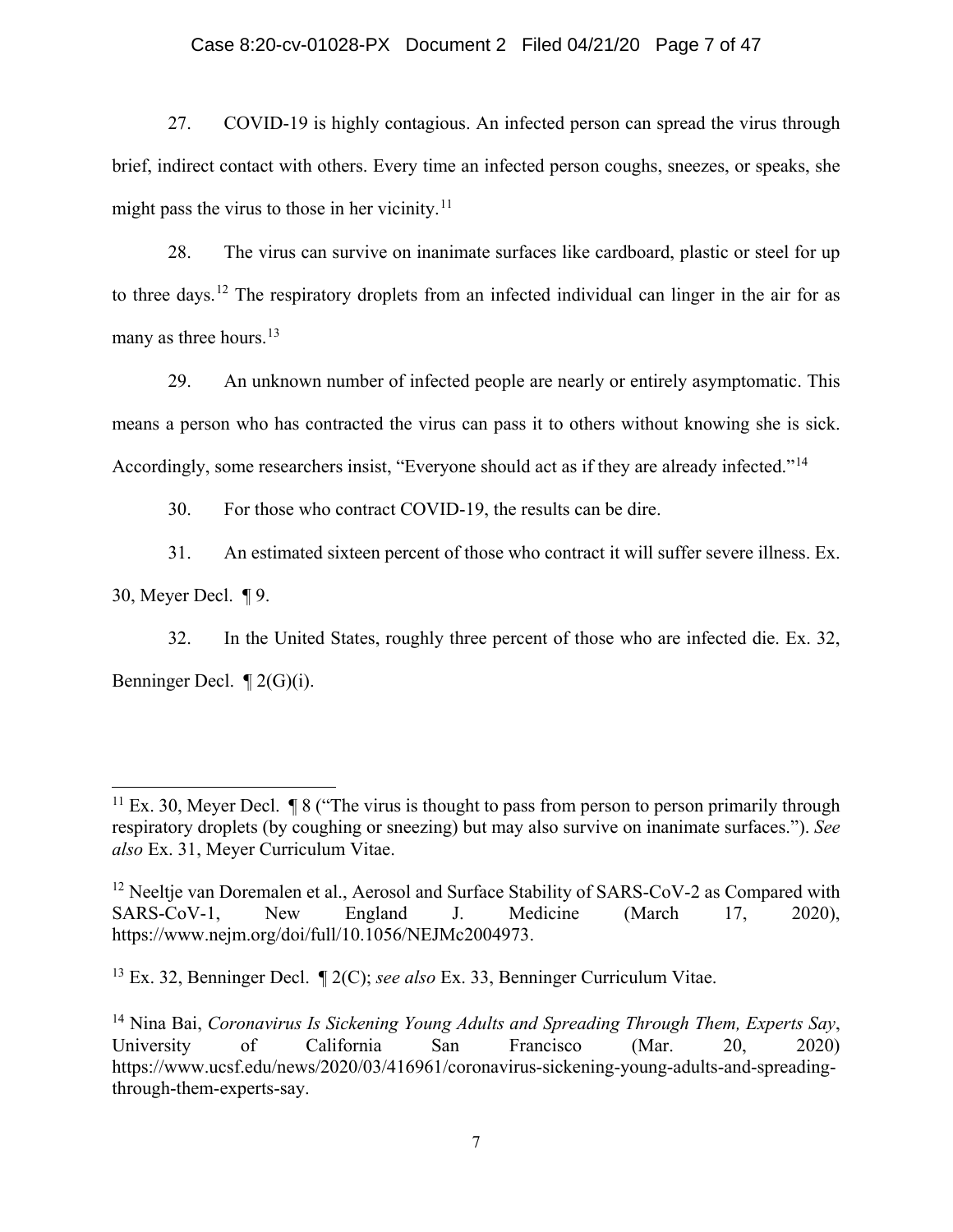### Case 8:20-cv-01028-PX Document 2 Filed 04/21/20 Page 8 of 47

33. Twenty percent of those who contract COVID-19 will need hospitalization, and five percent will require intensive care. *Id*. ¶ 2(F).

34. Those who survive the virus may suffer long-term damage to the heart, liver, and  $lungs.<sup>15</sup>$  $lungs.<sup>15</sup>$  $lungs.<sup>15</sup>$ 

35. These risks of severe illness and death are more acute for people who are over a certain age or who have pre-existing conditions, including asthma, lung disease, heart disease, and diabetes.<sup>[16](#page-7-1)</sup>

36. Without effective public health measures, the U.S. Centers for Disease Control and

Prevention (CDC) has projected that over 200 million people could be infected.<sup>[17](#page-7-2)</sup>

37. This would overrun the healthcare system, making it impossible for many critically ill people to receive the care they need to live.<sup>[18](#page-7-3)</sup>

<span id="page-7-0"></span> $\ddot{\phantom{a}}$ <sup>15</sup> Melissa Healy, Coronavirus infection may cause lasting damage throughout the body, doctors fear, *L.A. Times* (April 10, 2020), https://www.latimes.com/science/story/2020-04- 10/coronavirus-infection-can-do-lasting-damage-to-the-heart-liver (describing studies finding impaired liver function and heart failure in COVID-19 patients); Panagis Galiatsatos, What Coronavirus Does to the Lungs, Hopkins Medicine, https://www.hopkinsmedicine.org/health/conditions-and-diseases/coronavirus/what-coronavirusdoes-to-the-lungs (describing potential long-term lung damage from COVID-19).

<span id="page-7-2"></span><span id="page-7-1"></span><sup>&</sup>lt;sup>16</sup> Centers for Disease Control, At Risk for Severe Illness, https://www.cdc.gov/coronavirus/2019ncov/need-extra-precautions/groups-at-higher-risk.html (last reviewed Apr. 15, 2020). <sup>17</sup> James Glanz, et al., Coronavirus Could Overwhelm U.S. without Urgent Action, Estimates Say, N.Y. Times (Mar. 20, 2020), available at https://www.nytimes.com/interactive/2020/03/20/us/coronavirus-model-us-outbreak.html.

<span id="page-7-3"></span><sup>18</sup> Leana Wen, *Hospitals are overwhelmed because of the coronavirus. Here's how to help.,* N.Y. Times (Mar. 15, 2020), https://www.washingtonpost.com/opinions/2020/03/15/hospitals-areoverwhelmed-because-coronavirus-heres-how-help; *see also* Ex. 30, Meyer Decl. ¶ 10 ("Public health officials anticipate that hospital settings will likely be overwhelmed and beyond capacity to provide this type of intensive care as COVID-19 becomes more widespread in communities.").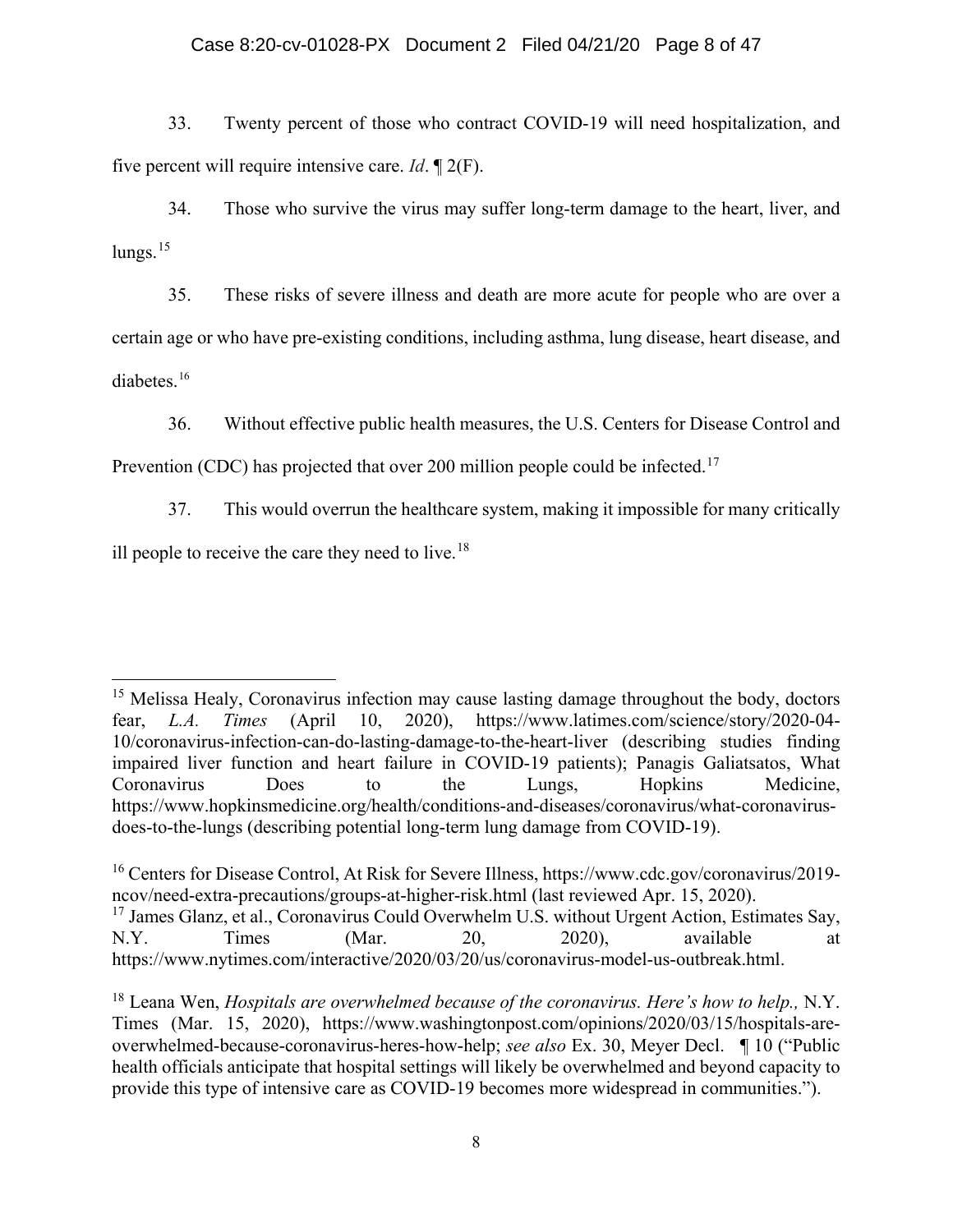#### Case 8:20-cv-01028-PX Document 2 Filed 04/21/20 Page 9 of 47

38. To prevent this, the shape of daily life for most Americans has radically changed: 97 percent of the U.S. population is now subject to some degree of imposed shutdown or stay at-home decree.<sup>[19](#page-8-0)</sup>

39. On March 30, Maryland Governor Larry Hogan issued a stay-at-home order, mandating that residents may leave their homes only as needed to work essential jobs or complete essential tasks, like purchasing food and medicine.<sup>[20](#page-8-1)</sup>

40. On the same day, D.C. Mayor Muriel Bowser and Virginia Governor Ralph Northam announced stay-at-home orders that require residents to stay in their homes and cease all non-essential activities until May 15, 2020<sup>[21](#page-8-2)</sup> and June 10, 2020,<sup>[22](#page-8-3)</sup> respectively.

41. Even with these extreme measures, which have been replicated across the country, the national infection curve "has not yet flattened,"[23](#page-8-4) and data suggests that, for D.C., Maryland and Virginia, the peak of the virus may be weeks or months away.

<span id="page-8-0"></span><sup>19</sup> <sup>19</sup> *All Your Coronavirus Questions Answered,* Time (Apr. 14, 2020), https://time.com/5820118/coronavirus-questions-answered.

<span id="page-8-1"></span><sup>&</sup>lt;sup>20</sup> The Office of Governor Larry Hogan, As COVID-19 Crisis Escalates in Capital Region, Governor Hogan Issues Stay at Home Order Effective Tonight (Mar. 30, 2020) https://governor.maryland.gov/2020/03/30/as-covid-19-crisis-escalates-in-capital-regiongovernor-hogan-issues-stay-at-home-order-effective-tonight.

<span id="page-8-2"></span> $21$  On April 15, Mayor Bowser announced that the D.C. order would extend until May 15. Marty Johnson, *DC extends stay-at-home order through May 15*, The Hill (Apr. 15, 2020) https://thehill.com/homenews/state-watch/492928-dc-extends-stay-at-home-order-through-may-15.

<span id="page-8-3"></span> $22$  Executive Order Number 55, Temporary Stay At Home Order Due to Novel Coronavirus (COVID-19) (Mar. 30, 2020) **https://www.governor.virginia.gov/media/governorvir**giniagov/executiveactions/EO-55-Temporary-Stay-at-Home-Order-Due-to-Novel-Coronavirus-(COVID-19).pdf

<span id="page-8-4"></span><sup>23</sup> *All Your Coronavirus Questions Answered, supra* note 19.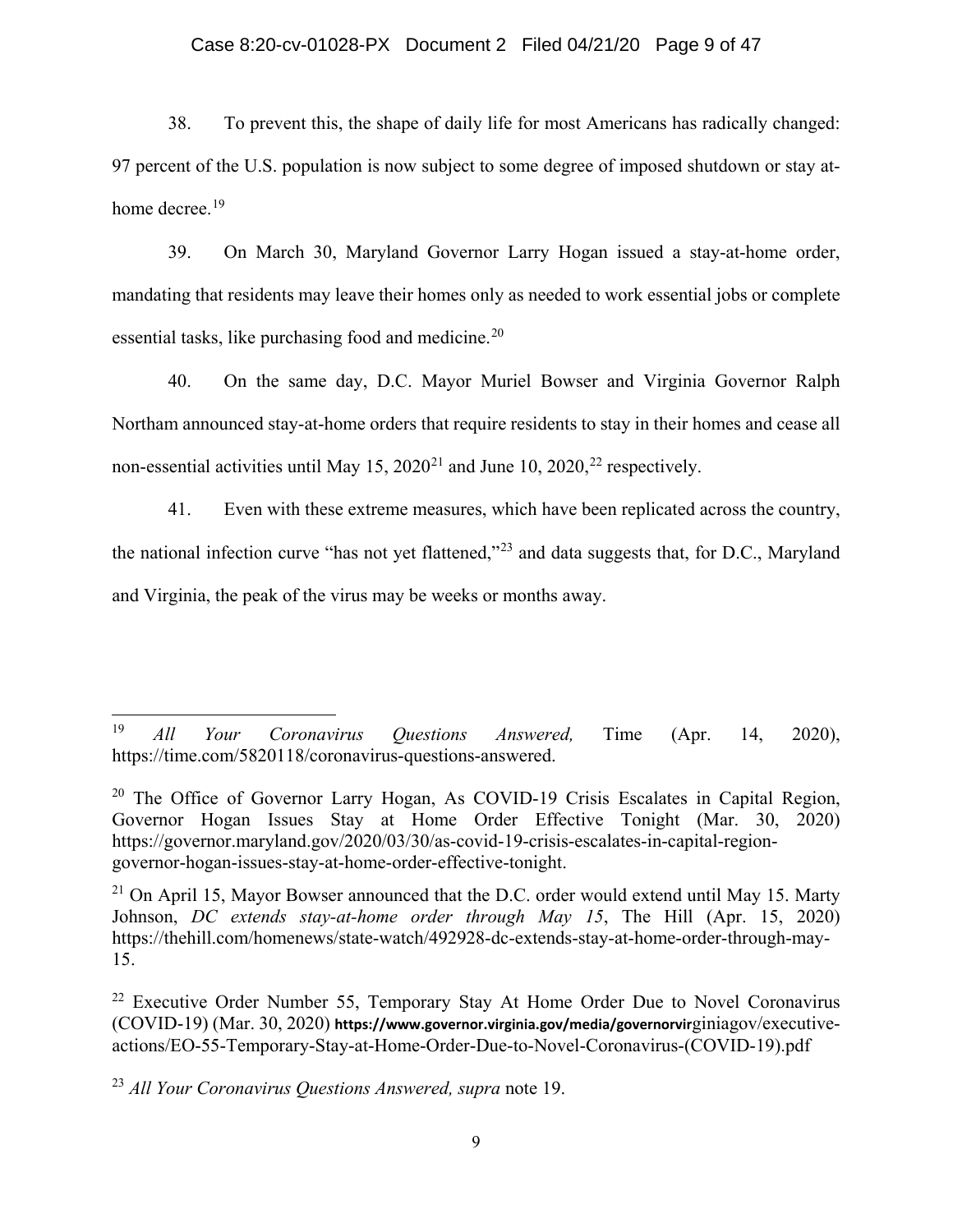### Case 8:20-cv-01028-PX Document 2 Filed 04/21/20 Page 10 of 47

42. The University of Pennsylvania Medicine's COVID-19 Hospital Impact Model for Epidemics predicts that the regional peak of COVID-19 infections and deaths will occur in late June or early July.<sup>[24](#page-9-0)</sup>

43. Though it may be difficult for those who have already spent weeks at home to fathom, the best evidence indicates that D.C., Maryland, and Virginia are at only "the end of the beginning" of this crisis. $25$ 

# **B. COVID-19 is Causing a Crisis in Prince George's County**

44. Prince George's County is the "epicenter of [the COVID-19 epidemic in] the state."<sup>[26](#page-9-2)</sup>

45. As of April 14, the County had 2356 confirmed cases and 72 deaths.<sup>[27](#page-9-3)</sup> Though

Prince George's County makes up only 15 percent of the state's population, its COVID-19 deaths

have made up nearly 25 percent of the total COVID-19 deaths in the state of Maryland.<sup>[28](#page-9-4)</sup>

<span id="page-9-3"></span> $^{27}$  *Id.* 

 $\ddot{\phantom{a}}$ 

<span id="page-9-0"></span><sup>24</sup> Jeffrey Katz and Martin Austermule, *How Close Is The D.C. Region To Flattening 'The Curve' Of The Coronavirus?,* NPR (Apr. 10, 2020) https://www.npr.org/local/305/2020/04/10/831751001/how-close-is-the-d-c-region-to-flatteningthe-curve-of-the-coronavirus.

<span id="page-9-1"></span><sup>25</sup> Brad McMillan, *A Coronavirus Milestone: The Flattening Of The Curve*, Forbes (Apr. 14, 2020) https://www.forbes.com/sites/bradmcmillan/2020/04/14/a-coronavirus-milestone-the-flatteningof-the-curve/#71bc0f3e4ba5.

<span id="page-9-2"></span><sup>26</sup> Rachel Chason, *Hospitals in Prince George's seeing an influx of critically ill coronavirus patients*, Washington Post (Apr. 14, 2020), https://www.washingtonpost.com/local/princegeorges-hospitals-coronavirus-crisis/2020/04/14/2ac05724-7e7f-11ea-9040- 68981f488eed\_story.html.

<span id="page-9-4"></span><sup>28</sup> Fulguniti, *supra* note 9.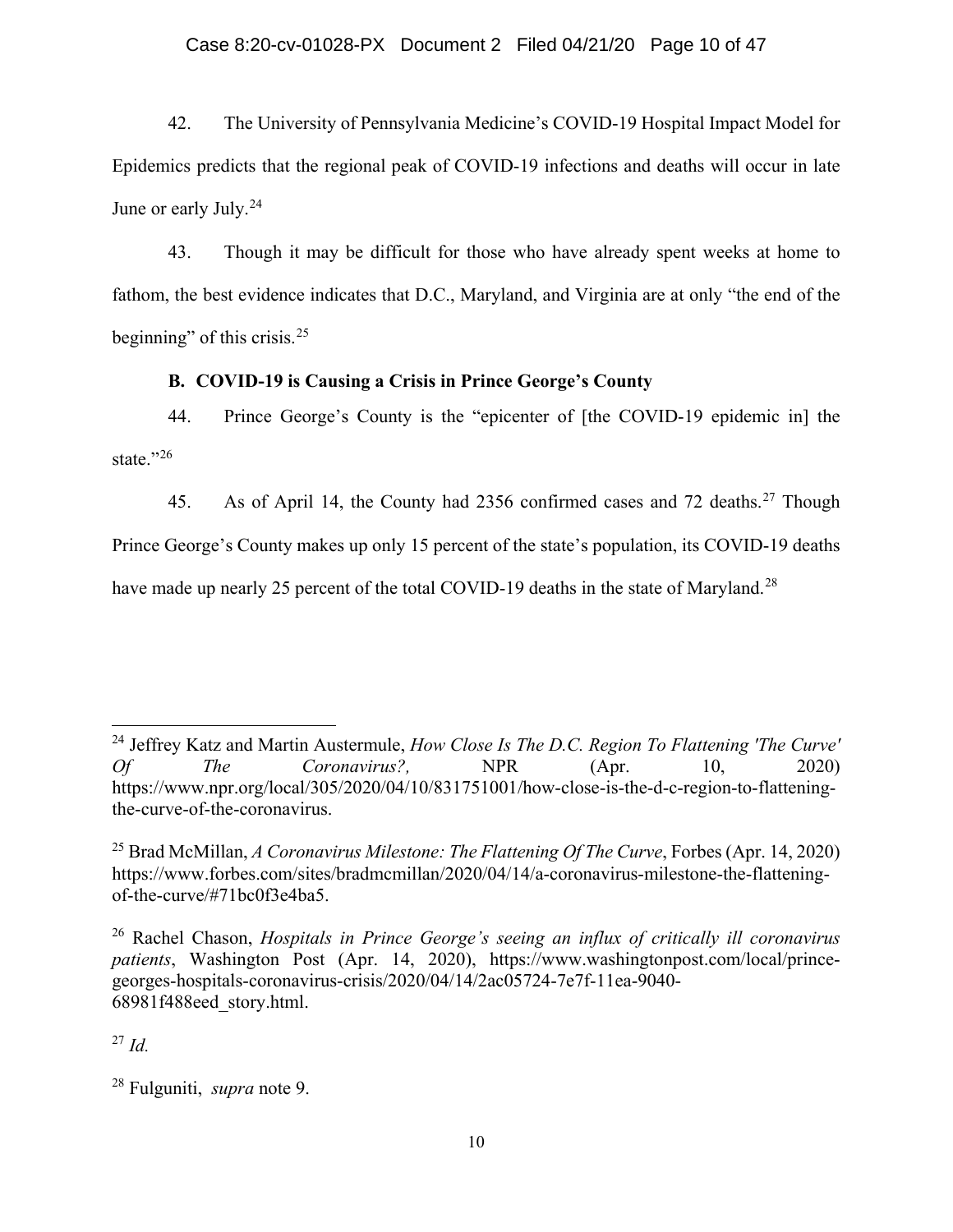## Case 8:20-cv-01028-PX Document 2 Filed 04/21/20 Page 11 of 47

46. The County has high rates of diabetes, heart disease, hypertension and obesity— conditions that make one more vulnerable to complications from the virus.<sup>[29](#page-10-0)</sup> The County has had a shortage of healthcare provider shortage for years. Up to 60 percent of residents travel out-ofcounty for care.[30](#page-10-1)

47. In addition, in recent weeks, medical professionals across the country have seen racial disparities in COVID-19 infection, hospitalization, and mortality rates.<sup>[31](#page-10-2)</sup> Black people who are infected are more likely to suffer severe illness and die.[32](#page-10-3) An analysis by the *Washington Post* found that majority-black counties had infection-rates three times that of majority-white counties.[33](#page-10-4)

<span id="page-10-1"></span><sup>30</sup> *Id.* At 9.

 $\ddot{\phantom{a}}$ 

<span id="page-10-0"></span><sup>&</sup>lt;sup>29</sup> Regional Primary Care Coalition, The Healthcare Landscape in Prince George's County: Opportunities for Improvement, available at http://www.regionalprimarycare.org/wpcontent/uploads/2018/07/The-Healthcare-Landscape-in-Prince-Georges-County.pdf.

<span id="page-10-2"></span><sup>31</sup> John Eligon, et al., *Black Americans Face Alarming Rates of Coronavirus Infection in Some States,* N.Y. Times (Apr. 7, 2020), https://www.nytimes.com/2020/04/07/us/coronavirusrace.html.

<span id="page-10-3"></span> $32$  Ex. 32, Benninger Decl.  $\P$  2(h) ("Preliminary data suggest that African-Americans are suffering from more severe illness related to COVID-19 at higher rates than other races in the United States.").

<span id="page-10-4"></span><sup>33</sup> Reis Thebault, Andrew Ba Tran, and Vanessa Williams, *The coronavirus is infecting and killing black Americans at an alarmingly high rate*, Wash. Post (Apr. 7, 2020), [https://www.washingtonpost.com/nation/2020/04/07/coronavirus-is-infecting-killing-black](https://www.washingtonpost.com/nation/2020/04/07/coronavirus-is-infecting-killing-black-americans-an-alarmingly-high-rate-post-analysis-shows/?arc404=true)[americans-an-alarmingly-high-rate-post-analysis-shows/?arc404=true.](https://www.washingtonpost.com/nation/2020/04/07/coronavirus-is-infecting-killing-black-americans-an-alarmingly-high-rate-post-analysis-shows/?arc404=true) These disparities exist because other inequities and disparities do. Black people disproportionately hold jobs in which they are unable or not allowed to work from home, putting them at risk of contracting the virus on their way to or at work. Black people also have higher rates of the underlying medical conditions that CDC says put people at higher risk of severe illness from COVID-19. *Id.*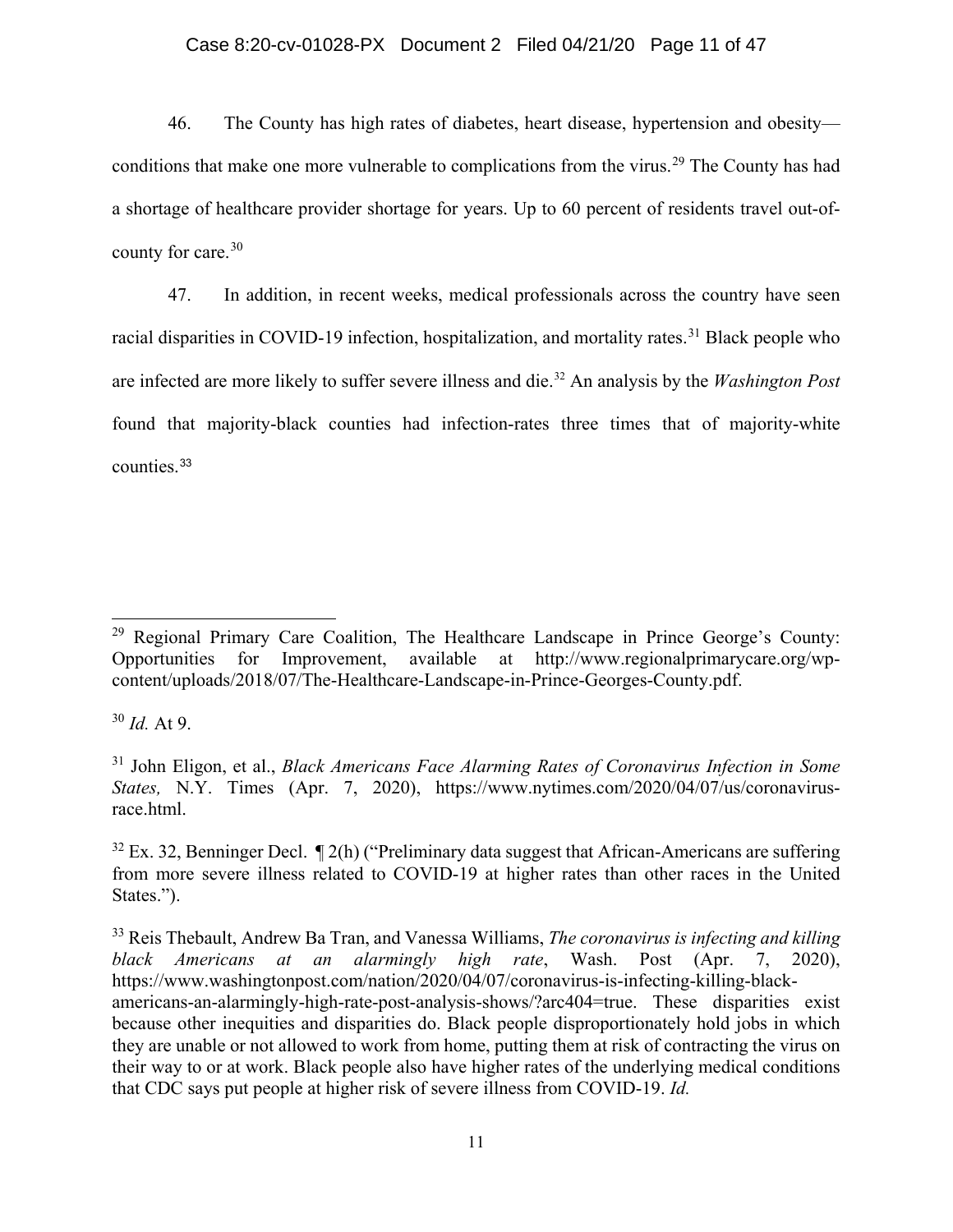## Case 8:20-cv-01028-PX Document 2 Filed 04/21/20 Page 12 of 47

48. Accordingly, because the majority (64 percent) of Prince George's County is Black, the people of Prince George's County are more susceptible to COVID-19 than other counties across the state.

49. Area hospitals are "inundated with critically ill patients" and are at or exceeding their capacities.<sup>[34](#page-11-0)</sup>

50. Beginning April 14, at least two County hospitals—Prince George's Hospital and MedStar Southern Maryland Hospital Center—were forced to send patients to out-of-county hospitals because they had no room in their own critical care units, even though both hospitals have been rapidly adding beds within the facility and in tents outside of the building.<sup>[35](#page-11-1)</sup>

51. On March 16, Prince George's County Executive Angela Alsobrooks declared a state of emergency due to COVID-19.<sup>[36](#page-11-2)</sup>

52. On April 7, Governor Larry Hogan flagged Prince George's County, along with ten others, to the White House as needing "urgent federal attention."[37](#page-11-3)

53. In addition to Maryland's statewide stay-at-home order, the County has instituted a number of efforts to slow the spread of the virus.

<span id="page-11-1"></span> $35$  *Id.* 

<span id="page-11-0"></span><sup>34</sup> Chason *supra* note 26.

<span id="page-11-3"></span><span id="page-11-2"></span><sup>&</sup>lt;sup>36</sup> Office of the Prince George's County Executive Angela D. Alsobrooks, County Executive Alsobrooks Officially Declares A State Of Emergency In Prince George's County Due To Covid-19 (Mar. 16, 2020) https://www.princegeorgescountymd.gov/ArchiveCenter/ViewFile/Item/3171 <sup>37</sup> Andrea Swalec, *White House Designates DC-Baltimore Area as an 'Emerging Hot Spot' for Coronavirus, Hogan Says*, NBC Washington (Apr. 7, 2020) https://www.nbcwashington.com/news/local/white-house-has-designated-dc-baltimore-area-asemerging-hot-spot-for-virus-hogan-says/2266929.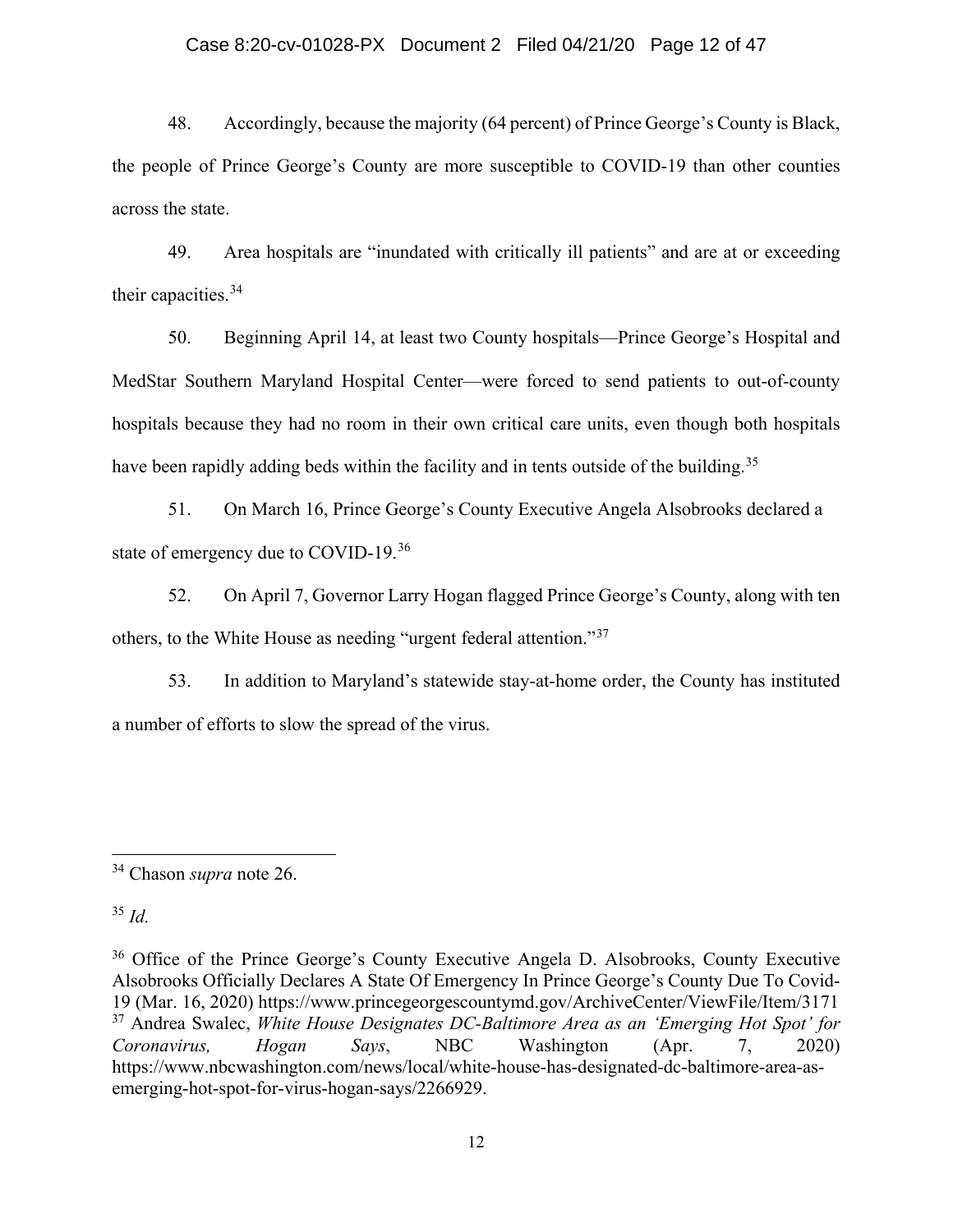### Case 8:20-cv-01028-PX Document 2 Filed 04/21/20 Page 13 of 47

54. As early as March 12, 2020, the County announced that its Courthouse would close to the public until May 1,  $2020.^{38}$  $2020.^{38}$  $2020.^{38}$ 

55. The Circuit Court and District Court issued orders outlining the limited operations courts would continue to perform.

56. On March 16, County Executive Alsobrooks closed all restaurants, movie theaters, gyms and bars, and closed to the public all government buildings.<sup>[39](#page-12-1)</sup>

57. On April 10, the County announced on that it had set up a quarantine site for first responders to "ensure[] they will not take the virus home to their families should they be exposed."[40](#page-12-2)

58. As of April 15, residents have been ordered to cover their faces when they go to the grocery store or the pharmacy, or when they the ride the County's bus system.<sup>[41](#page-12-3)</sup>

# **B. Jails and Prisons Are Exceedingly Vulnerable to COVID-19**

59. Epidemics pose a heightened risk in jails, prisons, and detention centers.

60. These "[c]ongregate settings . . . allow for rapid spread of infectious diseases that are transmitted from person to person." Ex. 30, Meyer Decl. ¶ 16.

<span id="page-12-0"></span> $\overline{a}$ <sup>38</sup> Prince George's County Courts, The Courthouse is closed to the Public through June 5, 2020, due to the Coronavirus Pandemic (Mar. 12, 2020) https://www.princegeorgescourts.org/AlertCenter.aspx?AID=The-Courthouse-is-closed-to-the-Public-t-22.

<span id="page-12-1"></span><sup>39</sup> County Executive Official Declares A State of Emergency *supra* note 43.

<span id="page-12-2"></span><sup>&</sup>lt;sup>40</sup> Prince George's County, Community Connections Newsletter: COVID-19 Update (Apr. 10, 2020) https://content.govdelivery.com/accounts/MDPGC/bulletins/285c9ff.

<span id="page-12-3"></span><sup>&</sup>lt;sup>41</sup> Office Of The Prince George's County Executive Angela D. Alsobrooks, County Executive Alsobrooks To Sign Executive Order Requiring Face Coverings For Patrons In Grocery Stores (Apr. 11, 2020) https://www.princegeorgescountymd.gov/DocumentCenter/View/29817/Press-Release---Face-Coverings.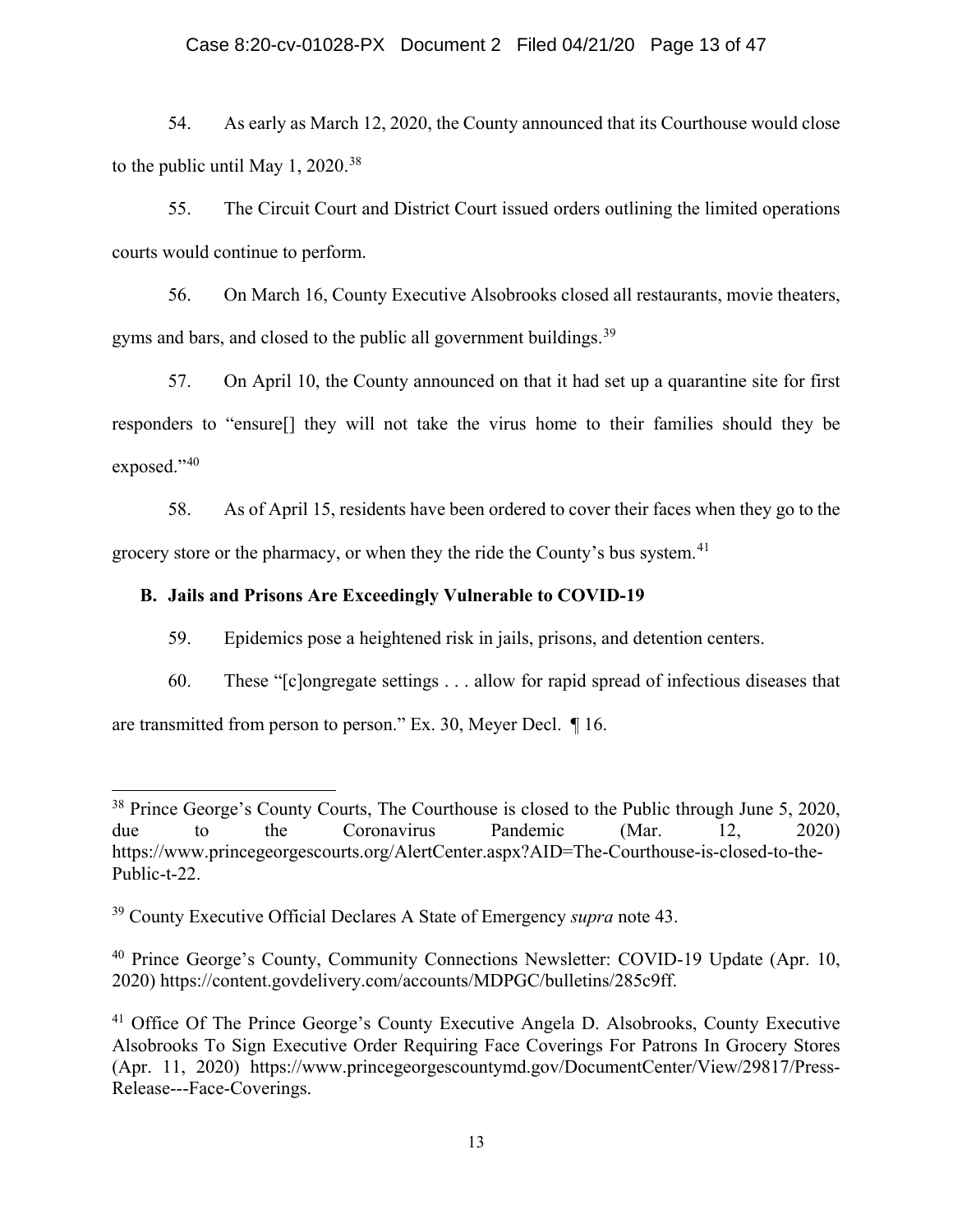#### Case 8:20-cv-01028-PX Document 2 Filed 04/21/20 Page 14 of 47

61. Diseases that spread in these facilities imperil the communities around them as well.<sup>[42](#page-13-0)</sup>

62. At a time when it is imperative that the County flatten its curve, correctional facilities like Prince George's County Jail "drive up the curve."[43](#page-13-1)

63. Moreover, as a general matter, jails and prisons are often poorly equipped to enact adequate prevention measures and care for incarcerated people who get sick. Ex. 30, Meyer Decl.  $\P\P$  17–18.

64. And because people incarcerated in jails and prisons are more likely to have chronic underlying health conditions, "they are more susceptible to acquiring and experiencing complications from infectious diseases than the population in the community." *Id.* ¶ 20.[44](#page-13-2)

65. These concerns multiply in the face of COVID-19, which is both highly communicable and highly dangerous.

<span id="page-13-0"></span> $^{42}$  Ex. 30, Meyer Decl.  $\parallel$  16 ("Prisons and jails are not isolated from communities. Staff, visitors, contractors, and vendors pass between communities and facilities and can bring infectious diseases into facilities. Moreover, rapid turnover of jail and prison populations means that people often cycle between facilities and communities. . . . Prison health is public health."); *see also* Ex. 34, Haney Decl.  $\blacksquare$  17 ("Staff members are at risk of having contracted COVID-19 and then transmitting it to all those inside the institutions, including prisoners and other staff.").

<span id="page-13-1"></span><sup>43</sup> Philip Jackson, *Maryland jails are incubators for the coronavirus and precautions must be taken to avoid an outbreak, experts say,* Baltimore Sun (Mar. 13, 2020) https://www.baltimoresun.com/coronavirus/bs-md-ci-coronavirus-maryland-jails-20200313 zn4k2knuujgvnhqmpm63jib3la-story.html.

<span id="page-13-2"></span><sup>44</sup> *See* Ex. 32, Benninger Decl. ¶ 3(c) ("[Prisoners] are higher risk at baseline than the general population for having more severe complications from COVID-19 because they are disproportionately more likely to be afflicted with medical chronic conditions, be obese, and be African-American. In addition, they are more susceptible to mental health complications, especially during this pandemic, because they are more likely to have mental health comorbidities and pandemics and isolation can increase feelings of anxiety and depression.").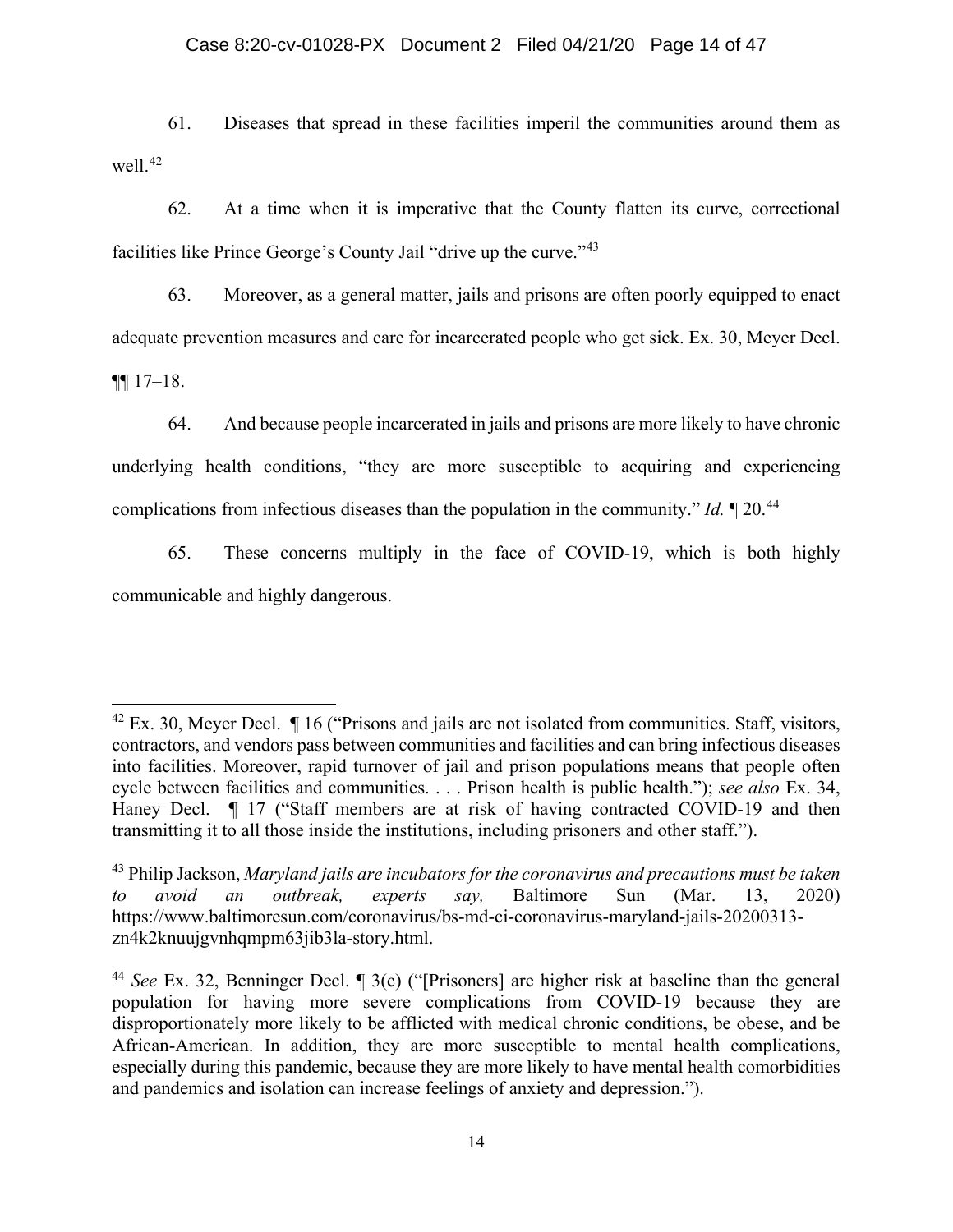# Case 8:20-cv-01028-PX Document 2 Filed 04/21/20 Page 15 of 47

66. "Containing this virus has been difficult in the community and it is almost impossible in correctional health settings given the congregate environment." Ex. 32, Benninger  $\P$  3(B).<sup>[45](#page-14-0)</sup>

67. As a result, "people will die behind bars of coronavirus who would have survived in the community." *Id.* 

# **C. There is a COVID-19 Outbreak at the Prince George's County Jail**

68. The first case of COVID-19 at the Prince George's County Jail was reported on March 30, 2020.<sup>[46](#page-14-1)</sup>

69. Addressing this case, Defendant DOC Director Mary Lou McDonough told *The* 

*Washington Post*, "I expect we'll have more before this is over," and compared jails to "cruise ships without the views or the amenities."<sup>[47](#page-14-2)</sup>

70. As Defendant McDonough explained, "A jail is a pretty transitory place. People are close together. You're all breathing the same air."[48](#page-14-3)

<span id="page-14-0"></span><sup>45</sup> *See also* Ex. 30, Meyer Decl. ¶ 24 ("When even the most sophisticated hospital systems in this country have been overwhelmed by the COVID-19 pandemic, it will be impossible for prison health systems to contain it. This is especially true when emergency preparedness plans are underdeveloped.").

<span id="page-14-1"></span><sup>46</sup> Deb Belt, "Female Inmate at Prince George's County Jail Has Coronavirus," Patch.com (Mar. 30, 2020), [https://patch.com/maryland/bowie/female-inmate-prince-georges-county-jail-has](https://patch.com/maryland/bowie/female-inmate-prince-georges-county-jail-has-coronavirus)[coronavirus.](https://patch.com/maryland/bowie/female-inmate-prince-georges-county-jail-has-coronavirus)

<span id="page-14-3"></span><span id="page-14-2"></span><sup>&</sup>lt;sup>47</sup> Keith L. Alexander, Dan Morse, and Spencer S. Hsu, "As inmates in D.C., Maryland and Virginia test positive for the coronavirus, jail officials scramble to reduce the risk," *Wash. Post* (Apr. 1, 2020), https://www.washingtonpost.com/local/public-safety/as-inmates-in-dc-marylandand-virginia-test-positive-for-the-coronavirus-jail-officials-scramble-to-reduce-therisk/2020/04/01/b0d9cfd8-7363-11ea-85cb-8670579b863d\_story.html.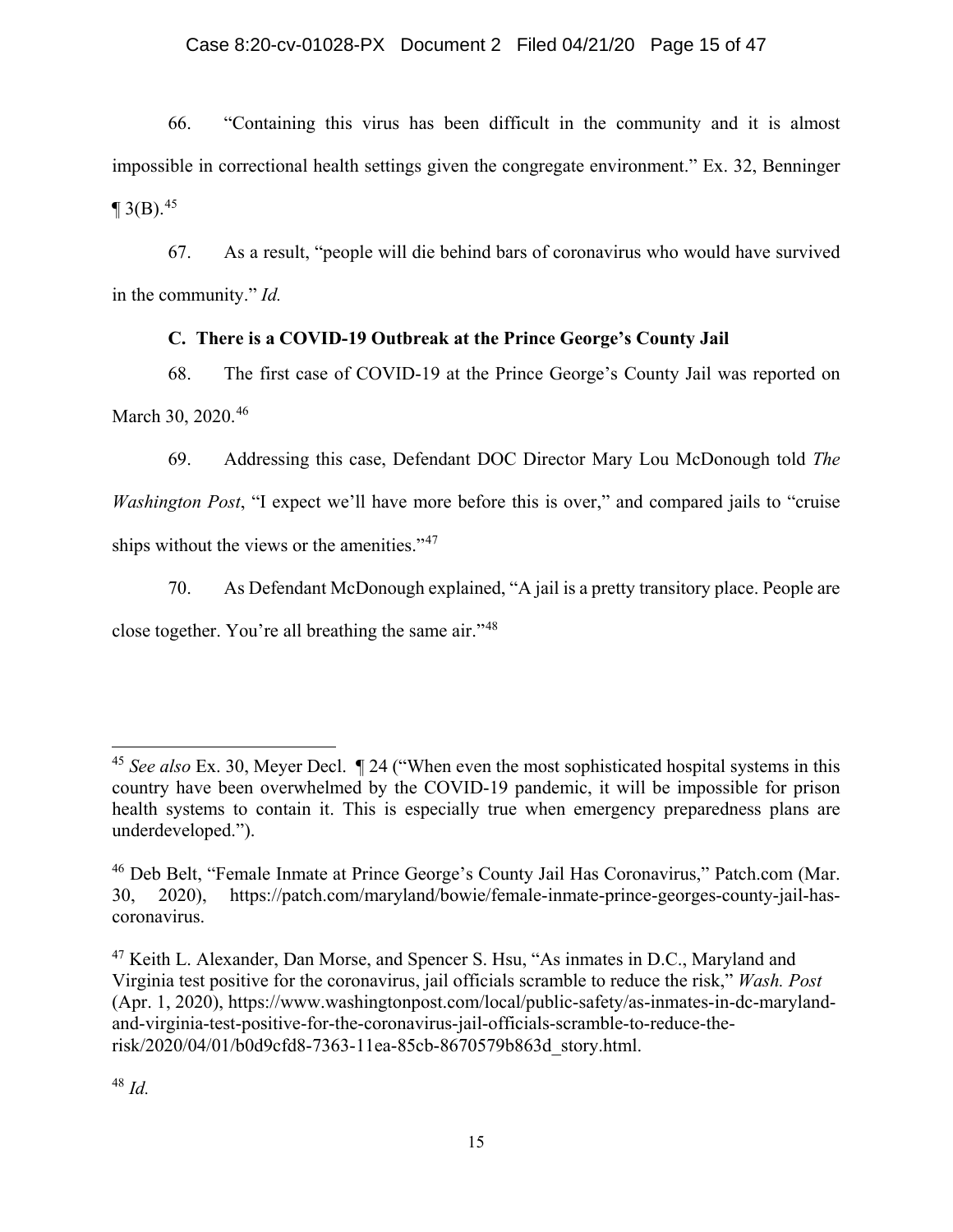# Case 8:20-cv-01028-PX Document 2 Filed 04/21/20 Page 16 of 47

71. Four days after the first case, on April 3, 2020, a total of three prisoners and one jail guard had tested positive for the virus.<sup>[49](#page-15-0)</sup>

72. The DOC has not reported the number of COVID-19 cases at the jail since that date.

73. But the virus continues to spread.

74. Over the last month, prisoners have seen people removed from their housing units

or reporting to the Medical Unit because of COVID-19 symptoms.<sup>[50](#page-15-1)</sup>

75. Some jail guards are missing from their regular shifts.<sup>[51](#page-15-2)</sup>

76. Many prisoners appear to be sick.<sup>[52](#page-15-3)</sup> From what they have been able to observe from

their cells or the Medical Unit, Plaintiffs are aware of at least 14 prisoners with confirmed cases

of COVID-19 across at least half of the jail's ten adult housing units.

77. A jail guard told the prisoners in one housing unit that there are 77 cases of COVID-

19 at the jail. Ex. 8, John Doe No. 5 Decl. ¶ 13.

 $\ddot{\phantom{a}}$ 

<span id="page-15-2"></span> $51$  Ex. 24, Decl. 24  $\blacktriangleright$ 4 ("Two of the regular officers for the evening shift have not been seen for a few weeks.").

<span id="page-15-0"></span><sup>&</sup>lt;sup>49</sup> Laura Wainman, "3 Inmates, 1 Correctional Officer at Prince Georges Department of Corrections Test Positive for Coronavirus," WUSA9 (Apr. 3, 2020), https://www.wusa9.com/article/news/health/coronavirus/coronavirus-prince-georges-county-jailinmates-officer/65-b4e2051e-7b29-41e7-96f3-eb2a9473e038.

<span id="page-15-1"></span> $50$  Ex. 5, John Doe No. 2 Decl.  $\sqrt{5}$  ("In the last 10 days at least six individuals have been removed from my housing unit because they were experiencing symptoms of the coronavirus, including my bunkmate."); Ex. 25, Decl. 25¶16 ("I would guess at least six people from my unit alone, H-17, have gotten infected."); Ex. 15, Decl. 15 ¶6 (observing "more people going to the medical unit than was typical"); Ex. 24, Dec24 ¶4 ("Four people have left the unit and not returned.").

<span id="page-15-3"></span> $52$  Ex. 15, Decl. 15 ¶6 ("I have heard many people coughing on the unit and in the last two weeks"); Ex. 24, Decl. 24 ¶4 ("There seems to be a flu or sickness spreading around the unit, for over 3 weeks now."); Ex. 24, Decl. 24 ¶5 ("There are 82 people in my unit. Many of them are sick or have been sick.").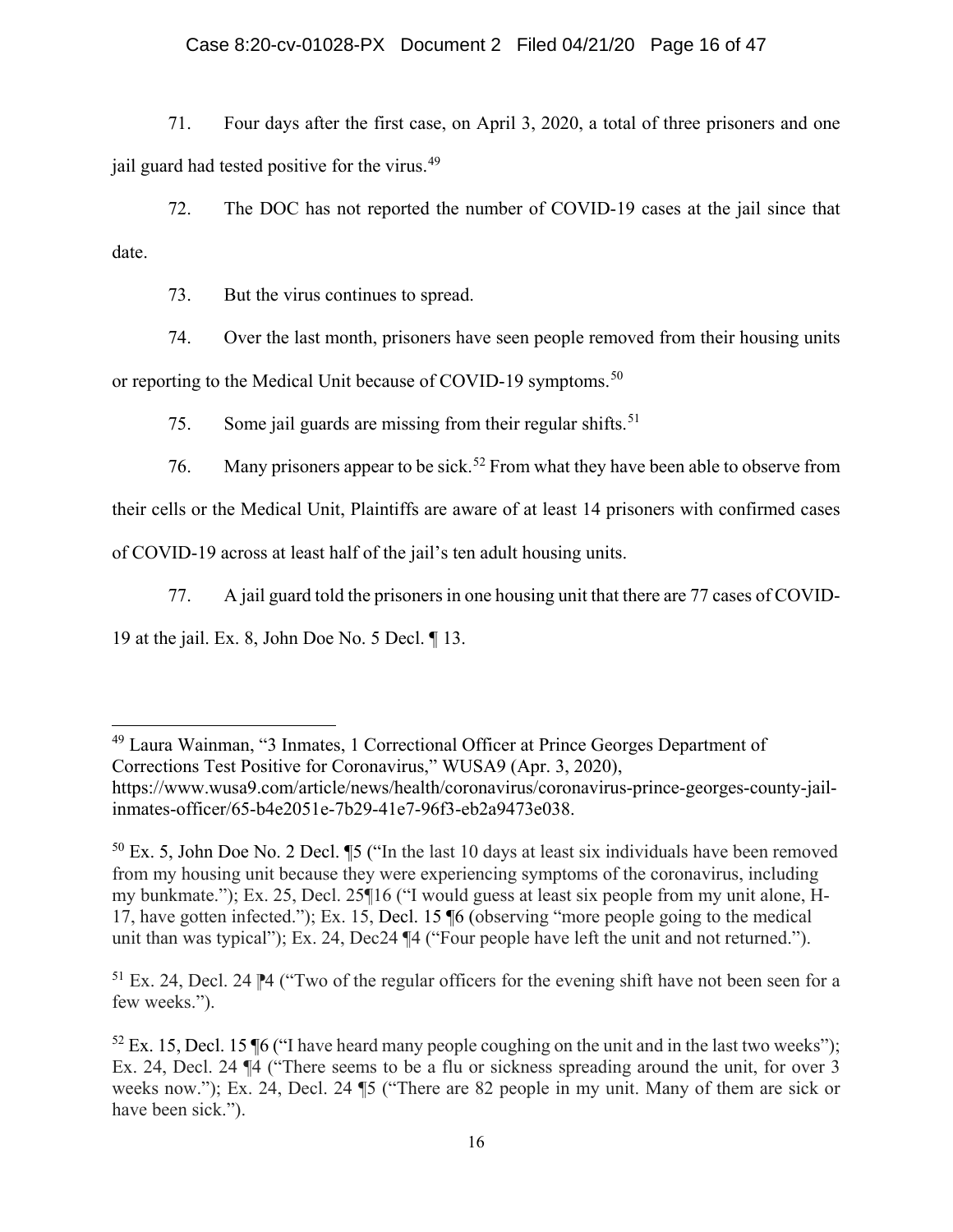### Case 8:20-cv-01028-PX Document 2 Filed 04/21/20 Page 17 of 47

78. As one prisoner described it, "I feel like everyone in the unit is catching it. . . . [I]t seems like almost everyone is sick." Ex. 21, Decl. 21 ¶12.

# **D. The Jail Has Not Taken Basic Precautions to Prevent the Spread of COVID-19**

79. On March, 23, the CDC issued explicit recommendations to correctional facilities about how to prevent or slow the spread of COVID-19. *See* Ex. 36, U.S. Centers for Disease Control and Prevention, Interim Guidance on Management of Coronavirus Disease 2019 (COVID-19) in Correctional and Detention Facilities (March 23, 2020).

80. Many of these measures are basic. For example, corrections facilities should "[c]reate and test communications plans to disseminate critical information to incarcerated/detained persons, staff, etc. as the pandemic progresses." Ex. 36, CDC at 5.

81. But the jail has not provided prisoners with information about COVID-19, its symptoms, or how to protect themselves from it. $53$ 

82. The CDC also provides clear guidelines on cleaning, disinfecting, and hygiene.

Several times a day, staff should "clean and disinfect surfaces and objects that are frequently

<span id="page-16-0"></span> $53$  Ex. 10, Decl. 10 ¶ 8 ("They never gave us any warning or any memorandum in our housing unit saying what was going on, what Coronavirus is, what you can do to protect yourself, what the symptoms are. We never saw one memorandum in our whole housing block. We were never told to stay six to ten feet away from people. Nothing. Of course, every time there's a change to the phone system or the commissary system, we get a memorandum. But they never gave us a memorandum about Coronavirus."); Ex. 11, Decl. 11¶ 8 ("They didn't make any announcement or anything telling us about it, and the jail was being locked down more and more at that time."); Ex. 22, Decl. 22 ¶ 5 ("The jail [has not been] specific about the symptoms.").

*See also* Ex. 32, Benninger Decl.¶ 3(I) ("Inmates are not being informed of jail policies regarding COVID-19. They have not received information in writing or verbally regarding COVID-19 or prevention strategies. They have not received guidance regarding social distancing. . . .Inmates are restricted from watching television news related to the nature of solitary confinement. Inmates do not have sufficient source of updated information regarding COVID-19.")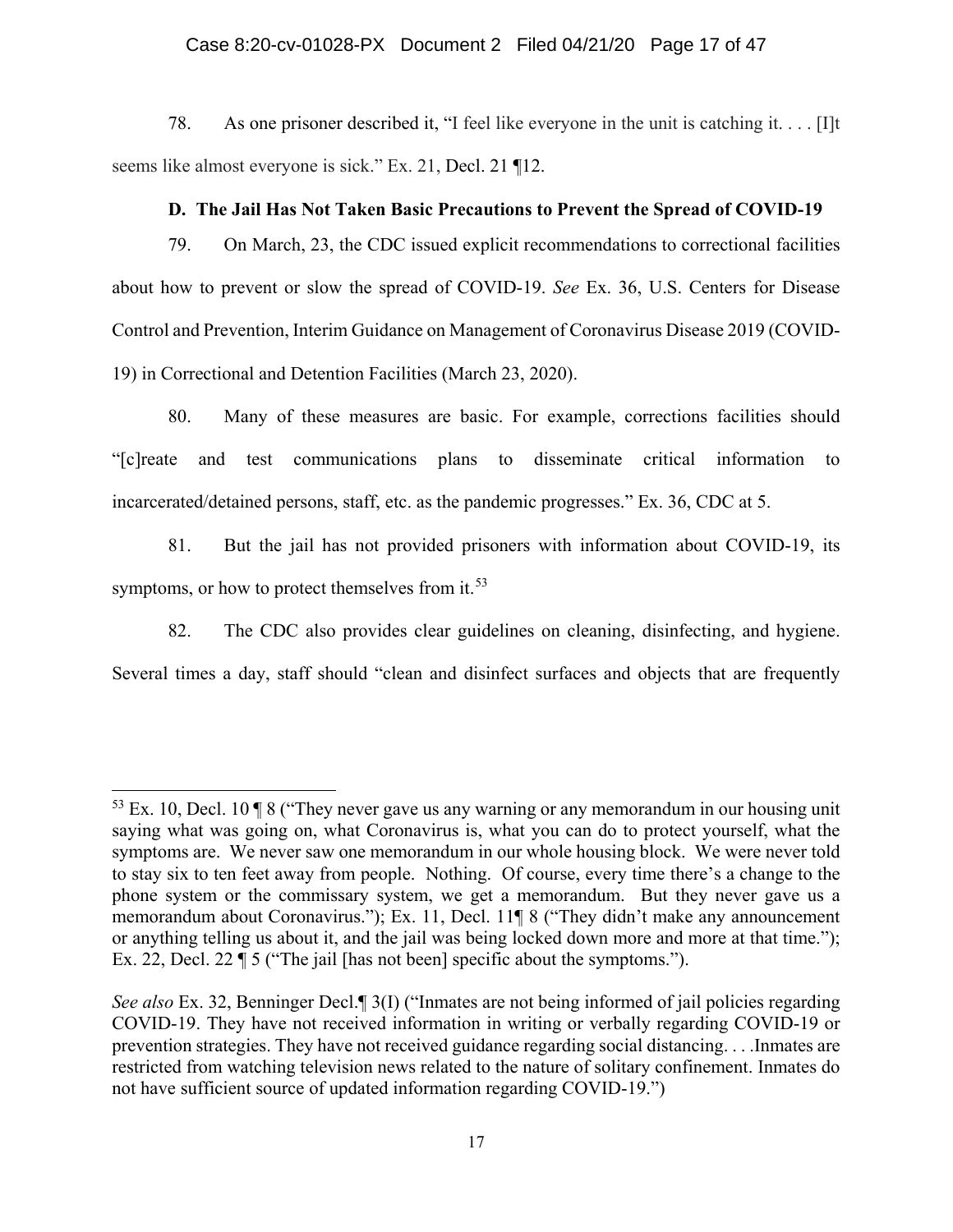## Case 8:20-cv-01028-PX Document 2 Filed 04/21/20 Page 18 of 47

touched in common areas. Ex. 36, CDC at 9. Facilities should provide prisoners with "no-cost access" to "liquid soap" and "tissues." Ex. 36, CDC at 10.

83. None of this happens at the Prince George's County Jail.

84. Prisoners do not have liquid soap or hand sanitizer.<sup>[54](#page-17-0)</sup>

85. The jail gives prisoners one or two bars of soap when they first arrive.<sup>[55](#page-17-1)</sup> If prisoners want soap after that, they can buy bar soap from the commissary. <sup>[56](#page-17-2)</sup> Prisoners may only buy one bar of soap per week. Ex. 8, John Doe No. 5 ¶ 17.

86. "If you don't have money, you can't buy soap[.]" Ex. 13, Decl. 13  $\mathbb{P}$  9. Many prisoners who cannot afford it do not have soap at all. Ex. 19, Decl. 19 ¶ 15. They "use only water to try and wash themselves." Ex. 3, Burch Decl.  $\P$  7.<sup>[57](#page-17-3)</sup> Some trade food for soap.

87. Jail staff do not regularly clean and sanitize shared amenities or surfaces in the housing units' common areas.<sup>[58](#page-17-4)</sup>

<span id="page-17-2"></span><sup>56</sup> Ex. 15, Decl. 15  $\P$  9 ("D etainees with access to funds can buy soap from the Commissary for approximately \$2.50 per bar."). Hygiene kits also contain a bar of soap, along with toothpaste, a toothbrush, and deodorant; they can be purchased at the commissary for \$9. Ex. 9, Decl. 9 ¶ 17.

<span id="page-17-3"></span><sup>57</sup> Ex. 32, Benninger Decl.¶ 3(D) ("Inmates in medical isolation are experiencing significant delays, up to a week, in receiving hygiene items and soap. Inability to access soap is inappropriate during a pandemic.")

<span id="page-17-4"></span><sup>58</sup> Ex. 15, Decl. 15 ¶8 ("The only time surfaces and areas are cleaned down is the beginning of each shift. During the day, as people circulate within the housing unit, no steps are taken to wipe down shared surfaces. The staff clean their own areas such as their command desks but I have not seen them clean any other areas during shifts."); Ex. 19, Decl. 19 ¶10 ("The unit is no cleaner now than it was before the outbreak."); Ex. 3, Burch Decl. ¶9 ("I have not seen anyone clean or sanitize any surfaces in my housing unit."); Ex. 18, Decl. 18 ¶16 ("During the day, as people circulate within the housing unit, no steps are taken to wipe down shared surfaces. I sometimes see staff

<span id="page-17-0"></span> $\overline{a}$ <sup>54</sup> *See* Ex. 36, CDC at 10 (recommending that inmates be provided no-cost access to liquid soap and, if possible, hand sanitizer).

<span id="page-17-1"></span><sup>&</sup>lt;sup>55</sup> Decl. 13 (Ex. 13)  $\P$  9 ("I came in fairly recently, so I have a bar of soap, but many do not have adequate personal cleaning supplies."); Ex. 3, Burch Decl. ¶ 7 ("I currently have one bar of soap that I received from the jail when I came in.").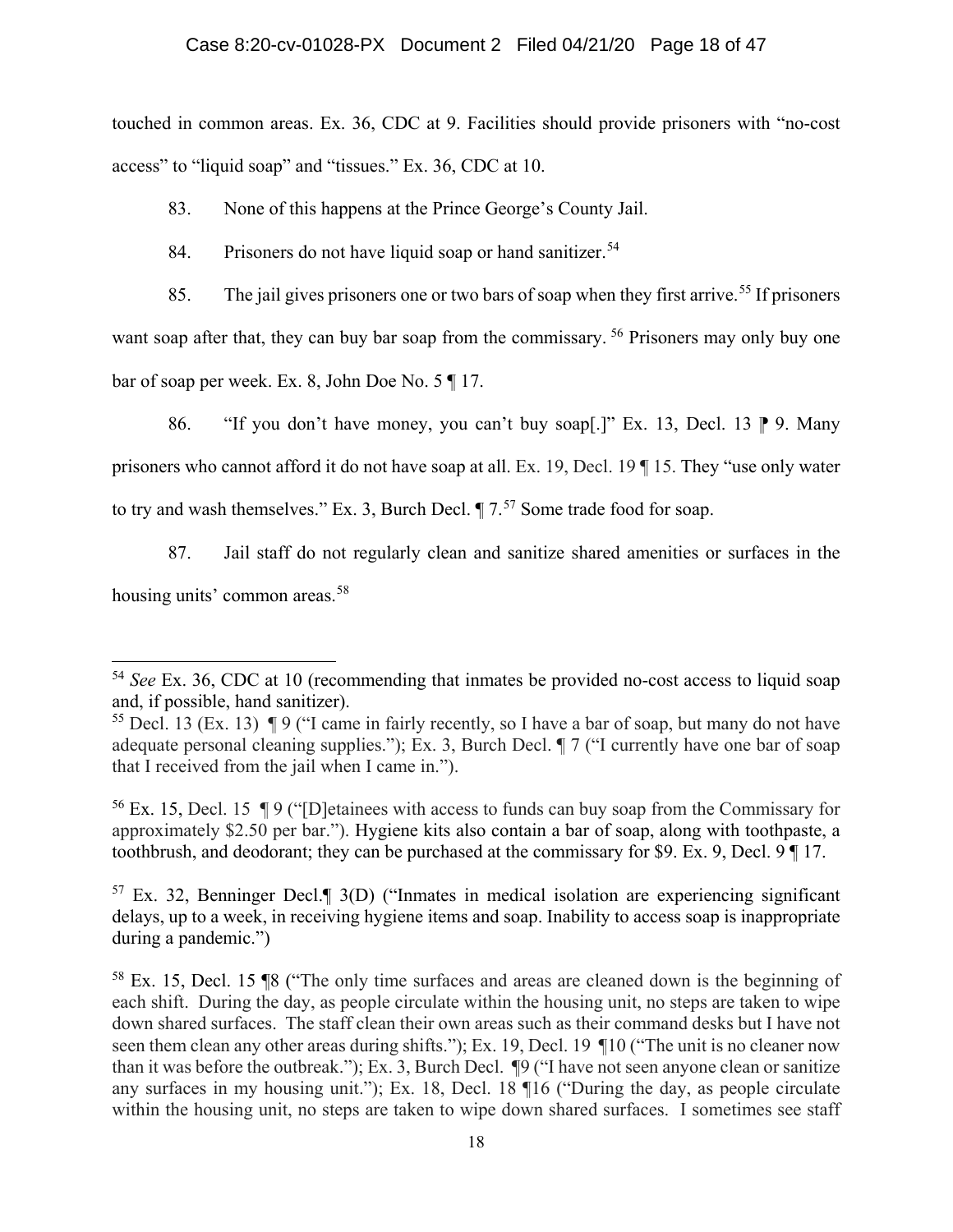#### Case 8:20-cv-01028-PX Document 2 Filed 04/21/20 Page 19 of 47

88. Phones are not regularly cleaned between uses. On some units, they are never cleaned.[59](#page-18-0)

89. The cells of prisoners who have been transferred to the Medical Unit for COVID-19 are left dirty and unsanitized for days, despite the fact that cells are shared.

90. Prisoners do not have their own cleaning supplies. They can request them—a spray bottle and paper towels (which are rationed)—to clean their own cells during their hour of recreation time.

91. Even these supplies are limited, and prisoners cannot always get them.<sup>[60](#page-18-1)</sup>

92. The CDC suggests that correctional facilities implement "social distancing" strategies. "Social distancing is the practice of increasing the space between individuals and decreasing the frequency of contact to reduce the risk of spreading a disease ideally to maintain at least 6 feet between all individuals, even those who are asymptomatic." Ex. 36, CDC at 4.

93. However, the Jail has not enacted (or explained) effective social distancing measures.

wiping down surfaces, but these are generally just the desks or other surfaces that the staff regularly use – not the ones we detainees interact with.").

<span id="page-18-0"></span><sup>&</sup>lt;sup>59</sup> Ex. 15, Decl. 15  $\P$ 7 ("The phones are not cleaned between uses."); Ex. 2, Smith Decl.  $\P$ 11 ("The phone is not getting wiped down between people using it."); Ex. 23, Decl. 23 ¶12 ("To my knowledge, detail only cleans the phones once a day."); Ex. 25, Decl. 25 ¶10 ("Generally, phones are not cleaned between uses, though individual inmates will do their best. As I was talking to my lawyer on the phone on April 10, 2020, I observed several guys finish phone calls, and the phones were not cleaned."); Ex. 8, John Doe No. 5 Decl. ¶ 14 ("The phones are not cleaned between uses.").

<span id="page-18-1"></span> $60$  Ex. 30, Meyer Decl.  $\P$  29. ("Inconsistent access to hygiene and disinfection measures will result in widespread infection throughout the facility.")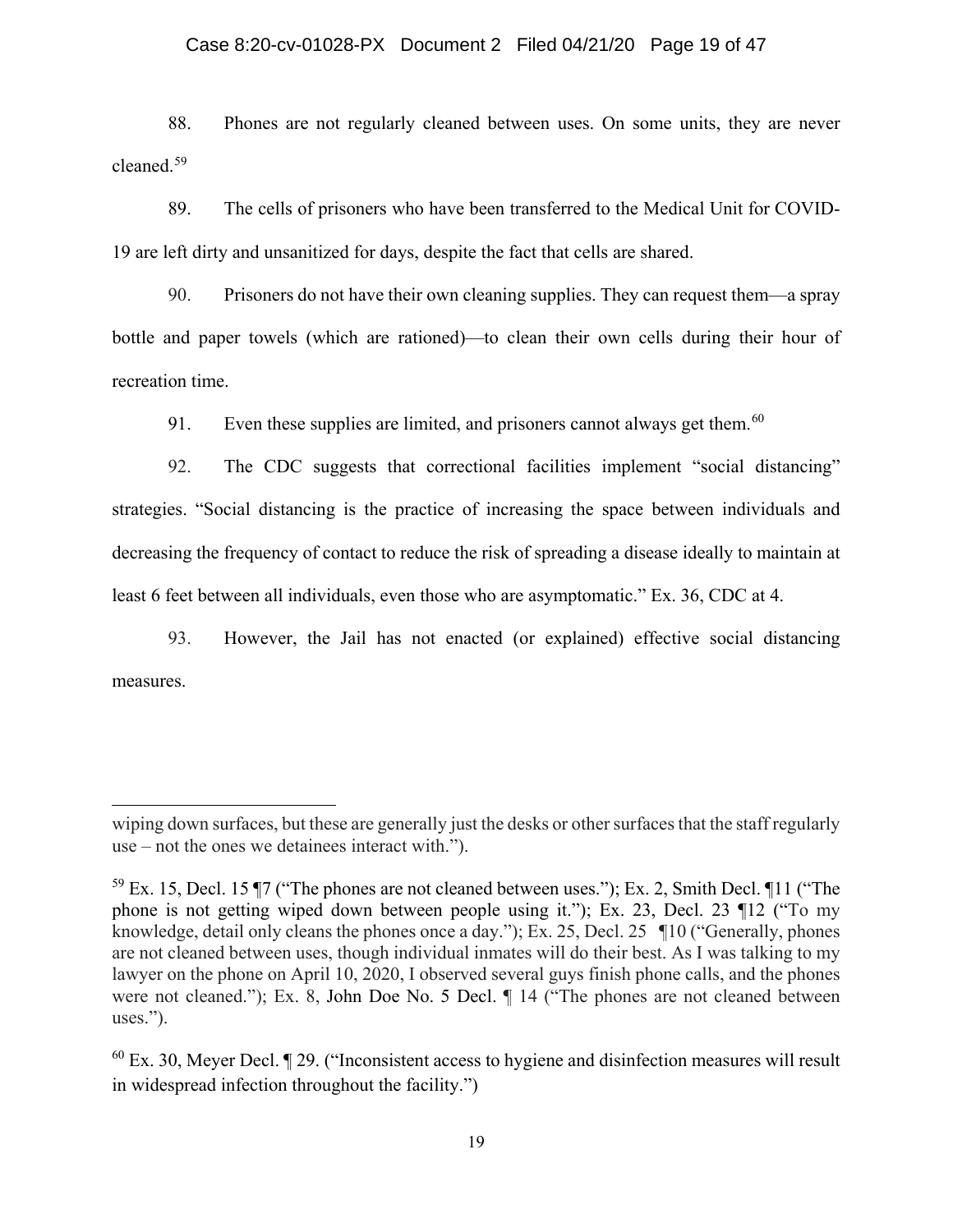### Case 8:20-cv-01028-PX Document 2 Filed 04/21/20 Page 20 of 47

94. The vast majority of prisoners are sharing their roughly 60 square foot cells with a cellmate, sleeping in bunks directly on top of one another.

95. Even prisoners in different cells are less than six feet apart.

96. Jail guards enter prisoners' cells multiple times a day to do count.<sup>[61](#page-19-0)</sup> As one prisoner explained, "I come within six feet of nine guards every day. All three on the shift come in your cell when they do count, and that happens three times a day. There is no way to avoid having them come into your cell." Ex. 16, Decl. 16 ¶ 9. Guards do not wear gloves, and only some of them wear masks.[62](#page-19-1)

97. Jail staff have not explained the concept of social distancing.<sup>[63](#page-19-2)</sup> As a result, some prisoners did not know that they should stay six feet away from others—especially those with symptoms of COVID-19.

98. Plaintiff Keith Seth learned about the social distancing guidelines for the first time on the phone from his lawyer. On hearing this, Mr. Seth realized that he had been within a foot of a sick prisoner earlier that same day:

"[Earlier today] the person in the cell next to me had to go to the medical unit because he was sneezing, shaking, and sweating. I was just talking to him yesterday, and when I was talking with him I was within a foot of him. I did not know that I was being unsafe in talking to him so closely because I have not been told by anybody to stay away from other inmates. The only information I received is to stay six feet away from the officer's desk. I have no received no information about how to protect myself from the Coronavirus."<sup>[64](#page-19-3)</sup>

<span id="page-19-2"></span> $^{63}$  Ex. 8, John Doe No. 5 Decl.  $\llbracket$  10 ("Other than the division of recreational time, no efforts [have] been made towards encouraging or ordering social distancing.").

<span id="page-19-3"></span> $64$  Ex. 1, Seth Decl. ¶ 9.

<span id="page-19-0"></span> $61$  "Count" refers to the head count that jail guards perform to make sure that no prisoners are missing.

<span id="page-19-1"></span> $62$  Ex. 20, Decl. 20  $\P$  18 ("Correctional officers come in to do arm band checks [as part of count] and many times don't have their masks on."); Ex. 5, John Doe No. 2 Decl. ¶ 10 ("Some of the correctional officers wear masks, some don't. None of them wear gloves."). *See also* Ex. 27, Decl. 27 ¶ 14 ("[W]e know that [the virus] can come in from them. They leave and go out into the world every day. They are putting us in jeopardy if they are not cautious.").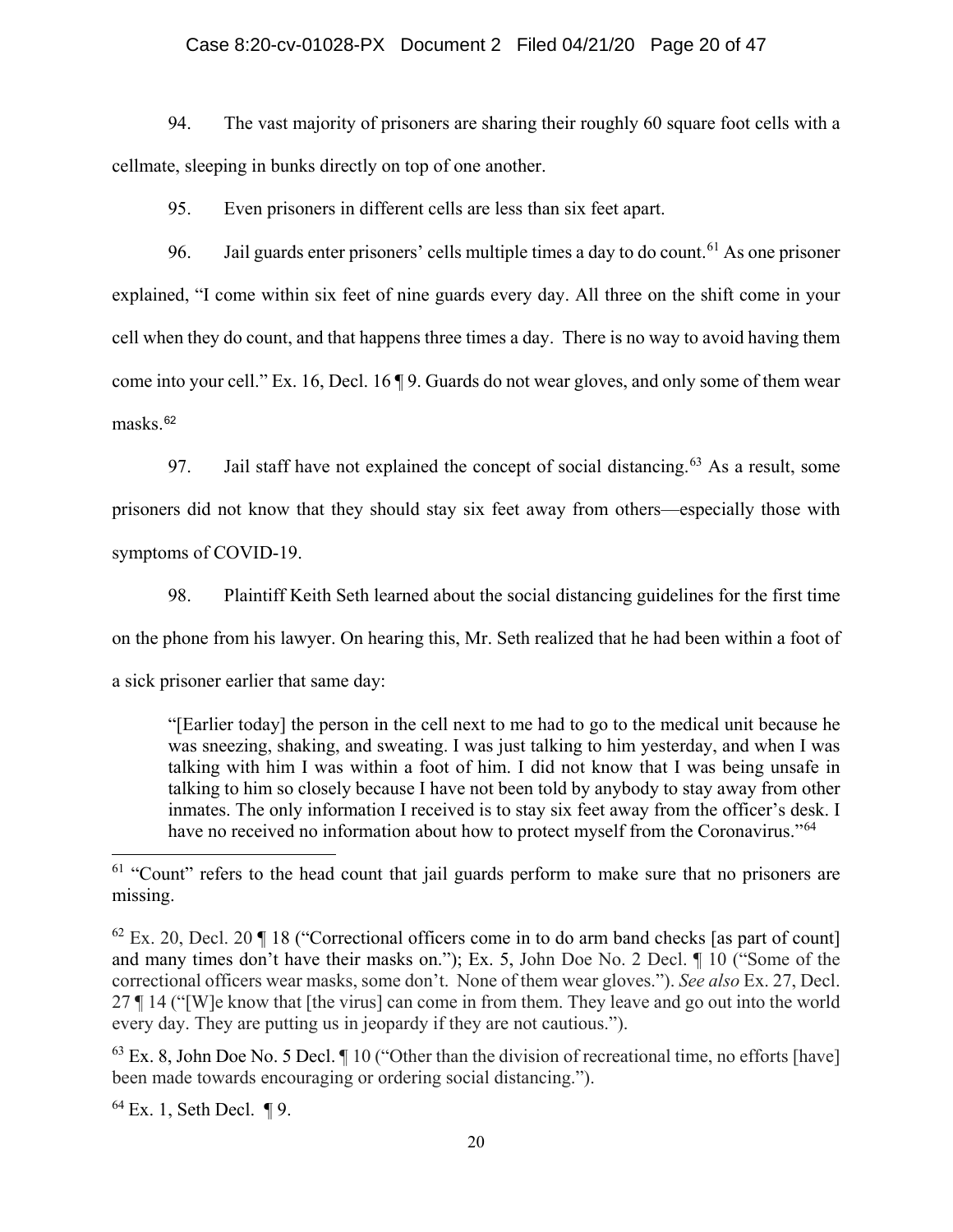## Case 8:20-cv-01028-PX Document 2 Filed 04/21/20 Page 21 of 47

99. The Jail's limited attempts at social distancing measures are markedly careless. Although recreation time has been staggered in groups of 10, the same group of prisoners does not always take recreation together each day.

100. Thus, infected prisoners, who may be contagious for up to two weeks before exhibiting symptoms,<sup>[65](#page-20-0)</sup> can infect a new set of other prisoners at recreation each day, and then those prisoners can infect even more. *See* Ex. 30, Meyer Decl. ¶ 30 (noting that while staggered recreation can be an effective social distancing strategy, it is "not useful to prevent the spread of disease if recreation is staggered with different individuals each day (i.e. different groups of 10).").

101. When prisoners show symptoms of COVID-19, Jail staff do not (as the CDC recommends) place them in medical isolation. *See* Ex. 36, CDC Guidance at 10 ("As soon as an individual shows symptoms of COVID-19, they . . . should be immediately placed under medical isolation in a separate environment from other individuals"). <sup>[66](#page-20-1)</sup>

102. Instead, in late March and early April, when the COVID-19 outbreak at the jail began, jail guards and medical staff routinely disregarded prisoners' COVID-19 symptoms.

103. Prisoners visited the medical unit with fevers, shortness of breath, coughing, chills, headaches, and fluid in the chest, and medical staff sent them back to their housing units with Claritin or Tylenol.<sup>[67](#page-20-2)</sup>

<span id="page-20-0"></span><sup>65</sup> *See* Ex. 32, Benninger Dec. ¶ 2(D).

<span id="page-20-1"></span><sup>66</sup> *See* Ex. 30, Meyer Decl. ¶ 27 ("One of the most critical infection control measures in correctional settings is to accurately identify people who are ill and medically isolate them from the general population.").

<span id="page-20-2"></span> $67$  Ex. 19, Decl. 19  $\sqrt{ }$  5 ("Last week, I felt really bad for two or three days. I had body aches, a runny nose, and what felt like fluid in my chest. . . .Once in Medical, someone I think was a nurse took my temperature. It was 101 or 102. Despite this, I only remained in the medical unit for ten or 15 minutes. I was told to return to my cell and drink fluids. That was all."); Ex. 17, Decl. 17 ¶ 4 ("Two days ago I had a headache and felt like I had a fever, and I was sneezing. I went to sick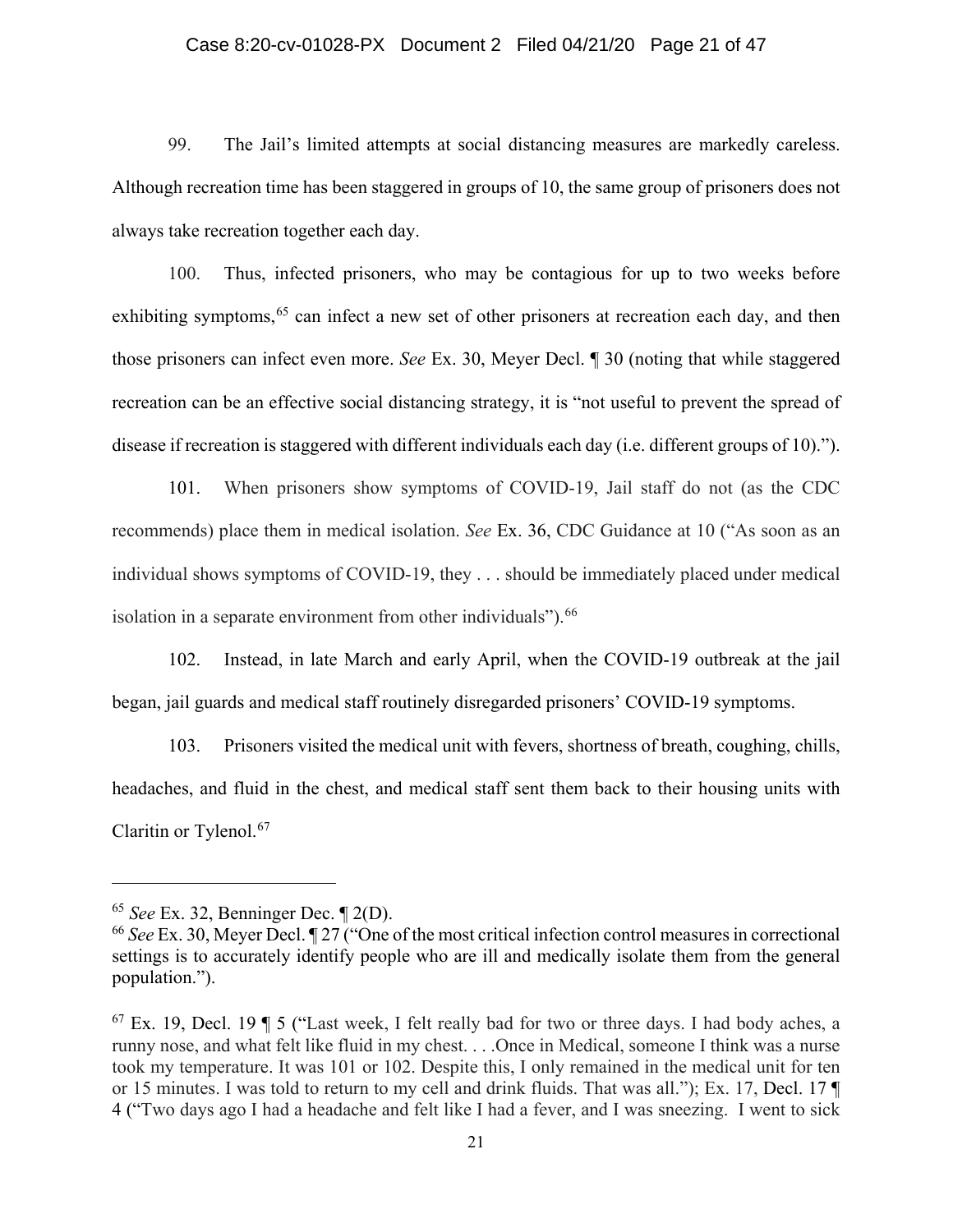#### Case 8:20-cv-01028-PX Document 2 Filed 04/21/20 Page 22 of 47

104. The CDC recommends that staff avoid "transporting [symptomatic] individual[s] through the facility." Ex. 36, CDC at 10. Instead, these individuals should be placed in medical isolation<sup>[68](#page-21-0)</sup> and "refer[red] to healthcare staff for further evaluation." Ex. 36, CDC at 10.

105. But Jail staff shuttled sick prisoners back and forth between the Medical Unit and their cells multiple times—including prisoners who later tested positive for COVID-19.

106. For example, one pretrial detainee, Declarant 9, who has "asthma, a prior history of bronchitis, and a seizure disease," began to feel sick on Wednesday, March 25, 2020. Ex. 9, Decl. 9 ¶¶ 3–4. By the next day, he "was sweating profusely, vomiting, and [was] too weak to get out of [his] cell." *Id*. ¶ 4.

107. He asked his cellmate to tell the jail guards that he needed medical attention. Guards responded that he was "playing" and would "be alright." *Id*. So he waited eight hours for the next shift to begin.

108. After the shift change, the new jail guards were afraid to come near him because of his symptoms. They asked another inmate to put on a glove, enter Declarant 9's cell, and touch his forehead. When the inmate showed the officer the glove, soaked in sweat, the officers sent Declarant 9 to sick call. *Id.* ¶ 5.

109. A nurse took Declarant 9's temperature. It was 101.2 degrees. Declarant 9 told her about his symptoms and said he believed they were serious. The nurse told him he had "been [at

call. They gave me headache medicine and Claritin and sent me back to the unit. I asked to be tested for the virus, but they said they don't have any tests."). Ex. 21, Decl. 21 ¶ 5 ("Some people have asked for medication/treatment, medical exams, and have been told that what they have is not serious, or it's a cold."); *see* Ex. 30, Meyer Decl. ¶ 31. ("[P]risoners are given Claritin- a decongestant that is entirely useless for COVID-19.").

<span id="page-21-0"></span><sup>&</sup>lt;sup>68</sup> "Medical isolation" requires moving a person to "a separate environment from other individuals," and "keep[ing] the individual's movement outside the medical isolation space to an absolute minimum." Ex. 36, CDC at 15.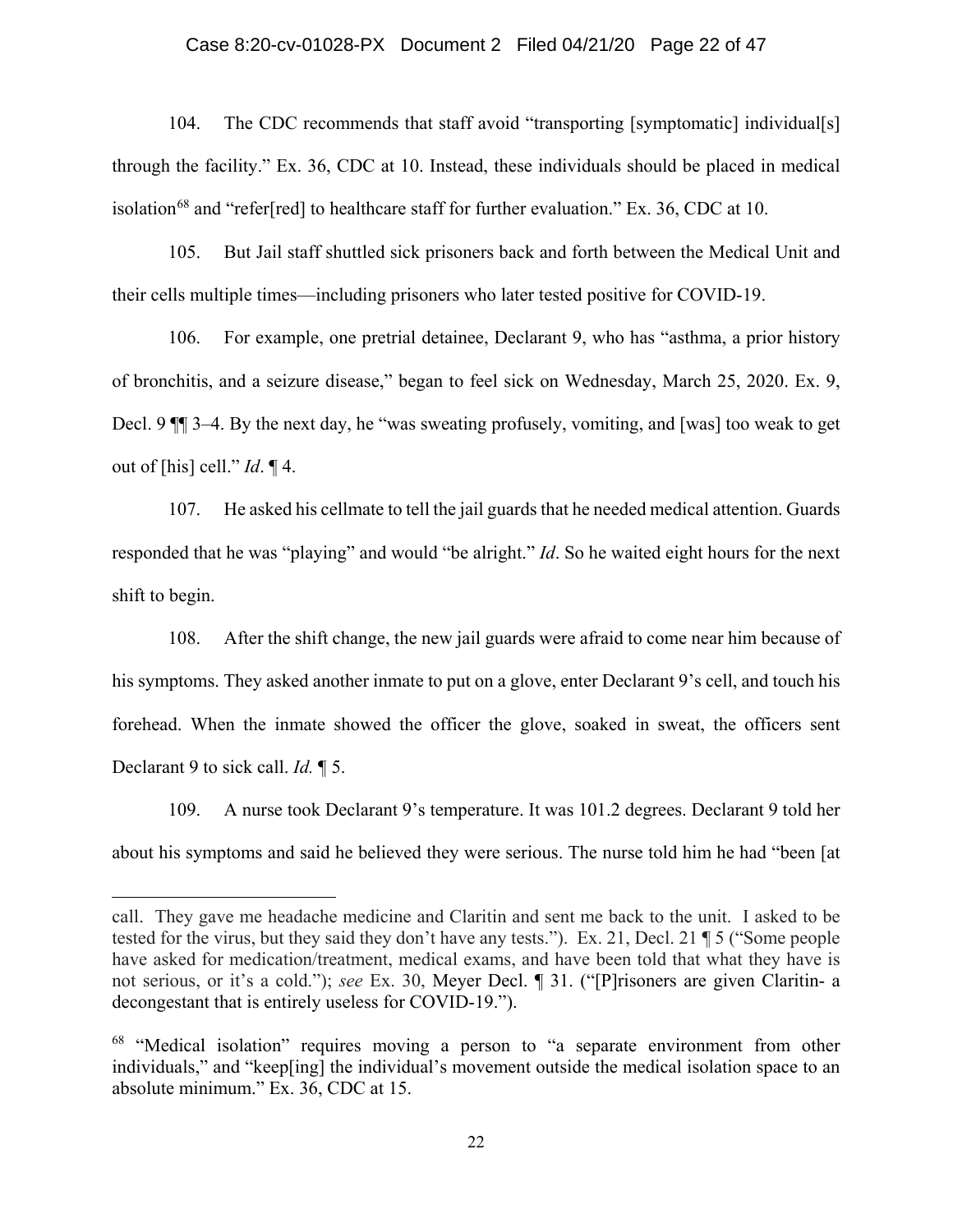the Jail] too long to catch the virus," gave him Tylenol, and sent him back to his housing unit. *Id*.  $\P$  6.

110. Over the following two days, Declarant 9 went back and forth between the medical unit and his housing unit four times. Each time he went to the Medical Unit, he had to pay \$4. *Id*.  $\P 7.69$  $\P 7.69$ 

111. On Friday, April 3, Declarant 9 tested positive for COVID-19.

112. Other COVID-positive prisoners experienced similar treatment. Declarant 11, a pretrial detainee, first developed symptoms at the end of March with "headache, fever, chills, runny nose, and heavy sweating." Ex. 11, Decl. 11 ¶ 4.

113. At a sick call on April 1, his temperature was 103 degrees. Declarant 11 was given Tylenol and a paper mask and returned to his housing unit. *Id.* ¶ 6.

114. Declarant 11 went back and forth between the Medical Unit and his housing unit three times. During one of his visits to medical, Declarant 11 mentioned that his cellmate had been in the Medical Unit for six days. When the staff realized that Declarant 11's cellmate had tested positive for COVID-19, they tested Declarant 11 too. *Id.* ¶ 10.

115. He tested positive for COVID-19 on April 5. *Id*. ¶ 11.

 $\overline{a}$ 

116. Declarant 12, a pretrial detainee, began to feel sick on Thursday, March 26 with "chills, body aches, coughing, and fatigue." Ex. 12, Decl. 12 ¶¶ 3–4. He visited the Medical Unit twice that day, and his temperature was measured at 100, and then 101 degrees. *Id.* Each time, the nurse sent him back to his cell. *Id.* 

<span id="page-22-0"></span><sup>&</sup>lt;sup>69</sup> Prisoners request medical help by filling out a form for a "sick call." Every "sick call" costs \$4. Ex. 3, Burch Decl. ¶ 11 ("If an inmate puts in a sick call they have to pay money in order to go to the infirmary."); Ex. 26, Decl. 26 ¶ 5 ("It costs \$4 to go to a sick call. I can afford this, but not everyone in the jail can.").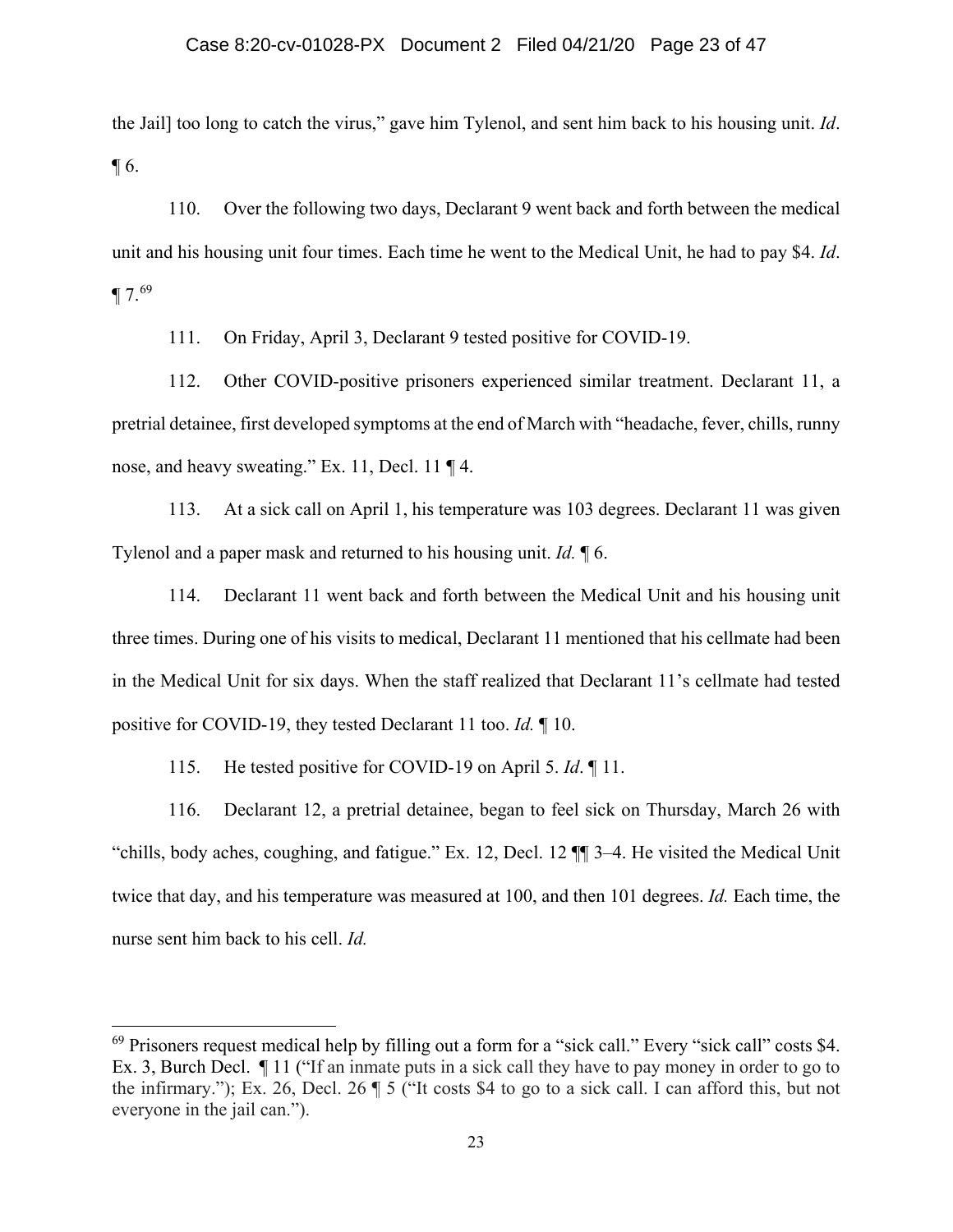#### Case 8:20-cv-01028-PX Document 2 Filed 04/21/20 Page 24 of 47

117. The next day, Declarant 12 went to the Medical Unit again. His temperature was 104.7 degrees. *Id.* But the nurse sent Declarant 12 back to his cell. *Id*. ¶¶ 3-5. Ultimately, Declarant 12 went back and forth between his housing unit and the Medical Unit five times before he was transferred to the Medical Unit for COVID-19. *Id.* ¶ 3. Each time, Declarant 12 had to pay \$4 for the sick call. *Id.* 

118. When prisoners with symptoms of COVID-19 are sent back to their housing units from medical, they are not isolated, and other prisoners are not warned. As one prisoner described:

"In some cases, people on the unit have gone to sick call and been sent back, and then they go again and again, and we hear later on that they had the coronavirus. The same people who later left and I heard they had the coronavirus, we had been playing spades with them at the tables just days before. I have told my family that I love them because I feel sure I am going to get the virus in here."<sup>[70](#page-23-0)</sup>

119. The CDC also provides that prisoners with symptoms of COVID-19 should be required to wear face masks whenever they are outside of isolation. Ex. 36, CDC at  $15.^{71}$  $15.^{71}$  $15.^{71}$  A facility should "[p]rovide clean masks as needed," and "[m]asks should be changed at least daily, and when visibly soiled or wet." Ex. 36, CDC at 15.

120. This does not happen at the Prince George's County Jail. Jail staff gave each prisoner one thin, single-use paper mask on April 6, 2020. Ex. 14, Decl. 14 ¶ 5. The Jail does not provide replacements—including to symptomatic prisoners who remain in general population.

<span id="page-23-0"></span> $70$  Ex. 17, Decl. 17 ¶ 7.

<span id="page-23-1"></span><sup>71</sup> *See* Ex. 32, Benninger Decl.¶ 2(E) ("CDC has recommended wearing cloth face coverings in public settings where other social distancing measures are difficult to maintain, especially in areas of significant community-based transmission. . . .Cloth face masks should be laundered before each daily use.")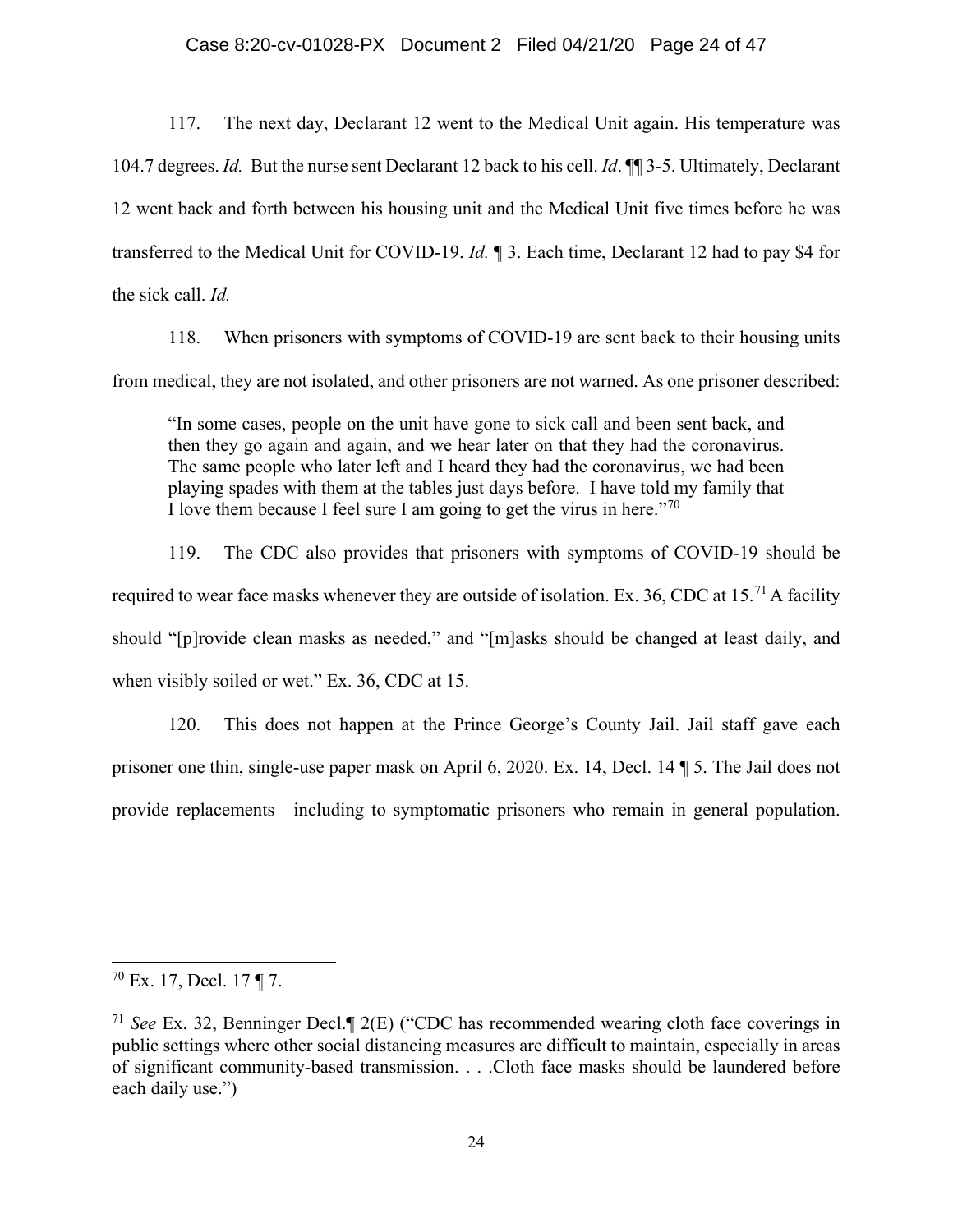#### Case 8:20-cv-01028-PX Document 2 Filed 04/21/20 Page 25 of 47

Before this, symptomatic prisoners who remained in general population did not have masks at all. $72$ 

121. In the Medical Unit, the jail provides a mask to some prisoners with suspected or confirmed cases of COVID-19, but it does not provide them with replacements. Ex. 10, Decl. 10 ¶ 17 ("All we have are little worn-out paper face masks. I've had the same facemask since [the previous Friday, eight days prior to the declaration], and we're all breathing the same air.").

122. In early April, medical staff began taking every prisoner's temperature twice a day. But the checks are not conducted in every housing unit. And as implemented, the checks are further opportunities for infection: the temperature reader is not cleaned between uses, Ex. 24, Decl. 24 ¶ 8, and the medical staff do not change their gloves, Ex. 25, Decl. 25 ¶12.

123. The checks have also been conducted without regard to social distancing guidelines. When they began, prisoners lined up back to front, with no space between them, to have their temperatures taken. Ex. 10, Decl. 10 ¶ 5. In recent days, prisoners have instead been asked to put their heads through the slot in the cell door.

124. At these temperature checks, some prisoners with fevers are sent to the Medical Unit. Some are returned to their housing unit that same night. Ex. 10, Decl.  $10 \parallel 10$ .

125. Prisoners with symptoms of COVID-19 who do not have fevers are not taken to medical.[73](#page-24-1)

<span id="page-24-0"></span> $72$  Ex. 5, John Doe No. 2  $\sqrt{6}$  ("The masks that were provided are the disposable paper kind, but we are not being given replacement masks, we have to continue to use the same mask without any way to sanitize the mask."); Ex. 8, John Doe No. 5 Decl. ¶ 6 ("Usually four to six people go to Medical Unit per day—and not always the same people. When people return from the Medical Unit, their masks may be on or off. There is no consistency.").

<span id="page-24-1"></span><sup>&</sup>lt;sup>73</sup> Ex. 18, Decl. 18  $\P$ 5 ("[I]f detainees only display symptoms without a high temperature, they remain on the unit in general population.").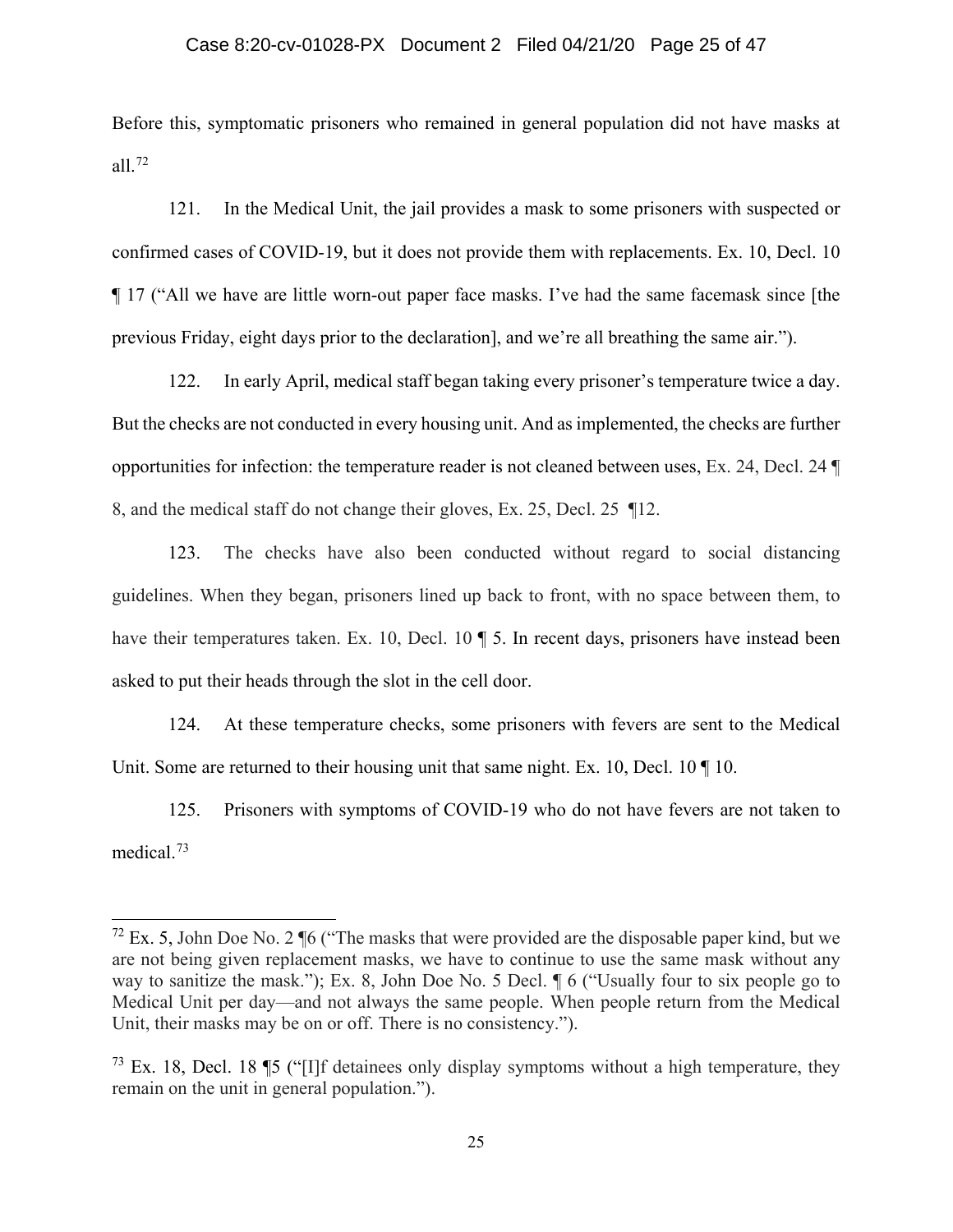### Case 8:20-cv-01028-PX Document 2 Filed 04/21/20 Page 26 of 47

126. But even some who do have fevers are told to remain in general housing. For example, Declarant 10 is a prisoner with high blood pressure and seizures. Ex. 10, Decl. 10 ¶ 3. Even when Declarant 10 had COVID-19 symptoms and a fever, jail staff did not take him to the Medical Unit:

"[O]n Friday, April 3, I started to have symptoms. I could feel aches in my spine and kidneys, and my body had fevers and chills. One minute I would feel like I'm freezing, and the next I'm heating up and my forehead is sweating. I also had diarrhea. And when I would drink liquids, my eye sockets would hurt. I started feeling shortness of breath. My nose was running, and I had a terrible headache. . . . At lunchtime on April 3, when they lined us up to take our temperatures, mine was 100 degrees. I told the nurse I wasn't feeling right. But she told me, "you'll be alright," and left. At around 5:00 p.m. or 6:00 p.m., I started to have real difficulty breathing and my body was really aching and causing me a lot of pain. They told me to hold on and wait until the medical staff returned at 9:00 p.m. So I had no choice but to wait. That evening, when the medical staff came back again to take everyone's temperature, mine was 104 degrees. They made me step to one side, along with four other guys, and then we all went to the medical unit around 11:00 p.m. They kept three of us, and sent two back to the housing unit."<sup>[74](#page-25-0)</sup>

127. Declarant 10 tested positive for Covid-19. Ex. 10, Decl. 10 ¶ 2.

128. Once a prisoner has tested positive for COVID-19, the CDC recommends careful attention to that prisoner's contacts. Every person who has been within six feet of that prisoner should be placed in a 14-day quarantine. Ex. 36, CDC at 14.

129. However, jail staff do not affirmatively quarantine, isolate, or even inform prisoners when a person who lives within six feet of them has COVID-19 symptoms or even tests positive for the virus—even when that person is the prisoner's cellmate.

<span id="page-25-0"></span> $\overline{a}$  $74$  Ex. 10, Decl. 10 [[[  $9-10$ .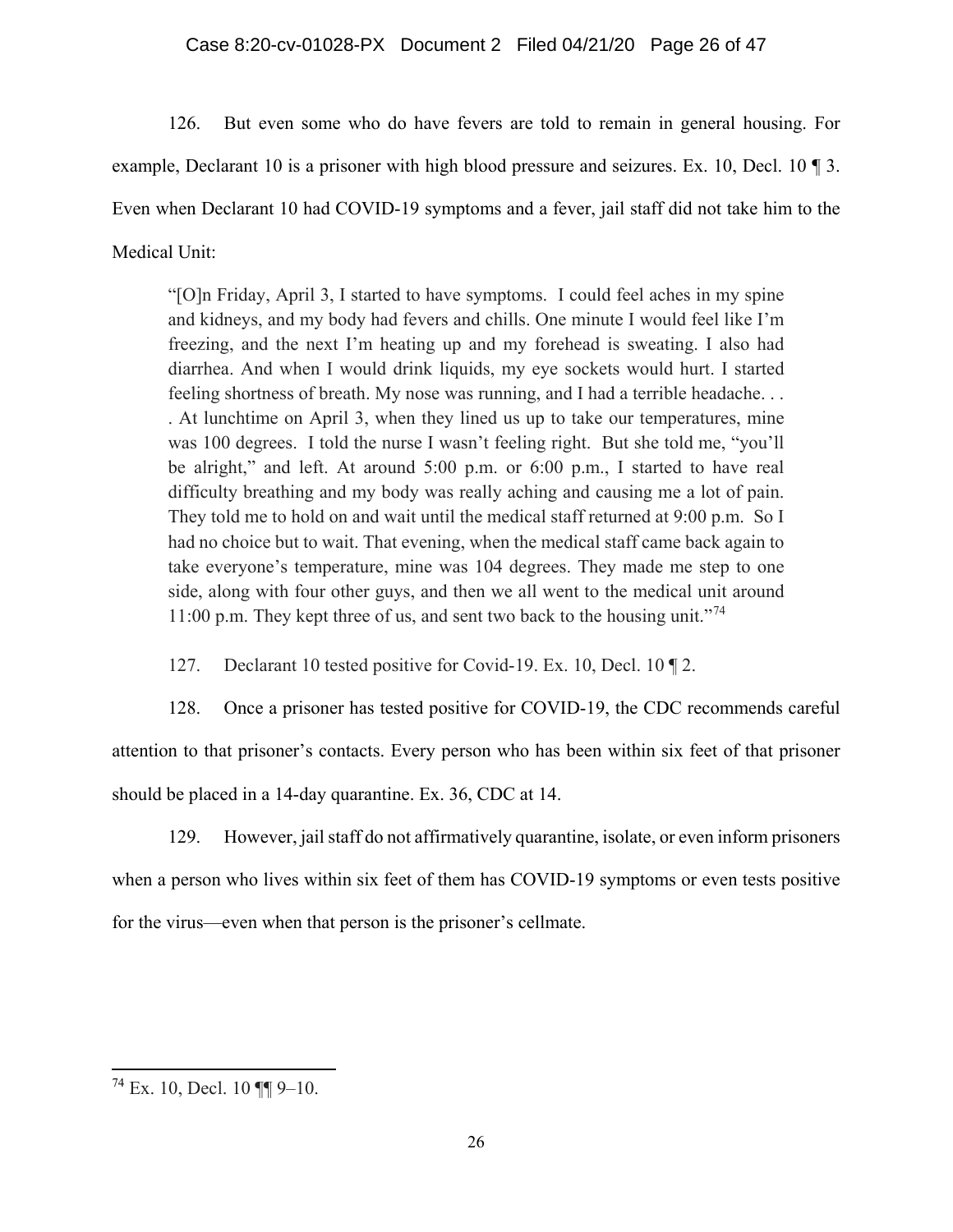130. Nor do they disinfect cells where symptomatic or COVID-positive prisoners have lived.<sup>[75](#page-26-0)</sup>

131. Indeed, jail staff—including even medical staff—do not appear to know which prisoners have tested positive for the virus.[76](#page-26-1)

# **E. The Jail's Limited Containment Methods Are Ineffective and Counterproductive**

132. Instead of implementing the CDC's recommendations to prevent COVID-19, at

the beginning of April, the Jail implemented a universal, preemptive lockdown of all prisoners.

133. Under the lockdown policy, prisoners must remain in their cells for 23 hours per

day.

 $\ddot{\phantom{a}}$ 

134. Prisoner have one hour (which may be at 1:30 a.m. or some other odd hour) of

"recreation," which is prisoners' only chance to shower, go outside, or use the phones to call

their attorneys<sup>[77](#page-26-2)</sup> or their families (if they are awake).<sup>[78](#page-26-3)</sup>

135. Some jail guards also require prisoners to use that hour to clean their cells.

<span id="page-26-0"></span><sup>&</sup>lt;sup>75</sup> Ex. 7, John Doe No. 4 Decl.  $\sqrt{6}$  ("My cell mate went to medical at 8 o'clock last night and he hasn't come back. He was not feeling well he had a headache and stomach ache. When my cellie left last night, the staff did not do anything to disinfect my cell. I am waiting to get rec-time because that is the only time I can get cleaning supplies."); *id. ("*I have seen 3 inmates leave on this unit so far, and not come back. … One was across the hall 3 or 4 days ago, he went to medical, his stuff is still in his cell. The guy across the way—his cell was within 5 feet of our cell.").

<span id="page-26-1"></span> $76$  Ex. 11, Decl. 11  $\P$ 10 ("I told them that my cellmate had been in the medical unit for six days. That's when they looked into things and realized that my cellmate had tested positive, so they had to test me too.").

<span id="page-26-2"></span><sup>77</sup> The prisoners' limited time for phone use has also hindered contact with their attorneys. *See*  Ex. 29, Glenn Decl. ¶¶ 16–22. This is particularly challenging given the pandemic-related delays in state court criminal cases. *See generally* Ex. 28, Schneller Decl.

<span id="page-26-3"></span><sup>78</sup> Ex. 7, John Doe No. 4 Decl. ¶ 14 ("You can't really talk to your family at 1 o'clock in the morning, my kids are asleep.).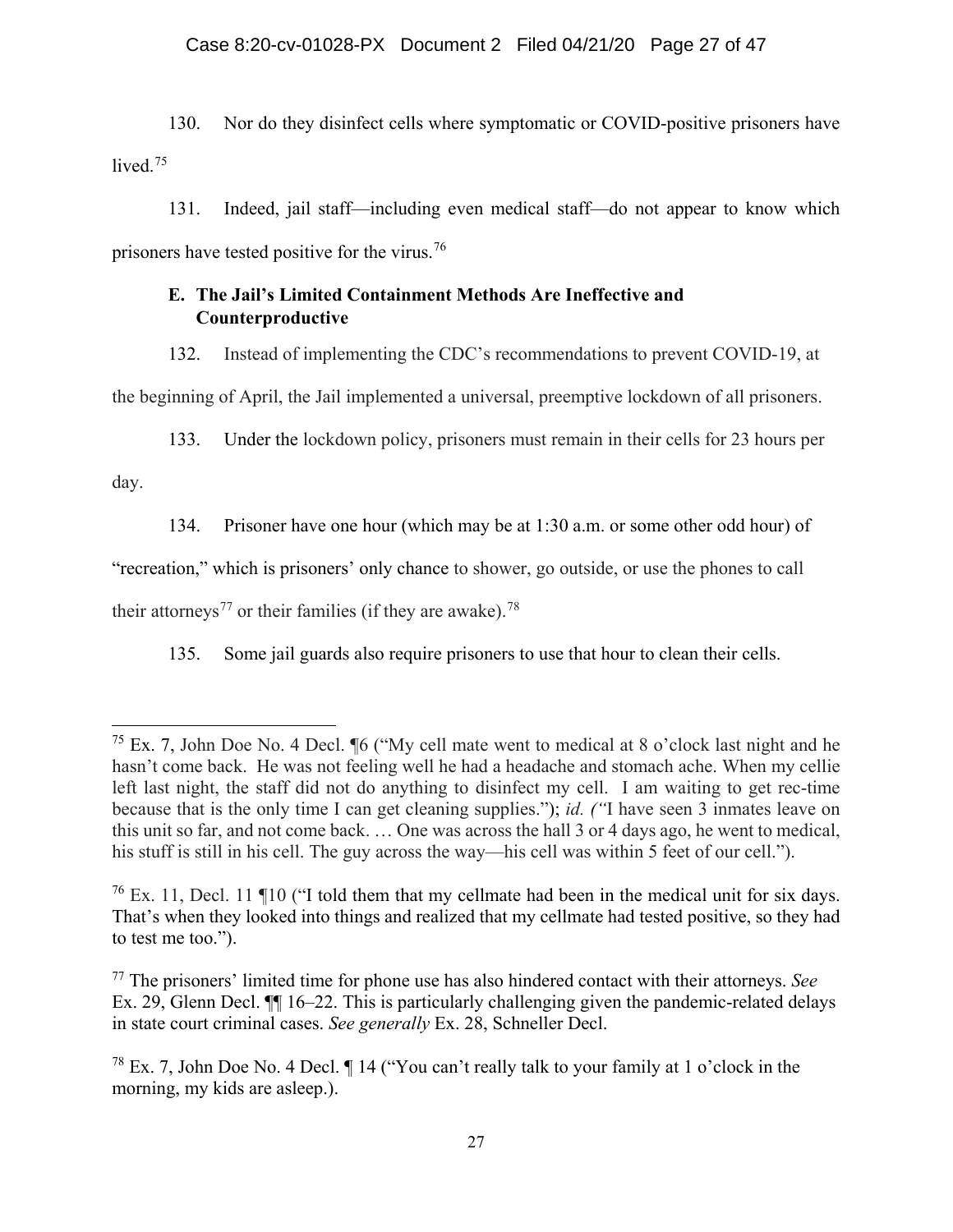### Case 8:20-cv-01028-PX Document 2 Filed 04/21/20 Page 28 of 47

136. The lockdown appears to have no end date short of the pandemic's end.

137. The CDC does not recommend preemptive lockdowns of all prisoners.

138. Instead, it recommends that correctional facilities achieve social distancing by, for example, "[r]earranging seating in the dining hall so that there is more space between individuals," and "[c]onsider[ing] alternatives to existing group activities, in outdoor areas or other areas where individuals can spread out." Ex. 36, CDC at 11.

139. And it only recommends something akin to lockdown—that housing units "quarantine in place"—when there is "contact with a case from the same housing unit" and that all quarantines—including this sort—last for just 14 days. Ex. 36, CDC at 19.

140. Other public health experts recommend the same: time-limited lockdowns used only as necessary for quarantine and contact tracing.<sup>[79](#page-27-0)</sup>

141. Experts also warn that preemptive lockdowns like those at the Jail are ineffective and counterproductive in preventing the spread of COVID-19.

142. Indeed, on lockdown, opportunities for infection abound.

<span id="page-27-0"></span><sup>&</sup>lt;sup>79</sup> Ex. 30, Meyer Decl.  $\P$  27 ("Lockdown can be important from a public health standpoint to enable social distancing during a pandemic but should be used only as a last resort and in a timelimited way (CDC recommends quarantines last no longer than 14 days) that is communicated clearly to the residents"); David Cloud, Dallas Augustine, and Brie Williams, *The Ethical Use of Medical Isolation—Not Solitary Confinement—to Reduce COVID-19 Transmission in Correctional Settings*, Amend at 3 (Apr. 7, 2020), *available at* https://amend.us/wpcontent/uploads/2020/04/Medical-Isolation-vs-Solitary\_Amend.pdf [hereinafter "Medical Isolation*—*Not Solitary"] ("Corrections officials should only require people on an entire housing unit to stay in their cells ("Lockdown") if medical professionals determine a symptomatic persons resides or works on that unit or contract tracing flags a confirmed or suspected case. In this event, time-limitations must be clearly communicated to residents and staff."); Ex. 34, Haney Decl. ¶ 29 ("[T]he Jail should institute … lockdowns only where medically necessary to resolve discrete issues, such as sanitizing dorms or contact tracing of an infected prisoner. If the [Jail] resorts to these lockdowns, it should do so in a reasonably time-limited manner and communicate that timelimit to the prisoners who are affected.").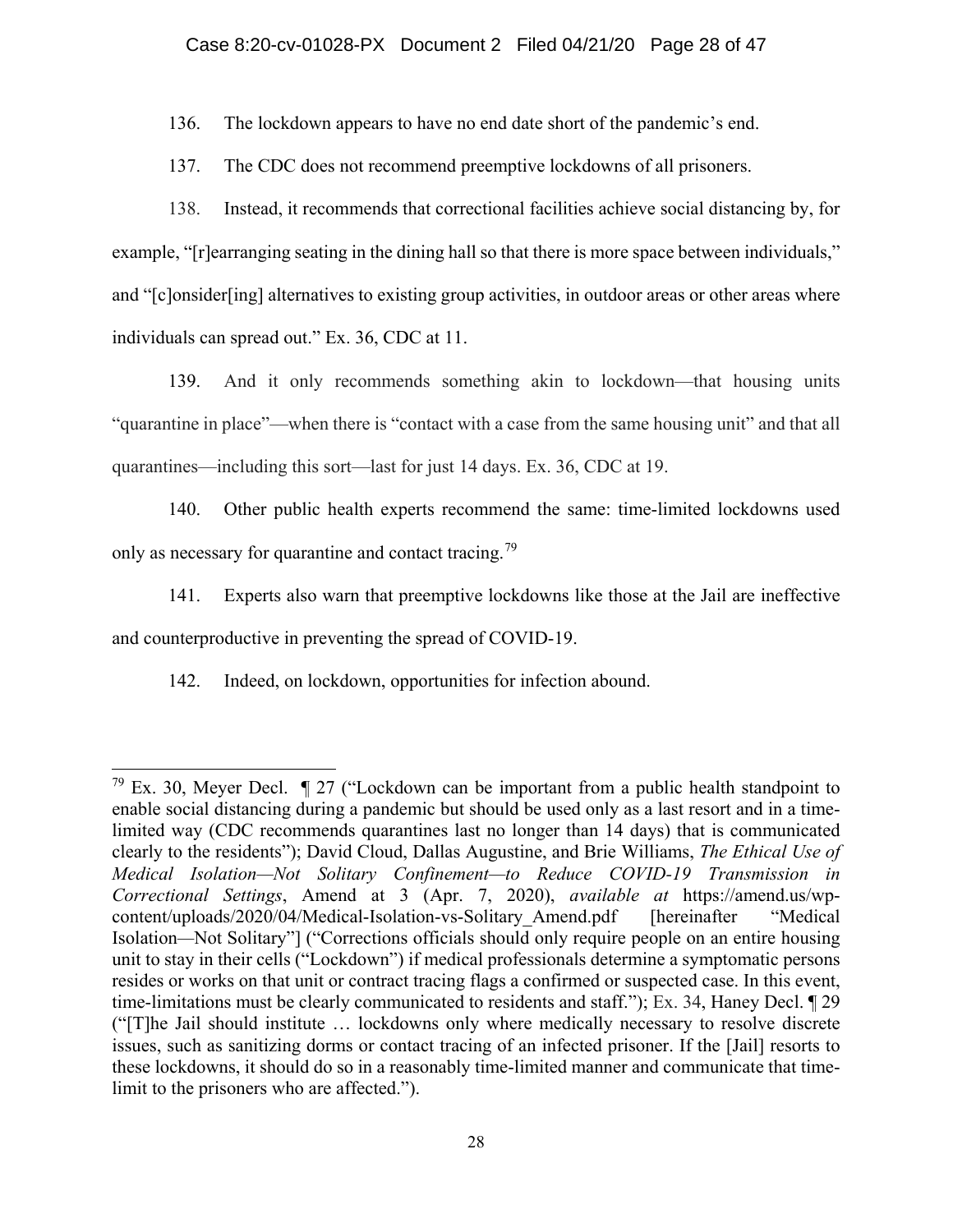### Case 8:20-cv-01028-PX Document 2 Filed 04/21/20 Page 29 of 47

143. Most prisoners live with cellmates in hot, poorly ventilated cells.<sup>[80](#page-28-0)</sup> Even prisoners in different cells are less than six feet apart.

144. Thus, the lockdown policy—especially in combination with the Jail's failure to medically isolate those with symptoms of COVID-19—traps prisoners in close proximity to people who may be sick. *See* Ex. 36, CDC at 19 (warning that quarantining prisoners together "could transmit COVID-19 from those who are infected to those who are uninfected."); Ex. 30, Meyer Decl. ¶ 30 (stating that sustained lockdowns are "particularly problematic when inmates are locked down in poorly ventilated spaces that are shared closely with others, which may contribute to disease transmission from people who are infected with COVID-19 but have not yet reported symptoms.").

145. For example, Plaintiff John Doe No. 2, who has severe asthma for which he has been hospitalized, is locked down with his cellmate, who has lost his sense of smell and taste (a symptom of COVID-19)*.* Ex. 4, John Doe No. 2 Decl. ¶ 22; *see also* Ex. 7, John Doe No. 4 Decl. ¶ 14 ([I]t's really bad when you can't get come out of a cell for 23 hours I'm really scared now because my cellie has been sick."); Ex. 17, Decl. 17 ¶ 6 ("My cellmate has been coughing and sneezing. They have us locked in 23 hours a day with 1 hour of recreation time. There is no way for my cellmate and I to distance ourselves from each other.").

146. The Jail's preemptive lockdown is counter-productive in other ways as well. Because prisoners' one hour of out-of-cell time is their only chance to call their attorneys and families, they congregate by the phones (which are close together and rarely, if ever, cleaned). $81$ 

<span id="page-28-0"></span> $80$  Ex. 5, John Doe No. 2 Decl.  $\P$ 12 ("It's very hot in the cells. For the 23 hours we are in our cells a day, the cell door is kept closed. There is no noticeable air circulation, and the rest of the unit is very hot as well. The staff keeps the door to the recreation yard propped open."); Ex. 1, Seth Decl. ¶ 94 (I am not getting good air circulation in the cell[.]").

<span id="page-28-1"></span> $81$  Ex. 30, Meyer Decl.  $\parallel$  30 (observing that under the Jail's preemptive lockdown policy, "[w]ith only 1 hour per day to use phones, it may be hard to enforce social distancing since prisoners need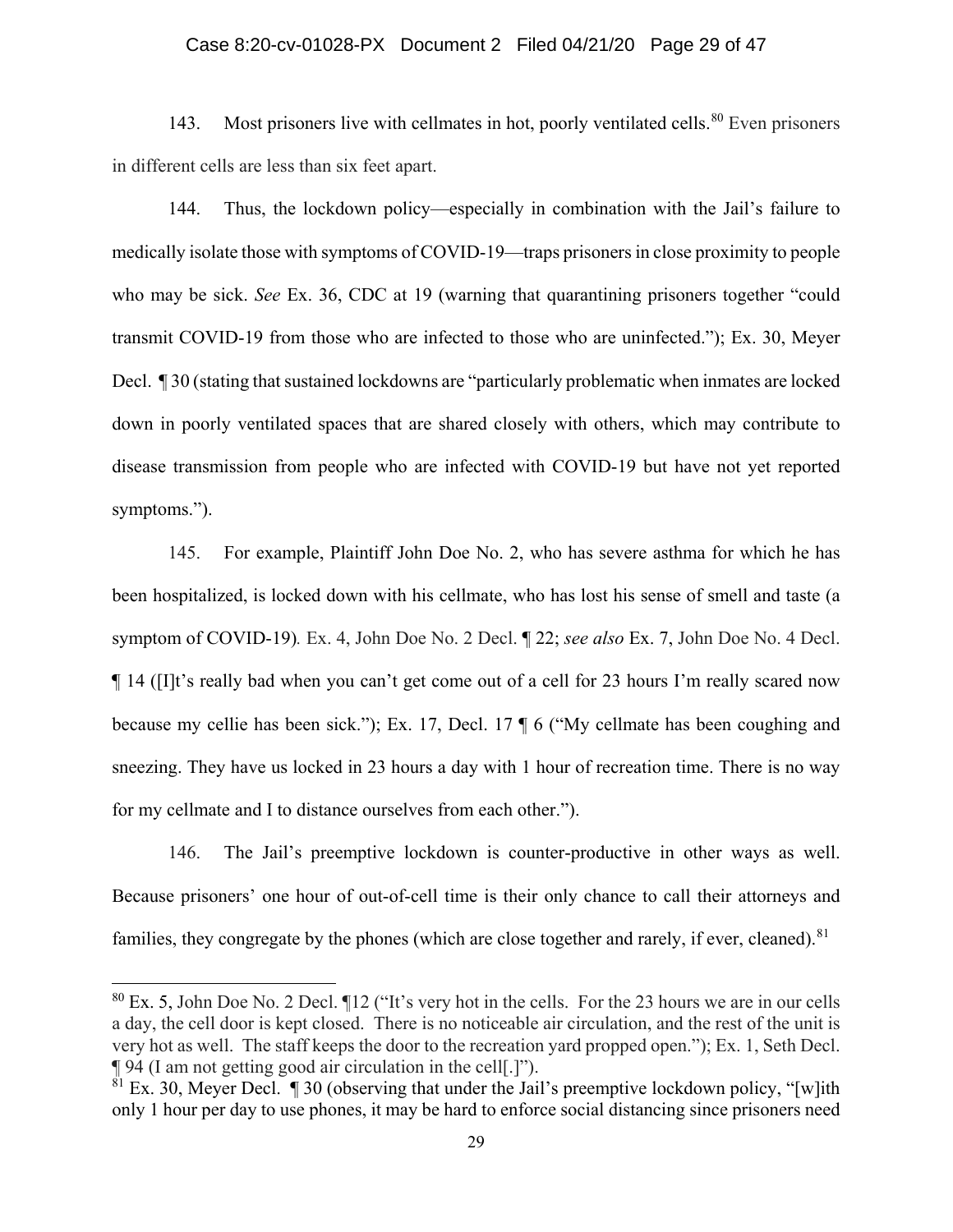### Case 8:20-cv-01028-PX Document 2 Filed 04/21/20 Page 30 of 47

147. The lockdown also "decreases the interactions that prisoners have with correctional and healthcare staff members, compromising the latter's ability to identify symptoms," further ensuring that infected prisoners will remain in general population where they can spread the virus.

Ex. 34, Haney Decl.  $\P$  30.<sup>[82](#page-29-0)</sup>

# **F. The Jail's Conditions Increase the Risk of Severe Illness and Death**

148. In addition to accelerating the COVID-19 outbreak, the Jail has also increased the

risk that those who are infected will suffer serious illness, permanent physical damage, and death.

149. Sick prisoners in general population lack access to medical care.

150. "Sick call" (a request for medical attention) costs \$4, and some cannot afford to

pay. Some housing units have run out of sick call slips entirely. Ex. 19, Decl. 19 ¶ 6.

151. This prevents even prisoners who are medically vulnerable and have symptoms of

COVID-19 from seeking care.

152. For example, Plaintiff Seth explained:

"For about a week or two I have been experiencing shortage of breath and coughing. . . . About four days ago, I asked to get into the medical unit but they make you pay \$4 for the form and I don't have money for that. I am losing my sense of taste, I have hot chips that I eat and do not taste the hotness. It feels like my taste buds are numb. I have had diarrhea for about a week. . . . About two days ago I decided I should probably go to the medical unit. But I decided not to ask because I do not have the money for the form."<sup>[83](#page-29-1)</sup>

to congregate to use this precious resource"); Ex. 34, Haney Decl. ¶ 30 ("During th[e] limited one hour of out-of-cell time [under the Jail's preemptive lockdown policy], prisoners crowd together to use the limited shared resources. . . . As a result, they are unable to maintain the recommended six feet of social distancing.").

<span id="page-29-0"></span><sup>82</sup> *See* Medical Isolation*—*Not Solitary at 2 (warning that "preemptively placing entire units on 'lockdown' for indefinite amounts of time" will likely mean that "interactions with correctional staff an healthcare staff often become less frequent and people with symptoms may go undetected").

<span id="page-29-1"></span> $83$  Ex. 1, Seth Decl.  $\P\P$ 9-11.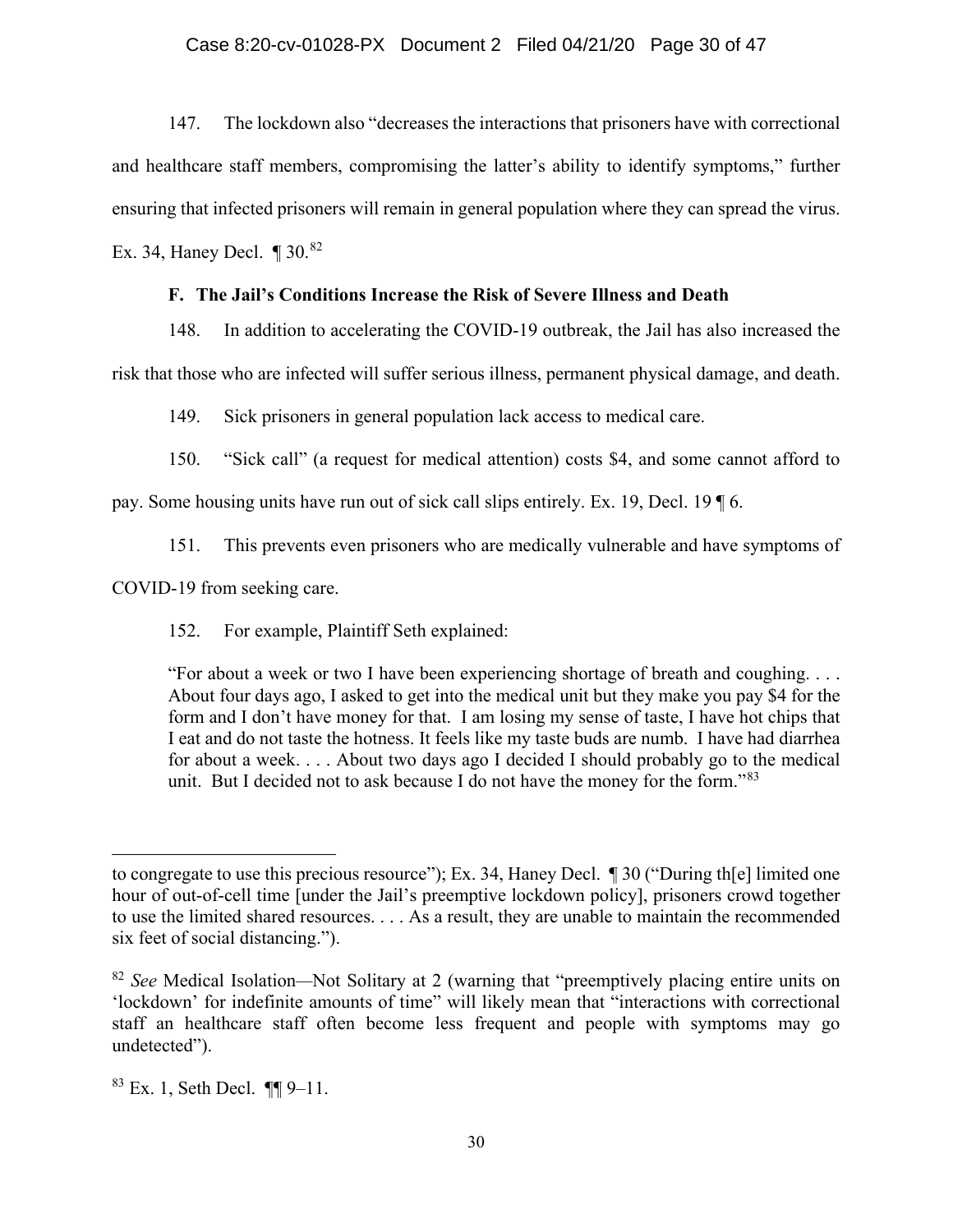#### Case 8:20-cv-01028-PX Document 2 Filed 04/21/20 Page 31 of 47

153. Mr. Seth was also deterred from seeking care because so many prisoners with symptoms of COVID-19 were unable to get it at the Jail. He explains: "I know one guy who had a fever and they kept him for three days and sent him back. Another guy I know lost his sense of taste and his stomach hurt, but medical sent him back." Ex. 1, Seth Decl. ¶ 11.

154. Moreover, as Mr. Seth's experience demonstrates, the Jail has no plan for specially protecting medically vulnerable prisoners from COVID-19 or monitoring them if they become symptomatic.

155. Many prisoners with symptoms of COVID-19 cannot get medical attention for other reasons.

156. Jail staff has told prisoners that medical care is limited to emergency cases.<sup>[84](#page-30-0)</sup>

157. Some prisoners who have made sick calls were seen by medical staff weeks later or not at all. For example, John Doe No. 2, who has previously been hospitalized for his severe asthma, told jail staff that he has asthma, was spitting up brown mucus, and was having trouble breathing. He was not taken to the medical unit for two weeks. Ex. 5, John Doe No. 2 ¶5; *see also* Ex. 19, Decl. 19 ¶ 6 (stating on April 9, 2020: "I first put in for sick call on March 23rd and I haven't heard anything.").

158. People who need medical care for anything other than COVID-19 generally cannot get it. Jail staff has told prisoners that they cannot receive medical services because the medical unit is locked down. Ex. 2, Smith Decl. ¶ 15.

159. Prisoners who made a sick call that was not about COVID-19 were told by corrections officers "that if it's nothing relating to Corona not to write to medical." *Id.*

<span id="page-30-0"></span> $84$  Ex. 26, Decl. 26  $\P\P$  6–7 ("I was told my case was not serious enough to have additional care, and that the Medical Unit is only seeing emergency cases."); Ex. 19, Decl. 19 ¶ 6 ("The guards have told me that they're not bringing anyone down unless it's an emergency.").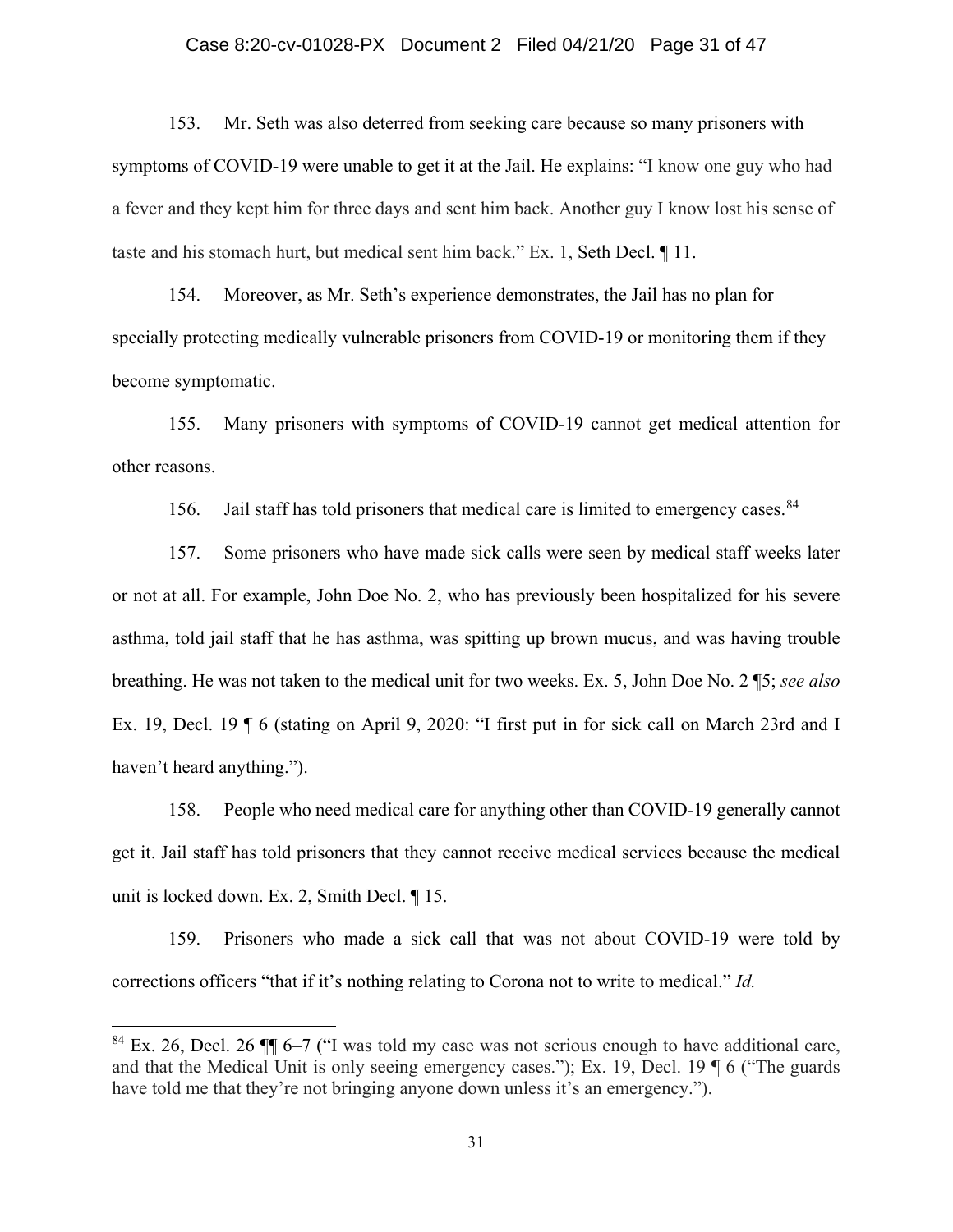## Case 8:20-cv-01028-PX Document 2 Filed 04/21/20 Page 32 of 47

160. Prisoners who had lived in the medical unit due to chronic medical concerns have been transferred out.<sup>[85](#page-31-0)</sup>

161. And many prisoners have been unable to obtain or change their medications including prisoners with pre-existing conditions like asthma, which make them especially vulnerable to serious illness and death if they do become infected with COVID-19.[86](#page-31-1)

162. Prisoners' mental health is also at great risk.

163. Dr. Craig Haney, a psychologist and expert on prison isolation, <sup>[87](#page-31-2)</sup> has concluded that the punitive isolation methods that dominate the Jail's approach to COVID-19 "greatly increase the psychological stress under which prisoners live, potentially leading to mental and physical deterioration, interpersonal conflicts, and self-harm and suicidality." Ex. 34, Haney Decl.  $\P 20.88$  $\P 20.88$ 

164. As Dr. Haney explains, "The Prince George's County Jail lockdown units are now being used in ways that are essentially identical to the solitary confinement-type housing that has

<span id="page-31-0"></span> $85$  Ex. 6, John Doe No. 3 Decl.  $\P$  4 ("When I first entered the Detention Center, I was placed in the Medical Unit. I have numerous medical issues, including neck and back issues, I walk with a cane, and I am currently having kidney issues, including blood in my urine. I was moved from the Medical Unit about halfway through my thirty-day incarceration, and I do not know why, but it may be because it was getting more crowded in the Medical Unit.").

<span id="page-31-1"></span><sup>86</sup> Ex. 2, Smith Decl. ¶ 15 ("I take medication and they haven't consulted me to change the medication because I don't like the side effects it gives me.").

<span id="page-31-2"></span><sup>87</sup> *See* Ex. 35, Haney Curriculum Vitae.

<span id="page-31-3"></span><sup>88</sup> *See also* Medical Isolation—Not Solitary at 3 ("Research shows that keeping people socially isolated in a closed cell without a meaningful opportunity to communicate with family, friends, and loved ones or to participate in exercise, education, and rehabilitative programming (solitary confinement) causes immense, and often irreparable, psychological harm."); Ex. 32, Benninger Decl. If 3(J) ("I have concern that there has not been sufficient acknowledgement of or attention to the inmates' mental health under the stressors of pandemic and solitary confinement.").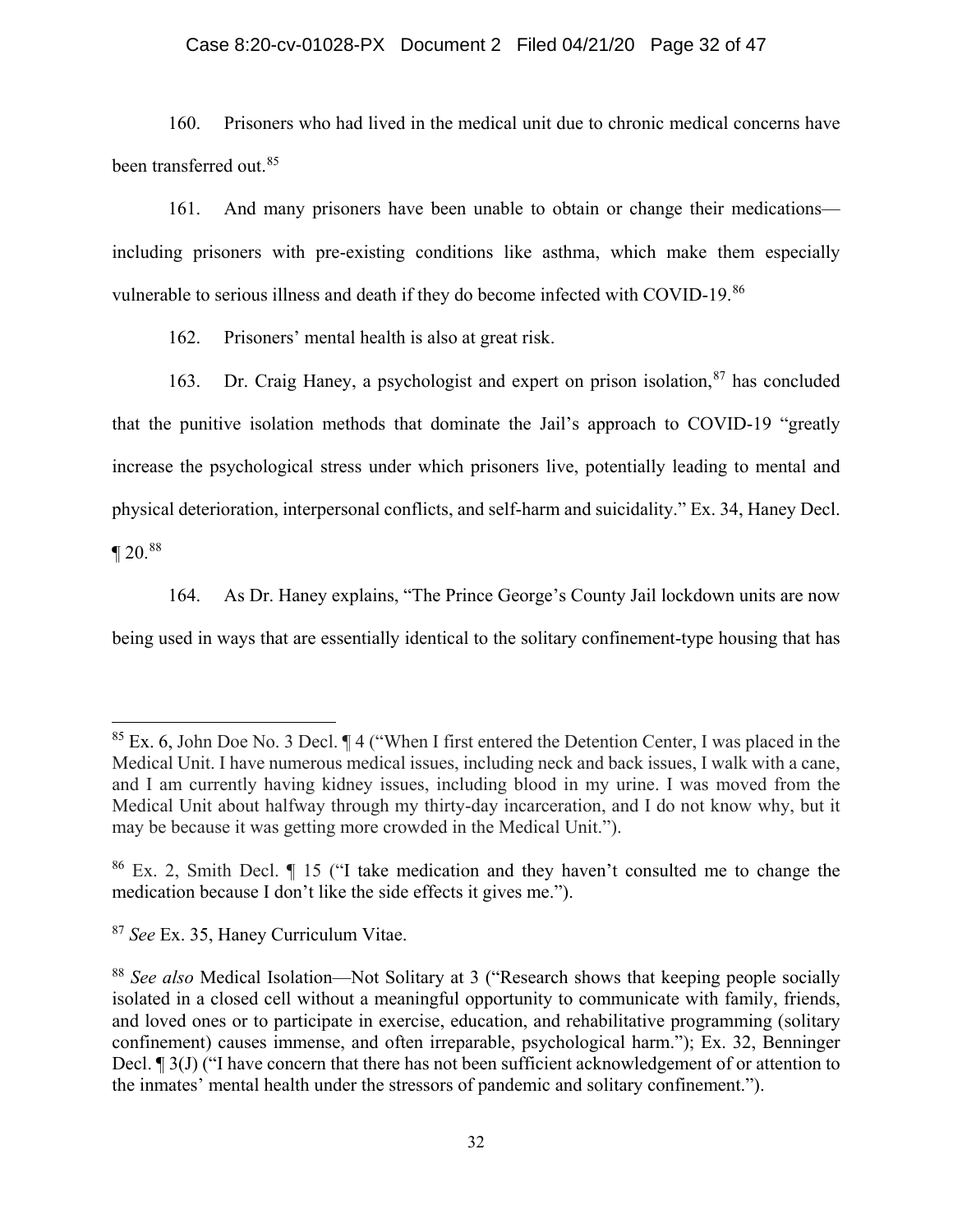## Case 8:20-cv-01028-PX Document 2 Filed 04/21/20 Page 33 of 47

been shown to place prisoners at significant risk of grave harm (including damage that is permanent, even fatal)." *Id.* ¶ 20.[89](#page-32-0)

165. Moreover, the Jail has discontinued mental health services.<sup>[90](#page-32-1)</sup> This places prisoners with mental illness who are isolated "at grave risk of decompensation." *Id.* 124.<sup>[91](#page-32-2)</sup>

166. These policies also threaten physical harm; "the extraordinary stress of social isolation under these especially onerous conditions" may "depress prisoners' immune systems and render them even more vulnerable to the COVID-19 virus, and less able to combat it if and when they contract it." Ex. 36, Haney Decl. ¶ 26; *see also* Ex. 30, Meyer Decl. ¶ 36 ("Failure to provide adequate mental health care . . . as appears to be the case at the Prince George's County Jail, will result in poor health outcomes.).

<span id="page-32-0"></span> $89$  Ex. 34, Haney Decl.  $\P$  20 ("The fact that prisoners are double-celled during these lockdowns [in] the general housing units] does not mitigate the negative effects of their essentially around-theclock in-cell confinement. In fact, double-celling may exacerbate these effects because of the interpersonal tensions and stressors that such unavoidably close around-the-clock contact generates.").

<span id="page-32-1"></span> $90$  Ex. 30, Meyer Decl.  $\parallel$  36 ("People with underlying chronic mental health conditions need adequate access to treatment for these conditions throughout their period of detention.").

<span id="page-32-2"></span> $91$  Even in less extreme forms of isolation than those imposed at the Jail, the CDC Guidance recommends efforts to mitigate the mental health consequences of any necessary medical isolation. *See, e.g.*, Ex. 36, CDC Guidance at 12 ("[I]f group activities are discontinued, it will be important to identify alternative forms of activity to support the mental health of incarcerated/detained persons."); *id.* at 13 ("Consider increasing incarcerated/detained persons' telephone privileges to promote mental health."); *id.* at 14–15 (recommending that, since "visitation is important to maintain mental health," if visitation is suspended, "facilities should explore alternative ways for incarcerated/detained persons to communicate with their families, friends, and other visitors in a way that is not financially burdensome for them."). The Jail has done none of this.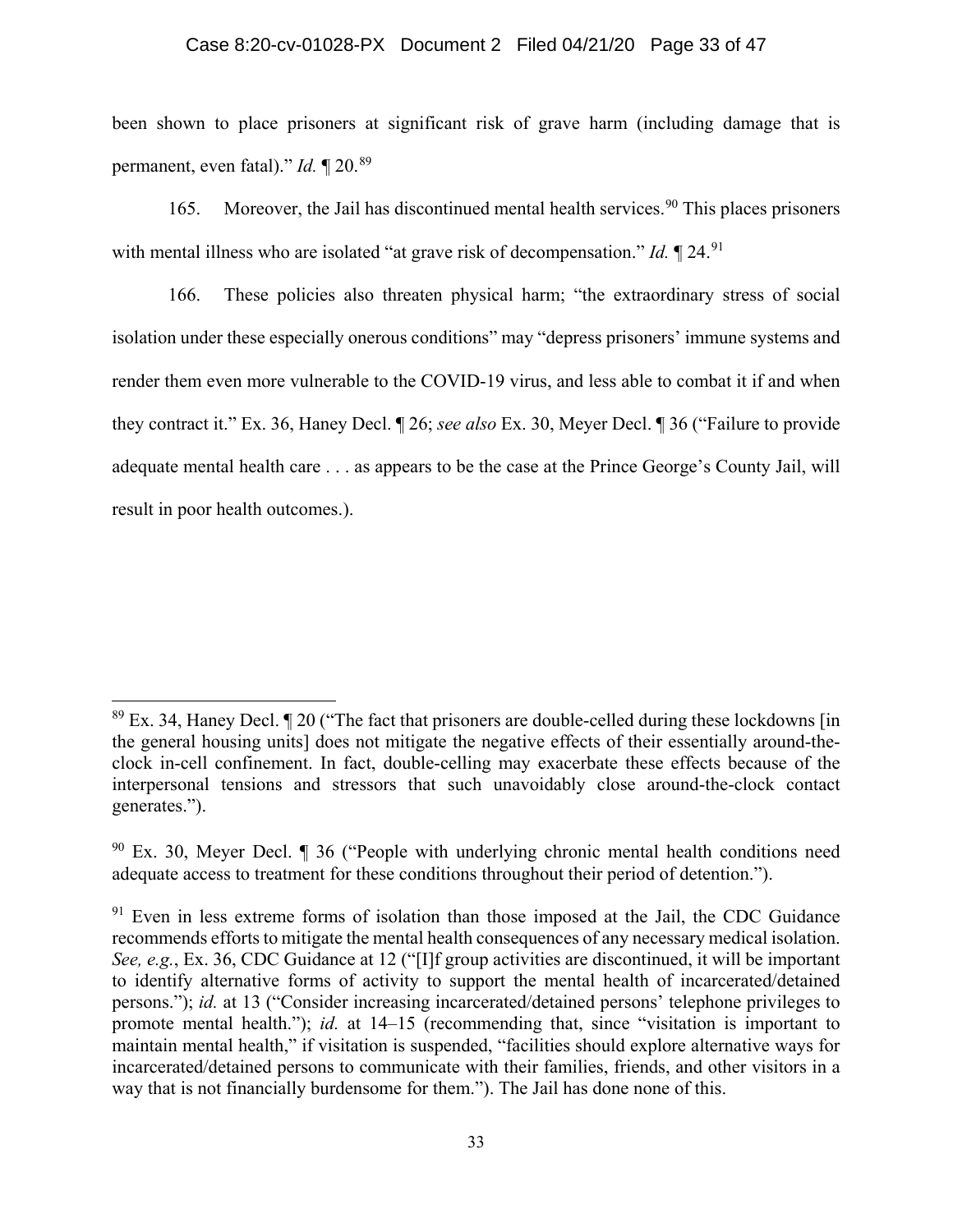### **G. The Jail Has Failed to Effectively Manage Positive Cases of COVID-19**

167. In addition to the Jail's failure to implement basic, CDC-recommended protocols to prevent the spread of the virus, the Jail has also failed to provide adequate care to prisoners who have tested positive for the virus.

168. Prisoners who are transferred to the Medical Unit to be tested for COVID-19 are placed in medical isolation cells. The cells are filthy. The walls are covered in mucus, feces, and  $blood.<sup>92</sup>$  $blood.<sup>92</sup>$  $blood.<sup>92</sup>$ 

169. Prisoners are terrified of being placed there, and they downplay their COVID-19

symptoms to avoid it.  $93$ 

 $\ddot{\phantom{a}}$ 

170. Prisoners must remain in these cells until the results of their COVID-19 tests come

back. This can take up to five days. During this time, prisoners have no access to basic personal

<span id="page-33-0"></span> $92$  Ex. 11, Decl. 11  $\parallel$  18 ("The isolation cells have mucus, feces, blood, old food, urine, spit, everything you can name on the walls. . . . Someone should come and take pictures of these cells, they're disgusting."); Ex. 10, Decl. 10 ¶ 11 ("The isolation cell they put me in has mucus and blood dried all around the walls, 360 degrees. I wish you could come and take pictures of it. When I say mucus and blood on the walls, I mean it – thick yellow, some green, some yellow with red blood in it. I can also tell someone was bleeding in that isolation cell, because there is blood all along the floor under the bed."); Ex. 12, Decl. 12 ¶ 7 ("I was put in isolation cell number [redacted], which was not clean. It has feces and blood on the walls. The sink was stopped up too, so I couldn't really use the water.").

<span id="page-33-1"></span> $93$  Ex. 12, Decl. 12  $\P$  14 ("I think a lot of guys are having symptoms, but are fearful of being stuck in the medical unit on total lock-down. They're more afraid of how they'll be treated in the medical unit than they are of their symptoms, so they downplay things so they can go back to the housing unit where they have access to showers and phones and stuff like that."); Ex. 10, Decl. 10  $\parallel$  25 "Some people are trying to hide their symptoms, because they don't want to be punished in the medical unit. … So a lot of people are just trying to tough it out, but it's spreading it. My cellmate was sneezing and coughing when I left him. I've seen people in the kitchen unit sneezing as they prepare food."); Ex. 9, Decl. 9 ¶ 21 ("Some guys on the unit seem to have the virus, but they are scared to get tested, because they don't want to get stuck in the medical unit like I am. They'd rather just let their bodies fight it off."); Ex. 17, Decl. 17 ¶ 8 ("A lot of people in the unit who are coughing and sneezing have said they are trying to suppress it because they don't want to go to the medical unit because of the way people there are being treated.").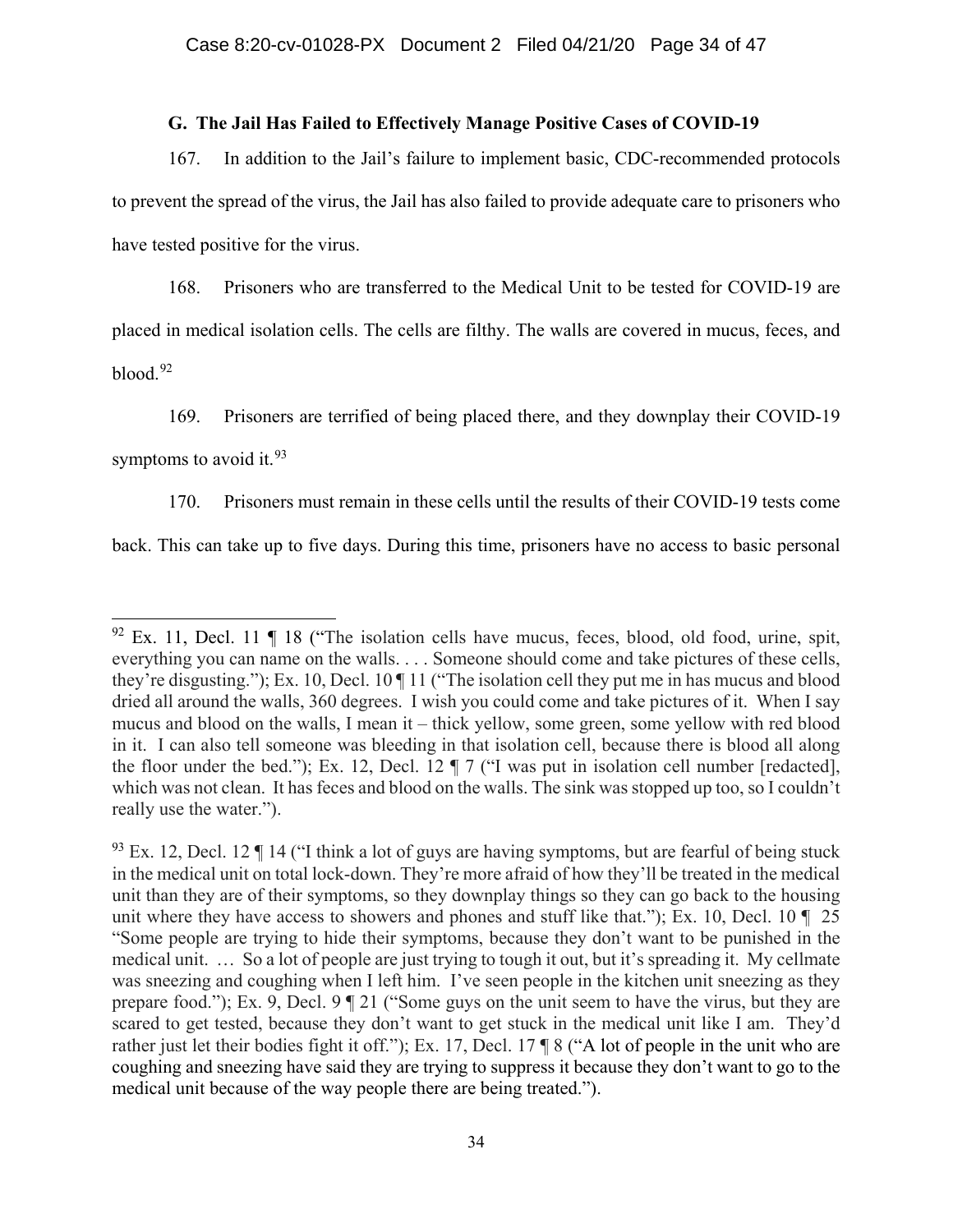#### Case 8:20-cv-01028-PX Document 2 Filed 04/21/20 Page 35 of 47

hygiene products: they have no soap and no toothbrush. They are not allowed to shower. They cannot change their clothes, even as they are soaked in sweat.<sup>[94](#page-34-0)</sup>

171. They have no access to phones, no reading material, and no mental health services.

172. A nurse visits each prisoner three times per day to take his temperature and deliver medication and food trays. But the prisoners there cannot contact them (or anyone else) on their own, even in a medical emergency. Ex. 12, Decl. 12 ¶ 9 ("In the isolation cell, there was no way for us to notify someone if we were having an emergency, except to get up and bang on the door and hope that someone could hear you.").

173. Medically vulnerable prisoners suspected of having COVID-19 are held in the same isolation cells in the same abject conditions. There does not appear to be any plan for their care in light of the particular dangers they face if infected.

174. A prisoner who tests positive for COVID-19 is transferred from the isolation cell to a 10-man cell for COVID-positive prisoners in the medical unit. Starting on April 11, 2020, the Jail also began using isolation units in Housing Unit 6 (H-6). There is no special location, plan, or care for medically vulnerable prisoners who have COVID-19.

<span id="page-34-0"></span> $94$  Ex. 11, Decl. 11  $\P$  12 ("I was still wearing those same clothes I was sweating in, for five days. They didn't give me clean clothes until April 6, and they haven't allowed any of us to take a shower."); Ex. 12, Decl. 12 ¶ 8 ("I was in the isolation cell for five days before I was even given a wash cloth or a toothbrush.").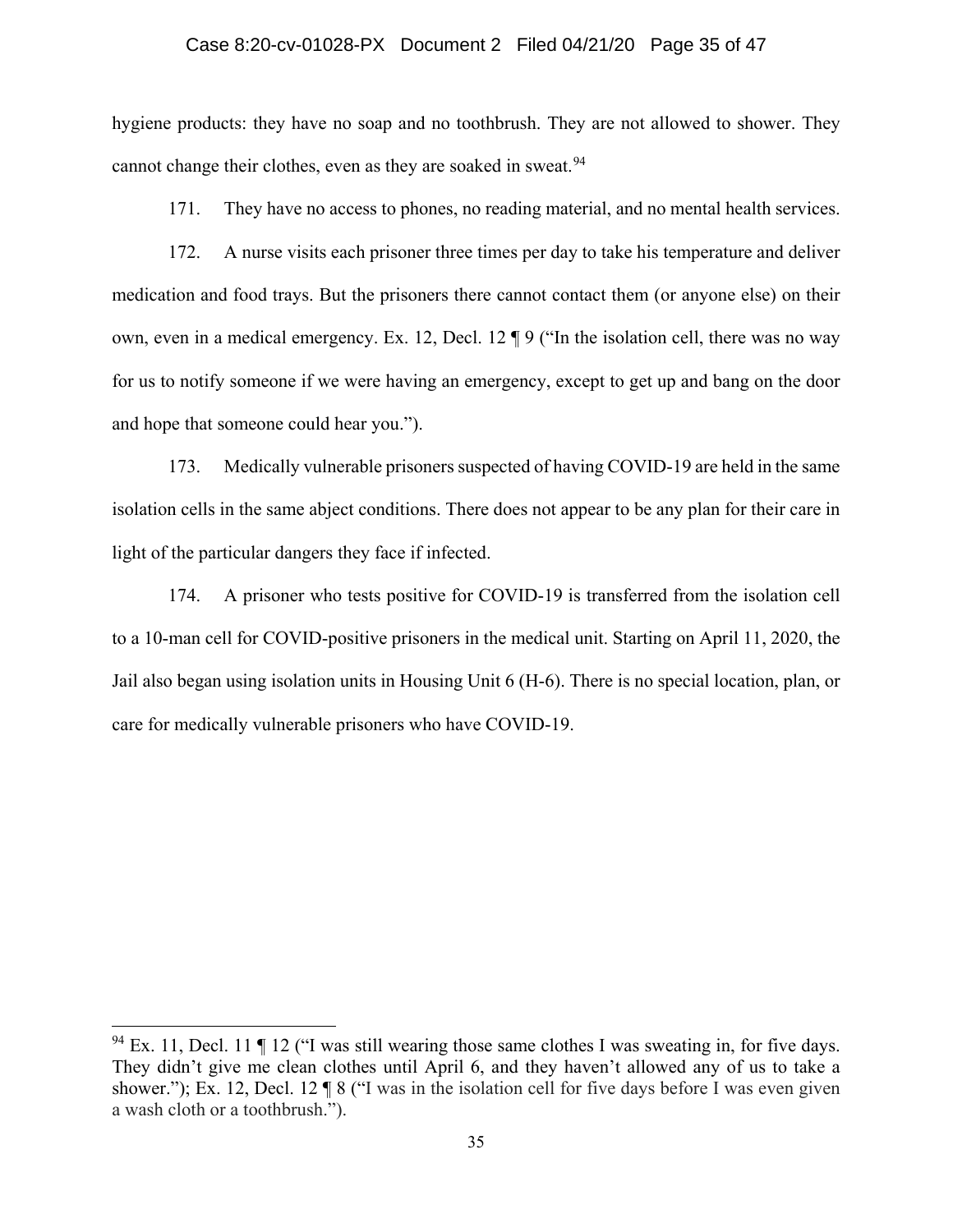## Case 8:20-cv-01028-PX Document 2 Filed 04/21/20 Page 36 of 47

175. The 10-man cell is dirty. For fear of contracting COVID-19, jail guards will not remove the trash bags, which are filled with vomit and spit.<sup>[95](#page-35-0)</sup> The floor is covered with tissues, hair balls, spiders, and bugs.<sup>[96](#page-35-1)</sup>

176. Jail staff will not enter the room to fill the water cooler. The prisoners are told that if they are thirsty, they can drink from the sink.<sup>[97](#page-35-2)</sup> When jail guards do bring something to the prisoners in the cell, they throw it through the door.<sup>[98](#page-35-3)</sup>

177. Prisoners in the 10-person cell also lack basic hygiene products. Many do not have soap or have to share a single bar with others. Some have not had toothbrushes or toothpaste for over a week. They are still not allowed to shower. All of the sick men share a single, mildewed

<span id="page-35-0"></span><sup>&</sup>lt;sup>95</sup> Ex. 10, Decl. 10  $\parallel$  23 ("There's also a pile of trash building up inside of our unit, which they won't take away. There are fumes from guys getting sick in those trash bags, there's spit on top of it and in it, and the trash is just closed in here with us."); Ex. 9, Decl. 9 ¶ 19 ("[O]ur trash is piled up in bags that they won't take away since we've been over here. The COs refuse to get close to us and they say that anything that goes in, can't come back out.")

<span id="page-35-1"></span> $96$  Ex. 11, Decl. 11  $\P$  19 ("There's spiders and other bugs. It's nasty. There's piles of dust under the beds. It hasn't been cleaned since god knows when."); Ex. 9, Decl. 9 ¶ 19 ("There's lint balls and tissues and paper towels on the floor. There are spiders and centipedes, one guy just killed another spider while I'm talking to you on the phone."); Ex. 10, Decl. 10 ¶ 17 ("[T]here's dust and hair balls all around the floor in our cell.").

<span id="page-35-2"></span> $97$  Ex. 11, Decl. 11 ¶ 20 ("It's supposed to be a water cooler for us, but it's empty. They're scared to come and refill it, they're scared to even come and get the trash."); Ex. 9, Decl. 9 ¶20 ("There's an orange water cooler in here with us, but it's empty because the COs refuse to fill it with ice and clean water.").

<span id="page-35-3"></span> $98$  Ex. 10, Decl. 10  $\P$  14 "When we really need something, the staff will open the door, and throw stuff at us through the door. It makes me feel like an animal."; Ex. 11, Decl. 11 ¶ 21 ("There's a pile of trash right now in the ten-man cell right next to the empty water cooler. It's supposed to be a water cooler for us, but it's empty. They're scared to come and refill it, they're scared to even come and get the trash. They treat us like animals, like they're afraid to come near us. And anything they do give us, they throw to us like we're animals, like we're nothing.").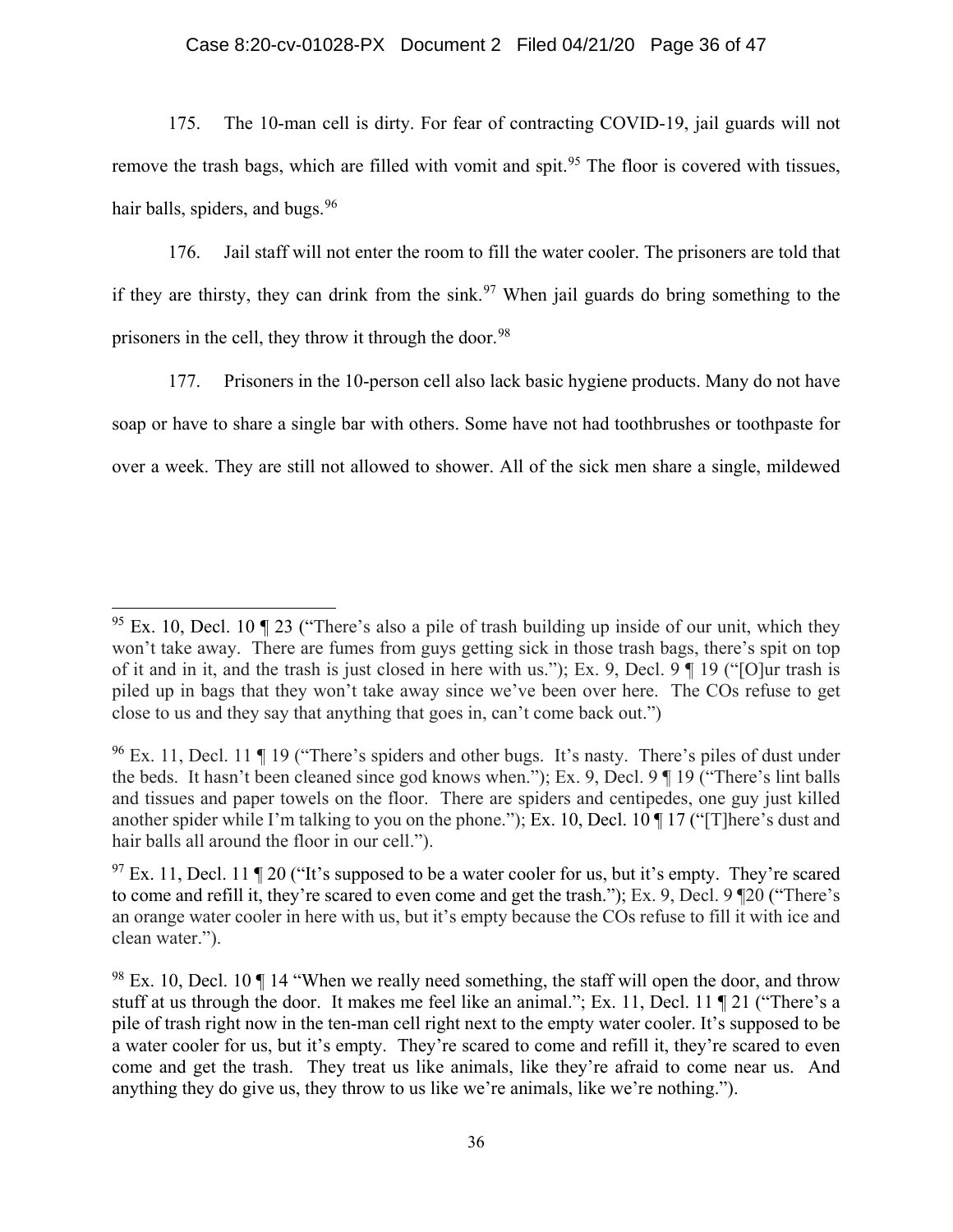#### Case 8:20-cv-01028-PX Document 2 Filed 04/21/20 Page 37 of 47

sink. Prisoners may go five or six days without being able to change their clothes or underwear. <sup>[99](#page-36-0)</sup> There are no mental health services.

178. COVID-positive prisoners who are housed on H-6 are held alone in cells. Ex. 11,

Decl. 11 ¶ 35. They have no access to phones and nothing to read. They too have no mental health services.

179. There is no jail guard on H-6 with the prisoners. Ex. 9, Decl. 9  $\parallel$  6. The only time

the prisoners there see anyone is when a guard comes to deliver their food. A nurse comes at the same time.

180. The cells in H6 have call buttons that prisoners can use to talk to the corrections

officer in the unit's command center bubble. Ex. 9, Decl. 9 ¶ 31.

 $\overline{a}$ 

181. Sometimes, either the call button does not work or no one answers it. One prisoner

in H-6 heard another kicking his door because the guards would not answer his call button. No

<span id="page-36-0"></span> $99$  Ex. 11, Decl. 11  $\P$  20 ("They gave me one bar of soap, but not everyone in here with me even has a bar of soap. Some guys don't have toothbrushes or toothpaste either, some say they haven't had a toothbrush or toothpaste in a week."); *id.* ("We ask for showers, but they say we can't take a shower. They tell us to wash in the sink, but there's just one sink that all nine of us have to use."); *id.* ("We've got the same clothes on for five or six days, the same underwear for five or six days. I'm still wearing the same drawers since Thursday, and they look nasty. They're turning black."); Ex. 10, Decl. 10 ¶ 15 ("They won't let us shower, either. We have only one working sink, and I'm sharing it with everyone in here. There are currently ten men in this cell, the maximum. We've all got to take turns washing up in that one sink. Although they gave me a bar of soap on April 6, I didn't get a toothbrush or toothpaste until April 9. I requested it and requested it, but I didn't get it. I didn't have any toothbrush or toothpaste between April 3 and April 9."); Ex. 9, Decl. 9 ¶ 17 ("They tell us to be clean with soap and hygiene, but they don't give us any hygiene products. It took four or five days before they gave me a hygiene kit in the medical unit. Before then, I had no soap, toothbrush, toothpaste, or deodorant to keep myself clean. I asked them many times, but the COs would play with us and tell us we didn't need a hygiene kit. Finally the nurse went to the Sergeant and told him what was going on, and the Sergeant got us our hygiene kits."); *id.* ¶ 18 ("I also have not been allowed to use the shower since being moved to the medical unit. I have not had a shower in nearly two weeks, not since Thursday, March 26. Instead, I have been forced to wash myself as best I can in a dirty, mildewed sink. In the isolation cell, I had a bar of soap for myself, but now in the ten-man cell I have to share the sink and bar of soap with the other men in here."); Ex. 12, Decl. 12  $\P$  12 "I haven't had a shower since Thursday, March 26.").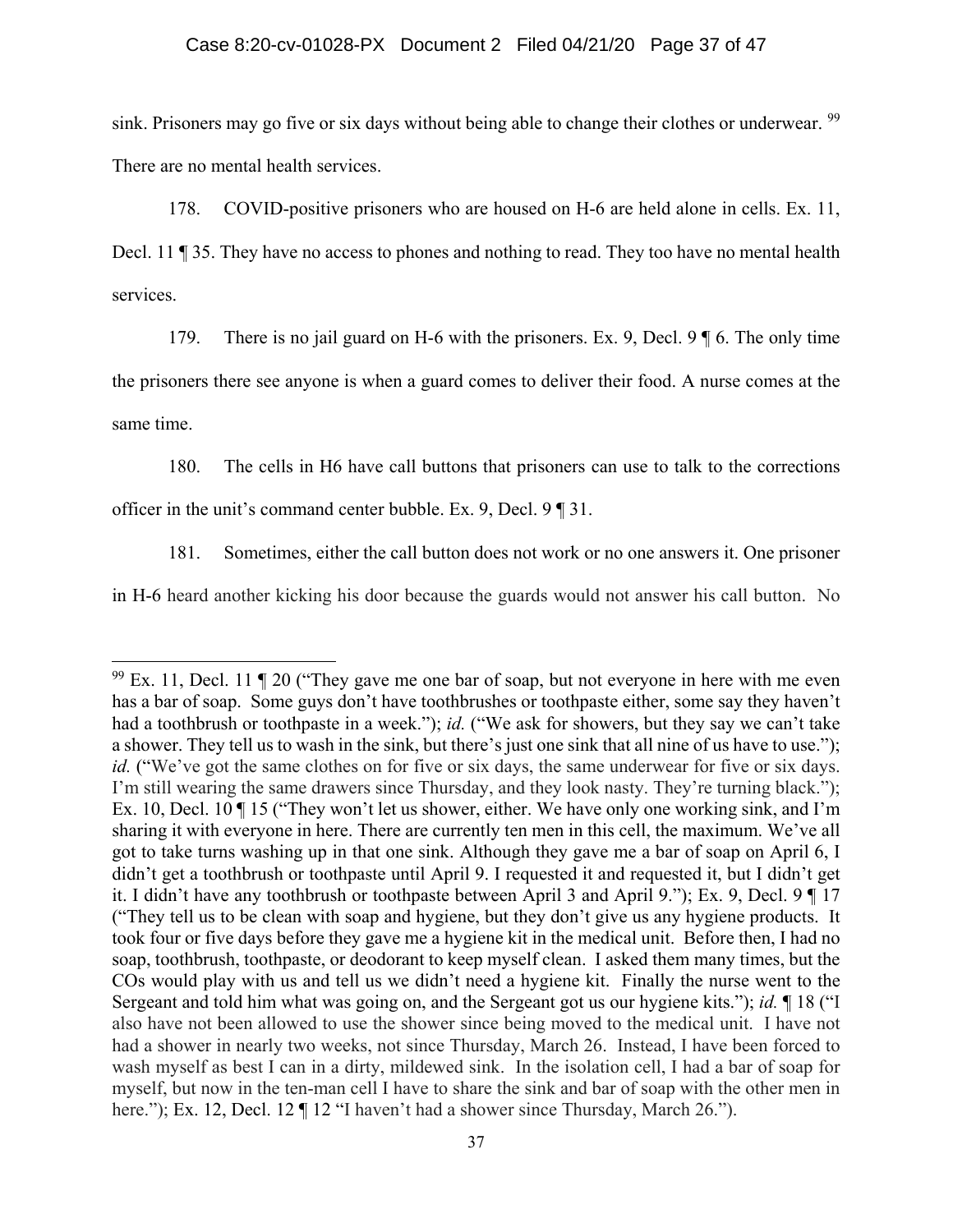#### Case 8:20-cv-01028-PX Document 2 Filed 04/21/20 Page 38 of 47

jail staff checked on the other prisoner. He does not know what happened to the man who was kicking his door. *Id.* 

182. The same prisoner worries that even if the button works, in a medical emergency he might not be able to press it. He explained, "I have a seizure disease. If I were to have a seizure, I wouldn't be able to push the button. No COs are in the housing unit, so no one would hear what was going on. I'm afraid that if I have a seizure in here, no one will hear it and I will die.... They're not really doing anything to protect any of us in here." Ex. 9, Decl. 9  $\P$  31–32.

#### **H. The Jail Maintains an Overdetention Policy for Prisoners with COVID-19**

183. Although the Jail has failed to control the outbreak within its walls by not following clear public health guidance, it has resorted to unlawful means to control the virus's spread outside of them: the Jail refuses to release COVID-positive prisoners who have paid bail (or are otherwise legally entitled to release) until it deems them non-contagious.

184. Accordingly, one prisoner who paid his bond on April 3, 2020—but tested positive for COVID-19 on the same day—was illegally imprisoned in the cohorted isolation cell in the Jail for fourteen days. Ex. 29, Glenn Decl. ¶ 24.

185. He was not released until April 16, 2020. *Id.* 

186. Had he been released when he paid his bond on April 3rd, he would have sought treatment for COVID-19 at a local hospital. *Id.* 

187. All of the exhibits cited in and attached to this Complaint are incorporated by reference.

# **CLASS ACTION ALLEGATIONS**

188. Pursuant to Rules 23(a) and 23(b)(2) of the Federal Rules of Civil Procedure, the individual named Plaintiffs seek to certify two classes with one subclass as follows:

38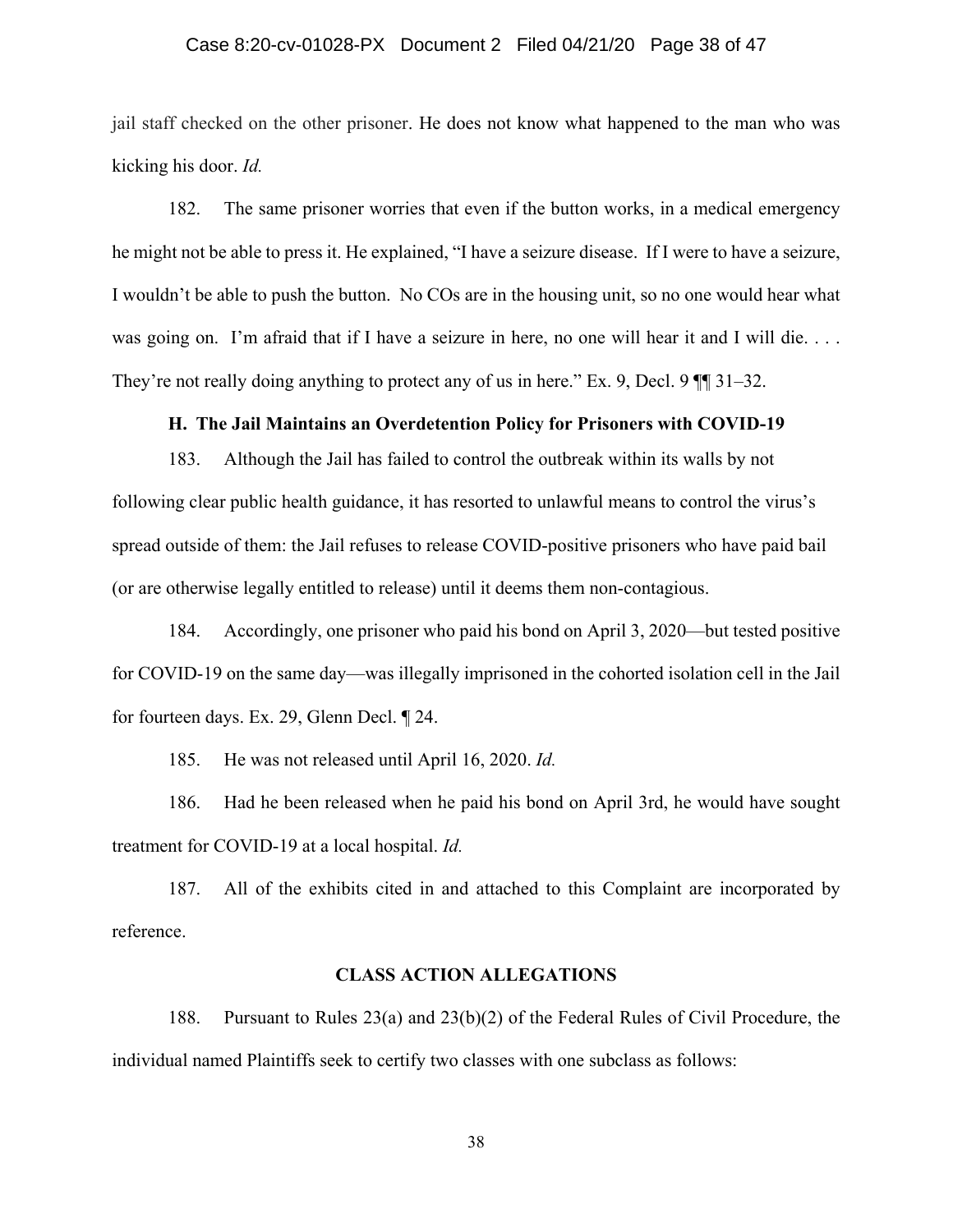- The Pretrial Class is defined as "all people detained in the Prince George's County Jail who are not detained pursuant to a judgment of conviction."
- The Post-Conviction Class is defined as "all people detained in the Prince George's County Jail who *are* detained pursuant to a judgment of conviction."
- The Medically Vulnerable Subclass is defined as "all Pretrial Class members whose medical condition renders them especially vulnerable to the coronavirus as determined by guidelines promulgated by the Centers for Disease Control and Prevention."<sup>[100](#page-38-0)</sup>

189. The class allegations and law are set forth in more detail in the accompanying motion for class certification.

190. A class action is the only practicable means by which the individual named Plaintiffs and the class members can challenge Defendant's unconstitutional actions. Many members of the class are without the means to retain an attorney to represent them in a civil rights lawsuit.

191. The classes and subclass are so numerous that joinder of all members is impractical. The number of people in custody exceeds 500. Demographic data regarding the health of correctional populations, which is set forth above, indicates that the Medically Vulnerable Subclass consists of at least 50 of people (and likely many more).<sup>[101](#page-38-1)</sup>

<span id="page-38-0"></span><sup>100</sup> *See* U.S. Centers for Disease Control and Prevention, *People Who Are At Higher Risk* (last reviewed Apr. 15, 2020), https://www.cdc.gov/coronavirus/2019-ncov/need-extraprecautions/people-at-higher-risk.html.

<span id="page-38-1"></span><sup>&</sup>lt;sup>101</sup> A sizeable percentage of the jail population is likely medically vulnerable to COVID-19. According to one study, "asthma prevalence is 30%–60% higher among individuals with a history of incarceration as compared with the general population." Elizabeth M. Vigilanto et al., *Mass Incarceration and Pulmonary Health: Guidance for Clinicians*, 15 Ann. Am. Thoracic Soc. 409, 409 (2019). Another study estimates that up to 15% of people who are in custody have asthma, 10% of people in custody live with a heart condition that requires medical care, 10% live with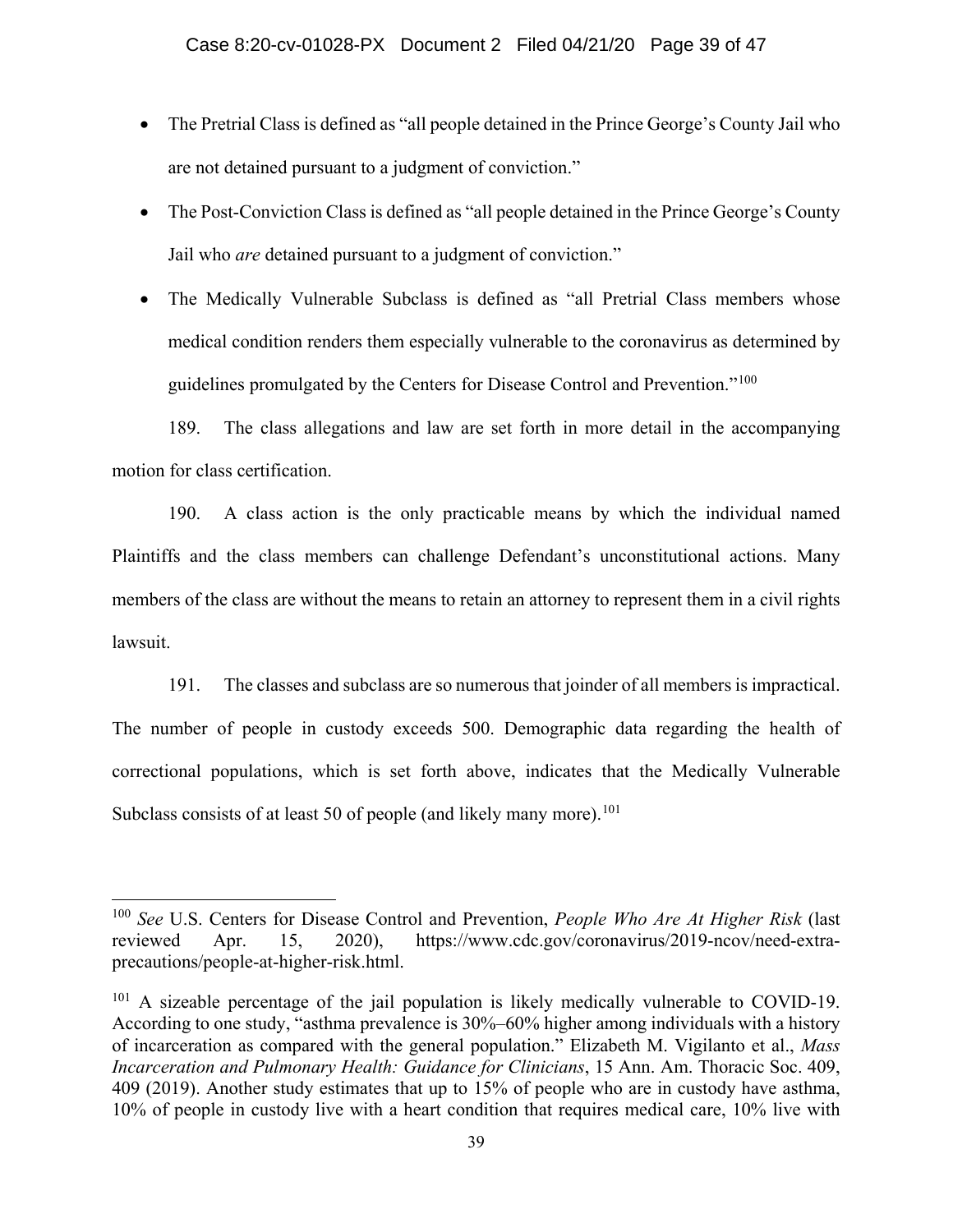#### Case 8:20-cv-01028-PX Document 2 Filed 04/21/20 Page 40 of 47

192. There are questions of law and fact common to all class members and the subclass, including, among many others:

- a. Do the Jail's conditions create a substantial risk that the people in its custody will be infected with COVID-19?
- b. Do the Jail's conditions create a substantial risk that the people in its custody who are infected with COVID-19 will face serious illness, long-term physical damage, or death?
- c. If Defendant McDonough acting with deliberate indifference to these risks?
- d. Is the risk of harm posed by the Jail's conditions so severe and so immediate that the only adequate remedy is release?

193. The claims of the class representatives are typical of the claims of the classes and of the subclass. That typicality stems from their claim that Defendant McDonough has placed them at significant risk of serious harm by failing to take appropriate steps to address the risk of COVID-19 in the Jail. Every person at the Jail faces a heightened risk of risk of contracting COVID-19 and facing serious illness, physical injury, or death if Defendant does not adequately protected them.

194. The claims of the Medically Vulnerable Subclass representatives are typical of the subclass members as well, as each member is subject to increased risk of substantial harm or death due to their existing medical conditions.

195. The individual named Plaintiffs will fairly and adequately represent the interests of the classes and subclass. The named Plaintiffs have no conflicts with the unnamed members of the

diabetes, and 30% have hypertension. *See* Laura M. Marushack et al., *Medical Problems of State and Federal Prisoners and Jail Inmates, 2011-12*, U.S. Dept. of Justice (2014).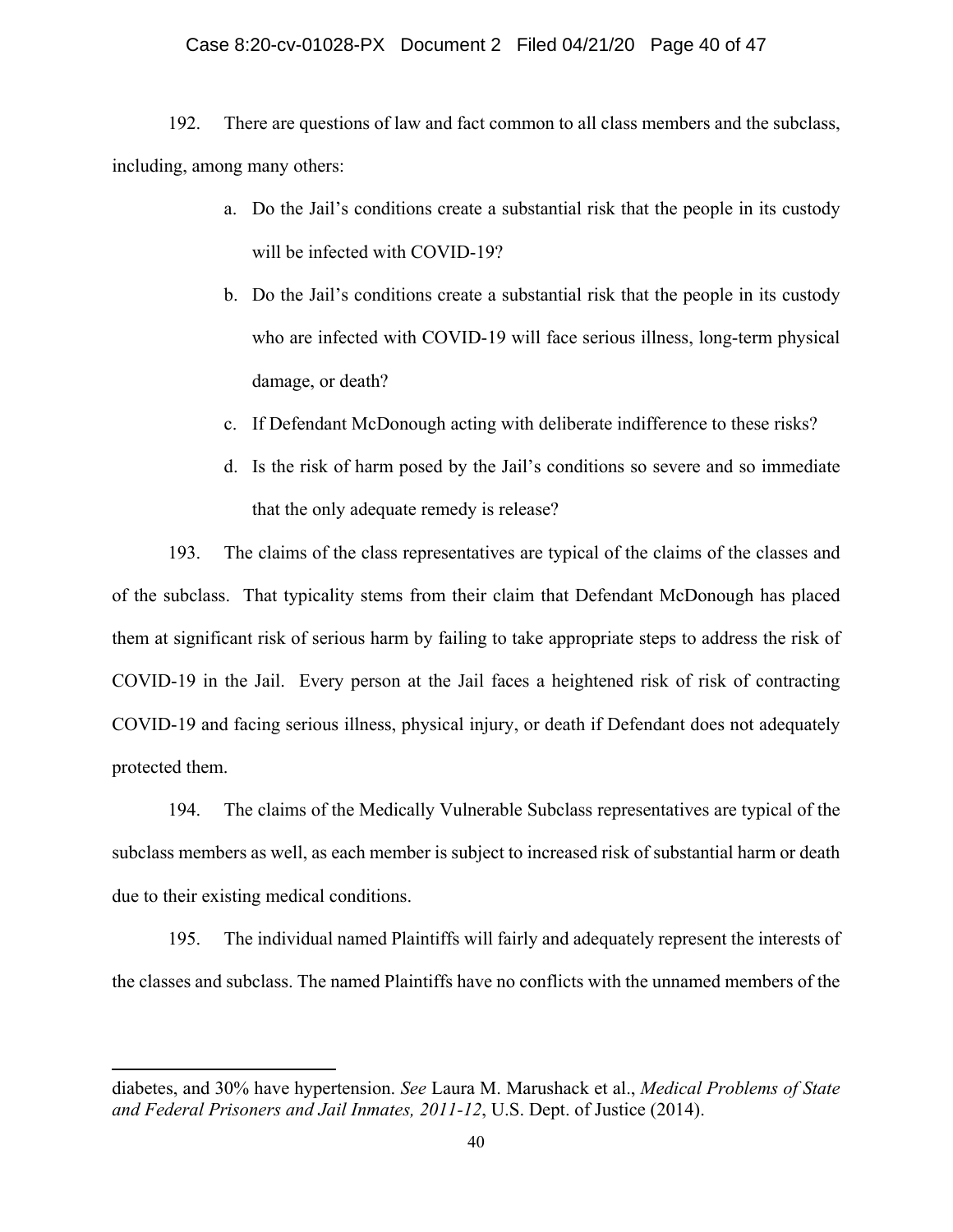proposed classes. In addition, their lawyers are experienced in federal court civil rights class actions, particularly those involving prisons and jails.

196. Defendant McDonough has failed to act in a manner that applies generally to the classes and subclass as a whole, rendering class-wide injunctive and declaratory relief appropriate.

# **COUNT I 42 U.S.C. § 1983 (on behalf of all Class members) Eighth and Fourteenth Amendments: Jail Conditions**

197. Plaintiffs repeat and re-allege the preceding paragraphs as if fully set forth in this Count.

198. Plaintiffs and the classes they represent have been deprived and continue to be deprived by the Defendant of their rights under the Eighth and Fourteenth Amendments to reasonably safe living conditions. Defendant McDonough is aware of the substantial risk of harm that COVID-19 poses to all individuals, and she is further aware of the particular risks of severe illness and possible death that Plaintiffs face as a result of the conditions in the Prince George's County Jail. Despite this knowledge, Defendant has failed to take reasonable measures to mitigate these dangers.

199. As a result of Defendant's actions and inactions, class members face a substantial risk of contracting COVID-19 and sustaining a serious illness that could lead to death.

200. Defendant's failure to take appropriate steps to curb the substantial threat posed by COVID-19 to each person in his custody, as described more fully above, violates Plaintiff's rights to unreasonable risk of death and bodily harm.

201. Consequently, Defendant is in continuous violation of these Plaintiffs' rights and the rights of the members of the subclasses under the Eighth and Fourteenth Amendments to the United States Constitution.

41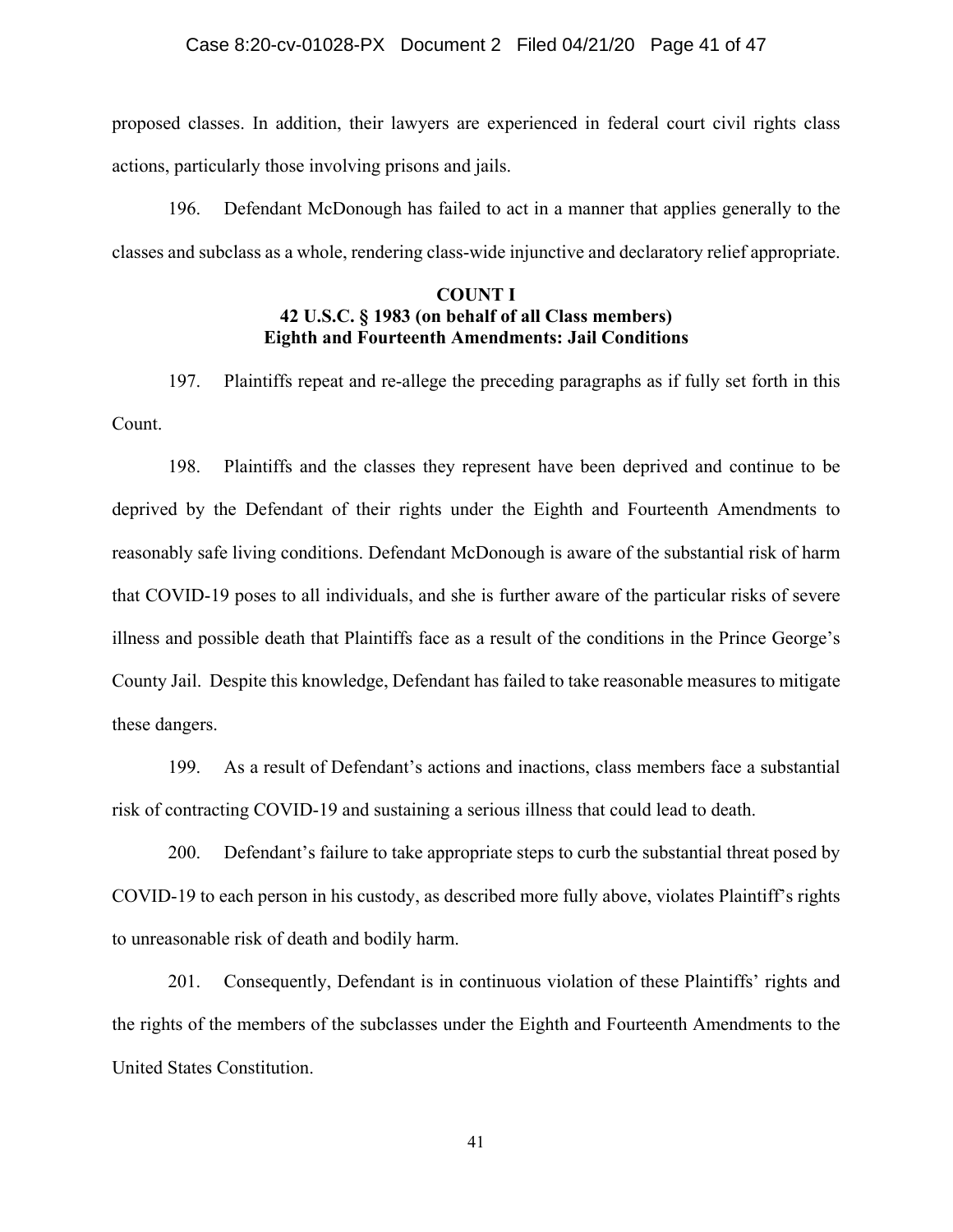#### Case 8:20-cv-01028-PX Document 2 Filed 04/21/20 Page 42 of 47

202. Plaintiffs seek injunctive and declaratory relief against Defendant McDonough to prevent the continued violation of the rights of Plaintiffs and the classes they represent.

## **COUNT II 42 U.S.C. § 1983 (on behalf of all Class members) Fourteenth Amendment: Overdetention**

203. Plaintiffs repeat and re-allege the preceding paragraphs as if fully set forth in this Count.

204. Defendant's policy of detaining COVID-positive people in the Jail who are legally entitled to release violates the Fourteenth Amendment.

205. As a result of Defendant's actions and inactions, class members face a substantial risk of harm in the form of unlawful detention.

206. All members of both classes are actively seeking to be legally entitled to release, whether by paying bail, acquittal, early release, or some other means. All are at imminent risk of contracting COVID-19. If these class members become legally entitled to release and test positive for COVID-19, the Jail may detain them beyond the date at which they are entitled to release.

207. Plaintiffs seek injunctive and declaratory relief against Defendant McDonough to prevent the violation of the rights of Plaintiffs and the classes they represent.

# **COUNT III Petition for Writs of Habeas Corpus Pursuant to 28 U.S.C. § 2241 (on behalf of Medically Vulnerable Subclass)**

208. Medically Vulnerable Petitioners repeat and re-allege the preceding paragraphs as if fully set forth in this Count.

209. Medically Vulnerable Petitioners are not in custody pursuant to a judgment of conviction of a state court. They are all pretrial detainees, presumed innocent.

42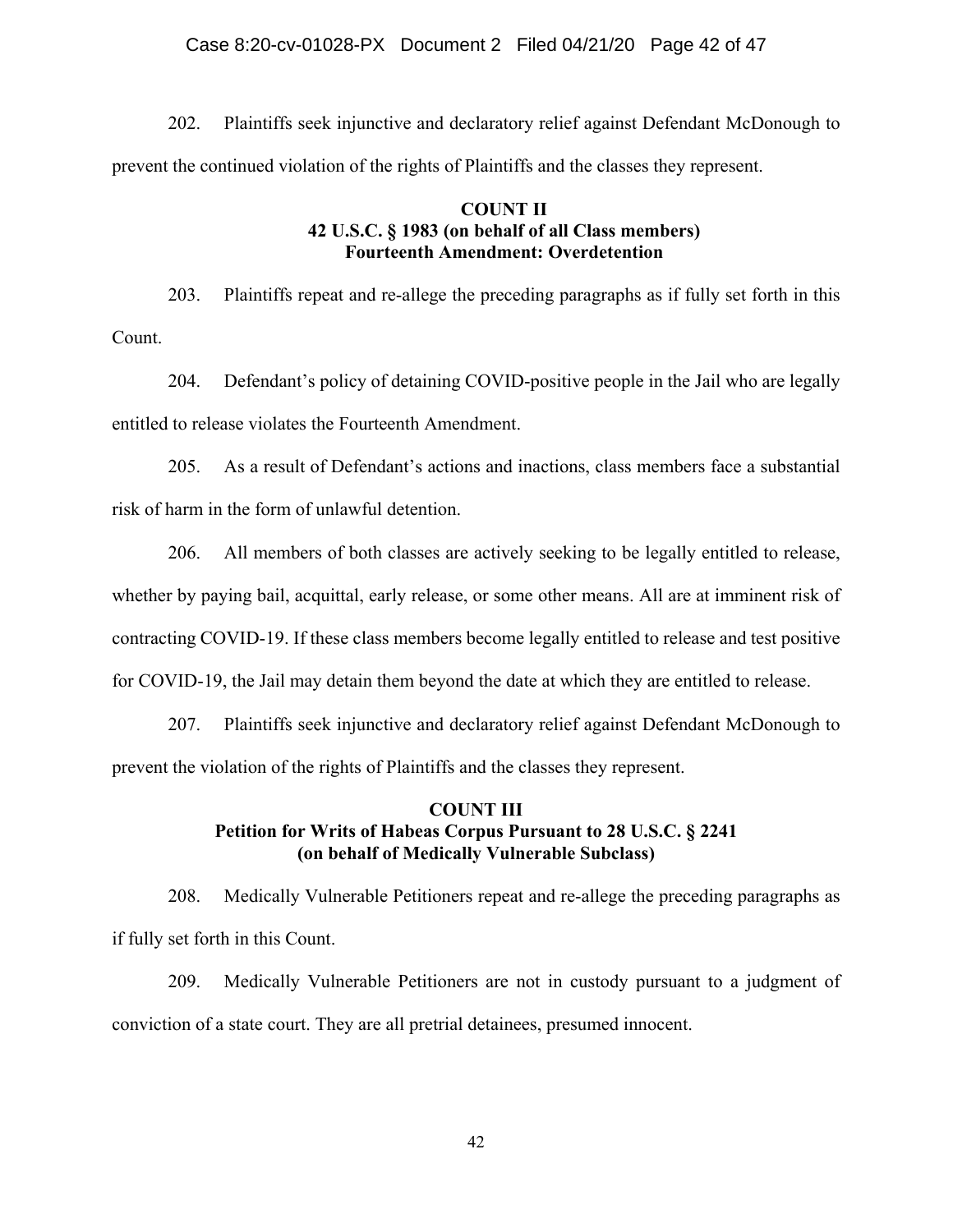#### Case 8:20-cv-01028-PX Document 2 Filed 04/21/20 Page 43 of 47

210. Respondent McDonough is holding Medically Vulnerable Petitioners in custody in violation of the Due Process Clause of the Fourteenth Amendment to the Constitution of the United States.

211. Due Process forbids exposing Petitioners to a severe risk of death, pain, or permanent severe injury, and there are presently no options available to mitigate that risk quickly enough to protect them other than immediate release from custody.

### **REQUEST FOR RELIEF**

 WHEREFORE, Plaintiffs on behalf of themselves and the classes they seek to represent, request that this Court enter judgment in their favor and against Defendant McDonough and order the following relief:

- a. Issue a temporary restraining order, preliminary injunction, and final judgment for all Class members requiring Defendant McDonough to implement constitutionally sufficient procedures to protect their health and safety that are consistent with CDC guidelines and the expert judgment of correctional health specialists, including but not limited to:
	- i. Effectively communicate to all prisoners, including low-literacy and non-English-speaking people, sufficient information about COVID-19, measures to reduce the risk of transmission, and any other information necessary to reasonably ensure that these individuals are aware of what precautions they can take to prevent infection;
	- ii. Ensure that each prisoner receives, free of charge: (1) an individual supply of liquid hand soap and paper towels sufficient to allow frequent hand washing and drying each day; (2) tissues, and (3) adequate access to a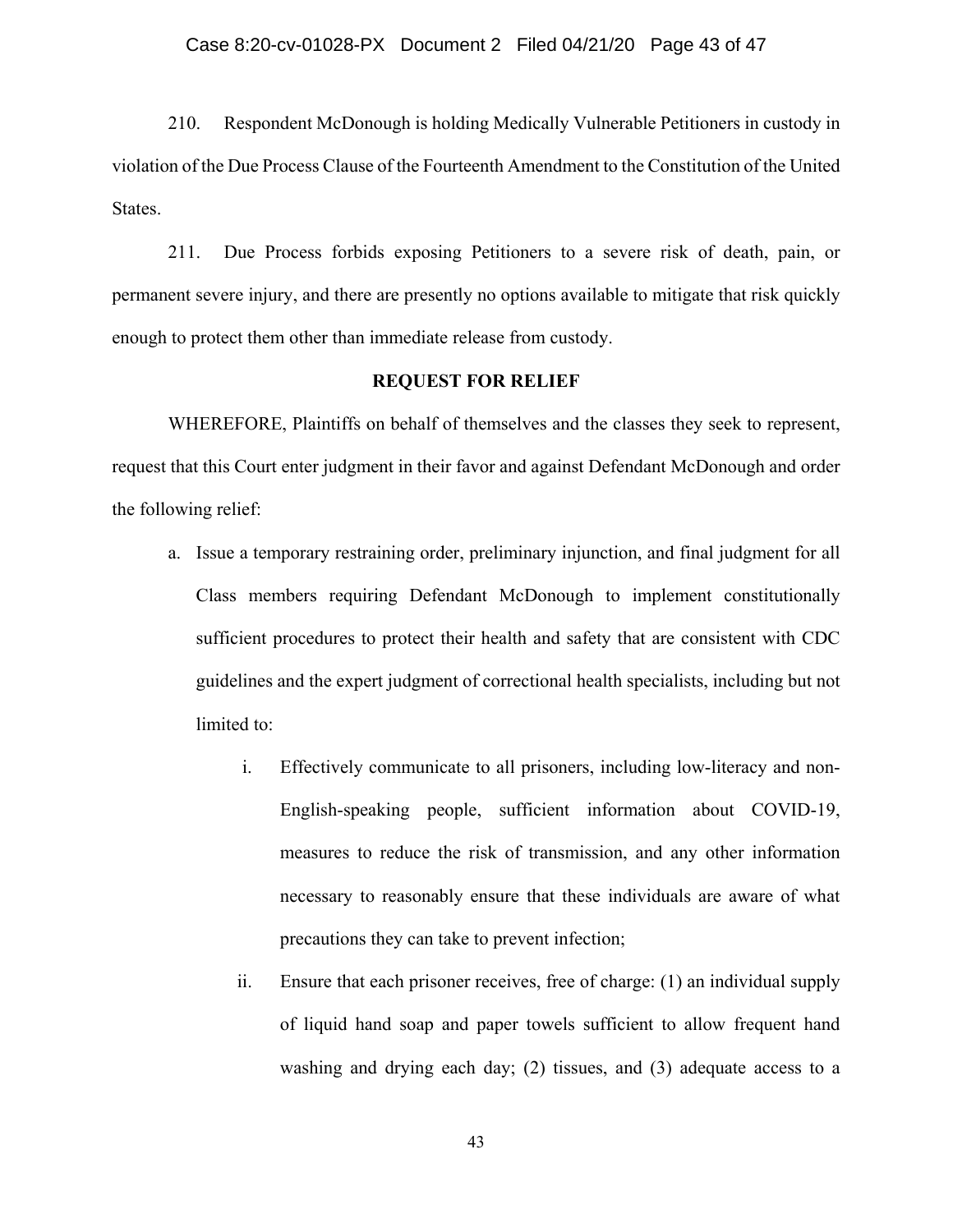supply of cleaning and disinfectant products effective against COVID-19 to allow for cleanings of frequently-touched surfaces several times per day;

- iii. Clean and disinfect frequently-touched surfaces in common areas several times per day, including phones;
- iv. Waive all fees for sick call for the duration of this pandemic;
- v. Provide adequate medical care to prisoners, whether because of COVID-19 symptoms, chronic health conditions, or any other medical issue;
- vi. Create and enact social distancing policies that allow for adequate spacing of six feet or more between prisoners;
- vii. Ensure that prisoners have adequate access to phones to contact counsel and/or family members such that prisoners need not congregate at the phones;
- viii. Provide appropriate Personal Protective Equipment (PPE) to prisoners and Jail staff according to the CDC's recommendations, and receive appropriate instruction about how to don and doff it;
- ix. End preemptive lockdown procedure in general population and instead impose appropriate time-limited quarantines, with that time limit clearly communicated to prisoners, only when necessary due to a known or suspected case of COVID-19, as recommended by medical and public health professionals;
- x. Implement appropriate quarantining and medical isolation procedures as recommended by the CDC Guidance;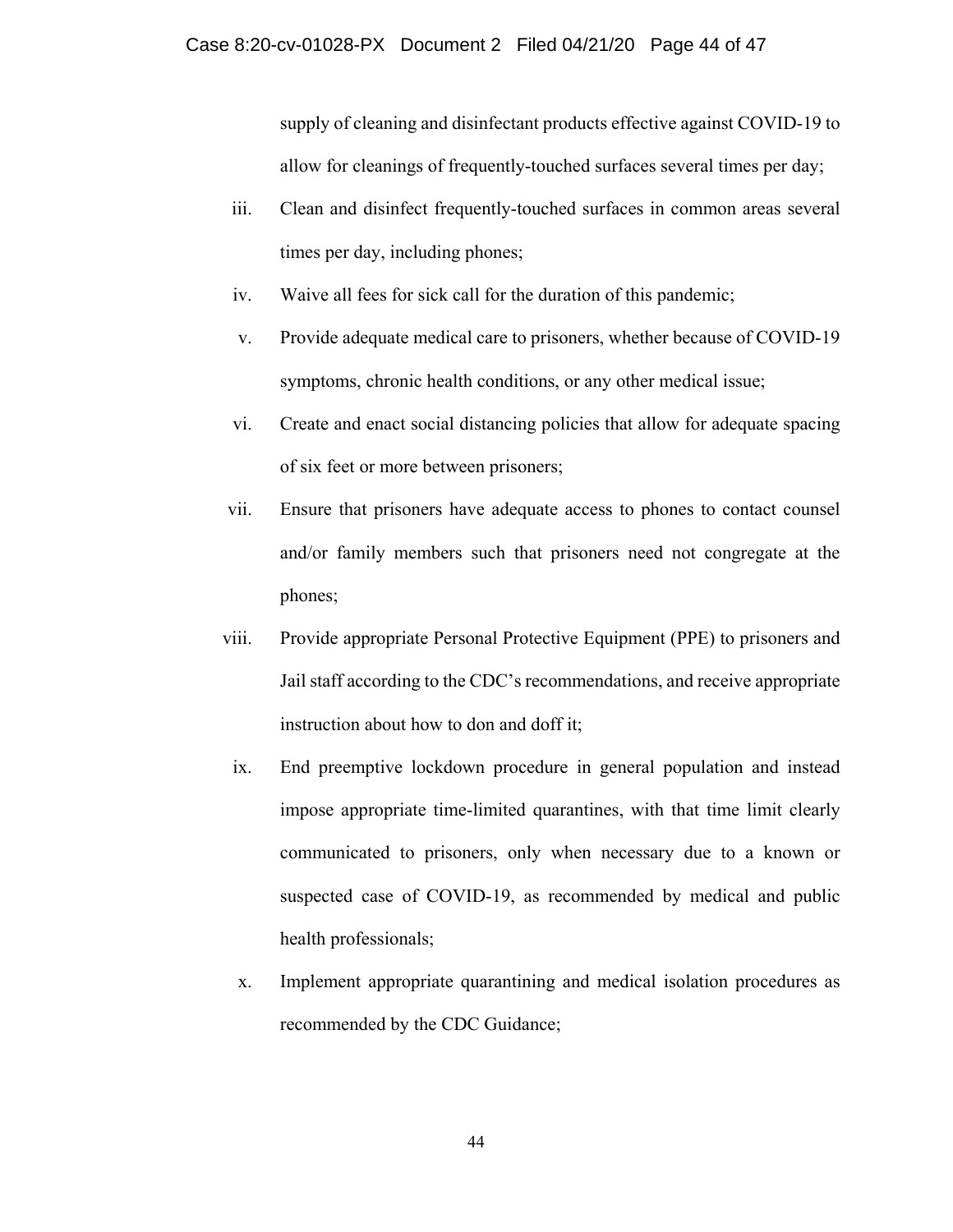- xi. To the extent a prisoner must enter lockdown or isolation to effectuate an appropriate quarantine or medical isolation procedure, provide appropriate mental health services, and, if that prisoner has a mental health condition, provide enhanced psychological services in these circumstances;
- xii. Provide appropriate mental health services to all prisoners;
- xiii. Ensure that isolation, cohorted isolation, and quarantine cells are reasonably clean and sanitary, and that prisoners in them receive adequate medical monitoring, adequate hygiene products, reading material, reasonable access to phones, a daily change of clothes, and the opportunity to shower once daily;
- xiv. Immediately create and implement a plan that complies with CDC Guidance to minimize transmission to and provide adequate medical monitoring and care to prisoners who are medically vulnerable to COVID-19;
- xv. Immediately end the policy and practice of detaining COVID-positive people in the Jail who are legally entitled to release.
- b. To the extent it is necessary to ensure constitutionally sufficient procedures or to protect certain prisoners' constitutional rights, order Defendant McDonough to transfer prisoners to home detention or another appropriate facility;
- c. Order immediate release pursuant to a writ or writs of habeas corpus for members of the Medically Vulnerable Subclass;
- d. If this Court does not immediately release the Medically Vulnerable Subclass, consider subclass members for release on non-monetary bond pending the outcome of their request for habeas relief;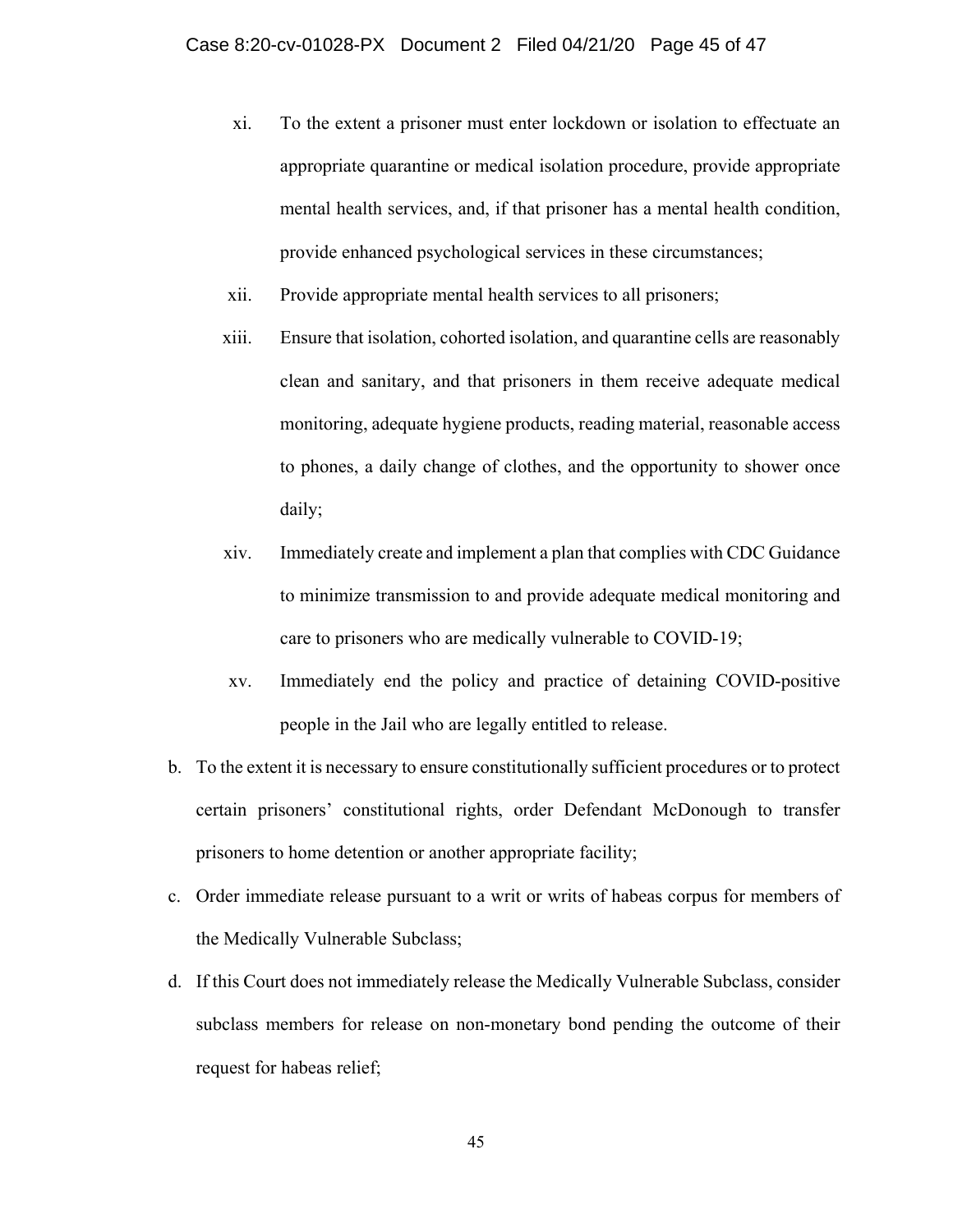- e. Issue an order and judgment granting reasonable attorneys' fees and costs, pursuant to 42 U.S.C. § 1988 and 28 U.S.C § 2241; and
- f. Grant such other relief as this Court deems just and proper.

Dated: April 21, 2020 Respectfully submitted,

By s/Elizabeth Rossi Elizabeth Rossi Bar No. 19616 Katherine Chamblee-Ryan *application to the Bar of this Court pending*  Olevia Boykin *application forthcoming*  Ryan C. Downer *application pending* CIVIL RIGHTS CORPS 1601 Connecticut Ave. NW, Suite 800 Washington, D.C. 20009 katie@civilrightscorps.org 610-931-7715

Attorneys for Plaintiffs